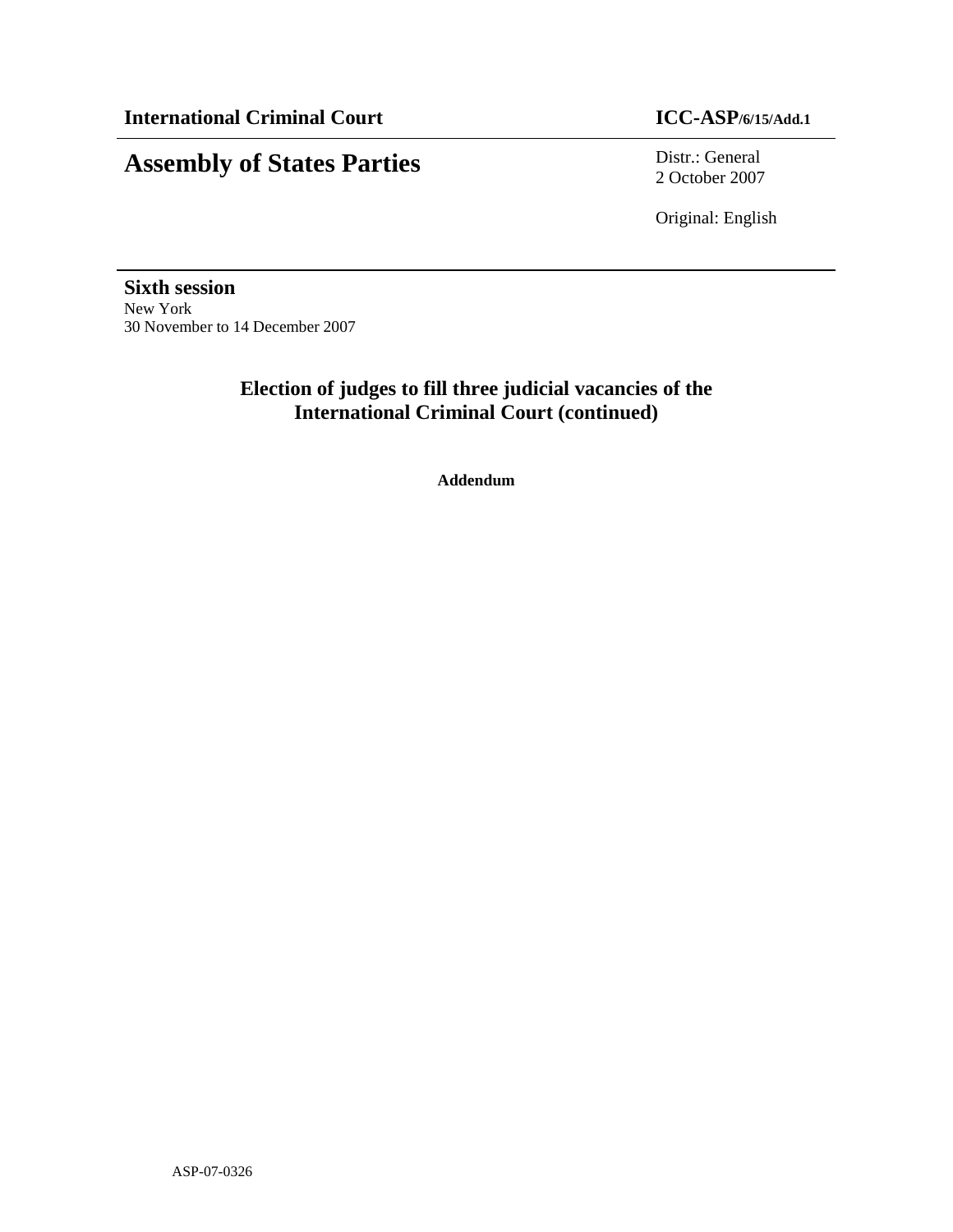### **Annex I**

## **Alphabetical list of candidates (with statements of qualifications)**

### **Contents**

|    | Name and nationality* | Page |
|----|-----------------------|------|
| 1. |                       | 3    |
| 2. |                       | 10   |
| 3. |                       | 22   |
| 4. |                       | 36   |
| 5. |                       | 38   |

-

<sup>∗</sup> Also the nominating State unless otherwise indicated.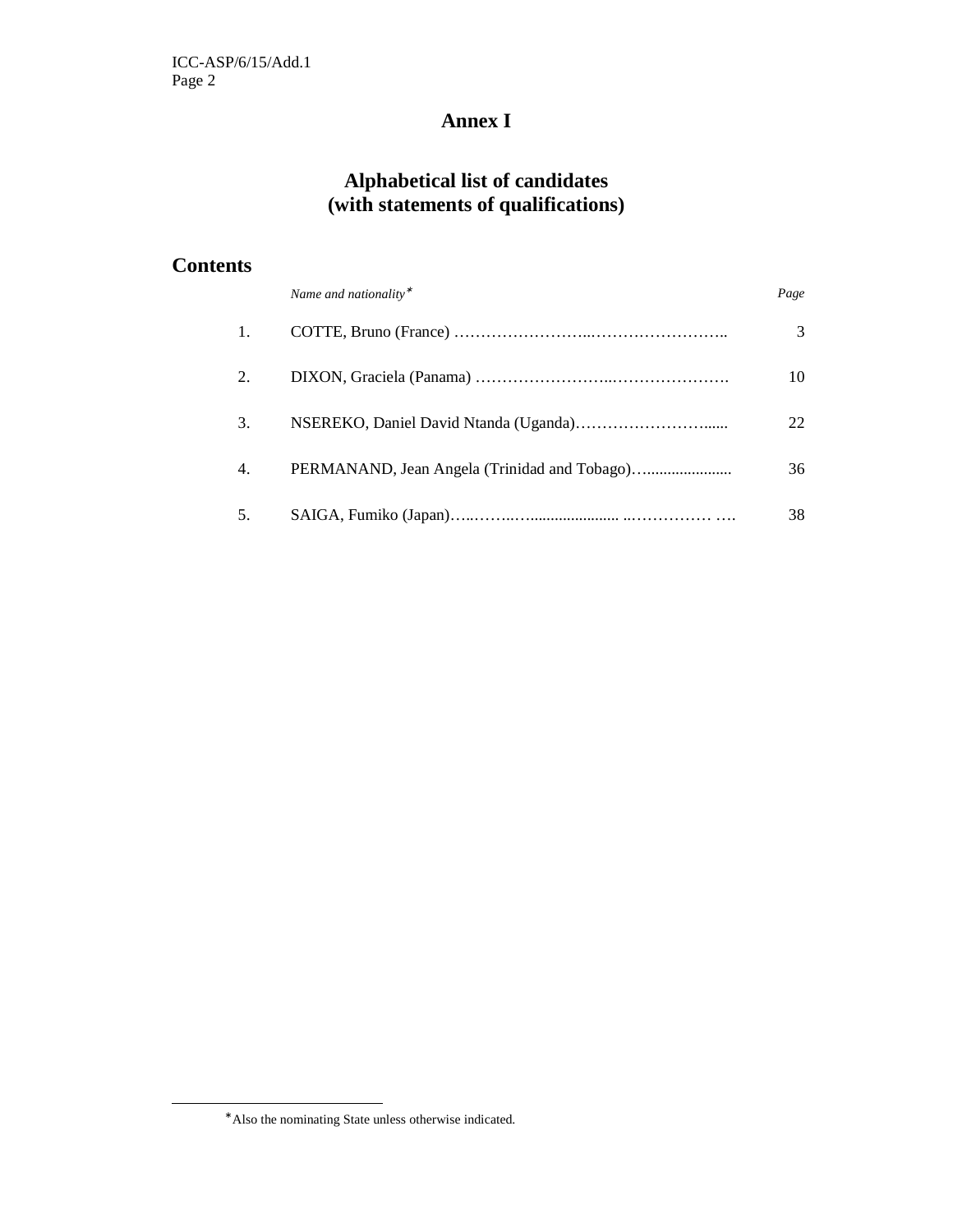### **1. Cotte, Bruno (France)**

[Original: French/English]

#### **Note verbale**

The Embassy of France to the Kingdom of the Netherlands presents its compliments to the Secretariat of the Assembly of States Parties to the Rome Statute and has the honour to inform it that the Government of the French Republic has decided to put forward the candidacy of Mr. Bruno Cotte, currently President of the Criminal Chamber of the Cour de Cassation (Supreme Court of Appeal), for a post as judge of the International Criminal Court in the elections to be held in New York from 30 November to 14 December 2007, during the sixth session of the Assembly of States Parties.

The nomination of Mr. Cotte, whose curriculum vitae in French and English is annexed hereto, was made, pursuant to the provisions of article 36, paragraph 4 (a) (ii), of the Rome Statute, "by the procedure provided for the nomination of candidates for the International Court of Justice in the Statute of that Court".

The nomination was made to the Government by the French group at the Permanent Court of Arbitration in a letter from the group's President, Mr. Gilbert Guillaume, dated 19 July 2007, a copy of which is also annexed hereto.

As can be seen from his curriculum vitae and the detailed accompanying statement prepared in conformity with article 36, paragraph 4 (a), of the Rome Statute, which is also annexed hereto, Mr. Bruno Cotte fulfils all the requirements of paragraph 3 of the aforementioned article.

A senior judge in France who has served for seven years as President of the Criminal Chamber of the Cour de Cassation (Supreme Court of Appeal), he was formerly Director for Criminal Affairs and Pardons in the Ministry of Justice, Attorney-General of the Versailles Court of Appeal, Public Prosecutor of the Tribunal de Grande Instance de Paris (Paris District Court), and later Counsel for the Prosecution of the Cour de Cassation (Supreme Court of Appeal). Mr. Cotte therefore possesses all the competencies and experience required by the Rome Statute in the field of criminal law and procedure, as well as the necessary relevant experience, whether as judge, prosecutor or advocate, in criminal proceedings.

Mr. Cotte holds exclusively French nationality and is a candidate on list A provided for in article 36, paragraph 5, of the Rome Statute.

…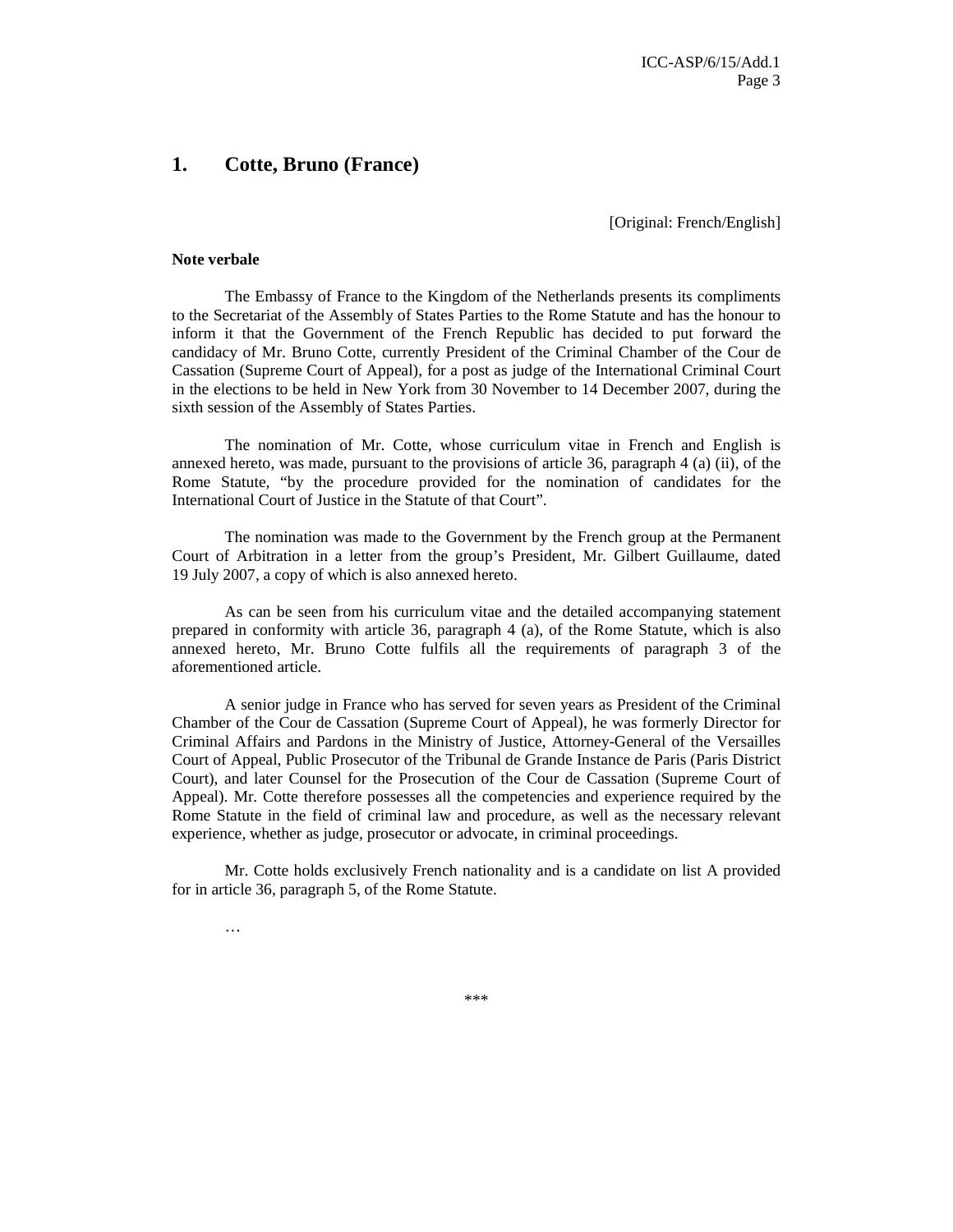#### ICC-ASP/6/15/Add.1 Page 4

#### **Statement of qualifications**

*Detailed statement submitted in accordance with article 36, paragraph 4 (a), of the Rome Statute and paragraph 6 of the resolution of the Assembly of States Parties relating to the procedure for the nomination and election of judges to the International Criminal Court*. 1

 The Government of the French Republic has decided to nominate Mr. Bruno Cotte, a senior French judge who currently holds the post of President of the Criminal Chamber of the Cour de Cassation (Supreme Court of Appeal), for a post of judge at the International Criminal Court in the elections to be held during the sixth session of the Assembly of States Parties in New York, from 30 November to 14 December 2007.

Mr. Cotte, whose curriculum vitae is attached hereto in French and English, has been nominated for this election, under the terms of article 36, paragraph 4 (a) (ii), "By the procedure provided for the nomination of candidates for the International Court of Justice in the Statute of that Court." His nomination was proposed to the Government by the French group of the Permanent Court of Arbitration in a letter from its President, Mr. Gilbert Guillaume, dated 19 July 2007.

Mr. Cotte is being nominated for inclusion in list A comprised of candidates with "established competence in criminal law and procedure, and the necessary relevant experience, whether as judge, prosecutor, advocate or in other similar capacity, in criminal proceedings" (see article 36, paragraph 3 (b) (i) and paragraph 5 of the Statute of the Court).

Mr. Bruno Cotte fulfils all the conditions of experience and seniority required for appointment to the highest judicial offices, as stipulated by article 36, paragraph 3 (a) of the Statute of the Court.

Mr. Cotte's career of nearly 40 years has been devoted to criminal law and procedure.

For the last seven years, he has held the post of President of the Criminal Chamber of the Supreme Court of Appeal, in which he has dealt with international criminal law cases and all litigation falling within the competence of the International Criminal Court.

In his previous position as Director for Criminal Affairs and Pardons in the Ministry of Justice (1984-1990), Mr. Cotte dealt with international mutual legal assistance in criminal matters and issues related to the definition of crimes against humanity and associated litigation.

Mr. Cotte has also served as Attorney General to the Versailles Court of Appeal (May to September 1990), Public Prosecutor in the Tribunal de Grande Instance de Paris (Paris District Court) (1990-1995), and Counsel for the Prosecution to the Supreme Court of Appeal (1995-2000).

As Chamber President - Senior Judge since July 2003, Mr. Cotte served as Acting First President of the Supreme Court of Appeal from 5 March to 30 May 2007.

At the Supreme Court of Appeal, he has developed contacts with numerous foreign delegations comprised of judges from different countries.

Mr. Cotte is a native French speaker. He also speaks English.

He is of French nationality.

-

<sup>&</sup>lt;sup>1</sup> See resolution ICC-ASP/3/Res.6.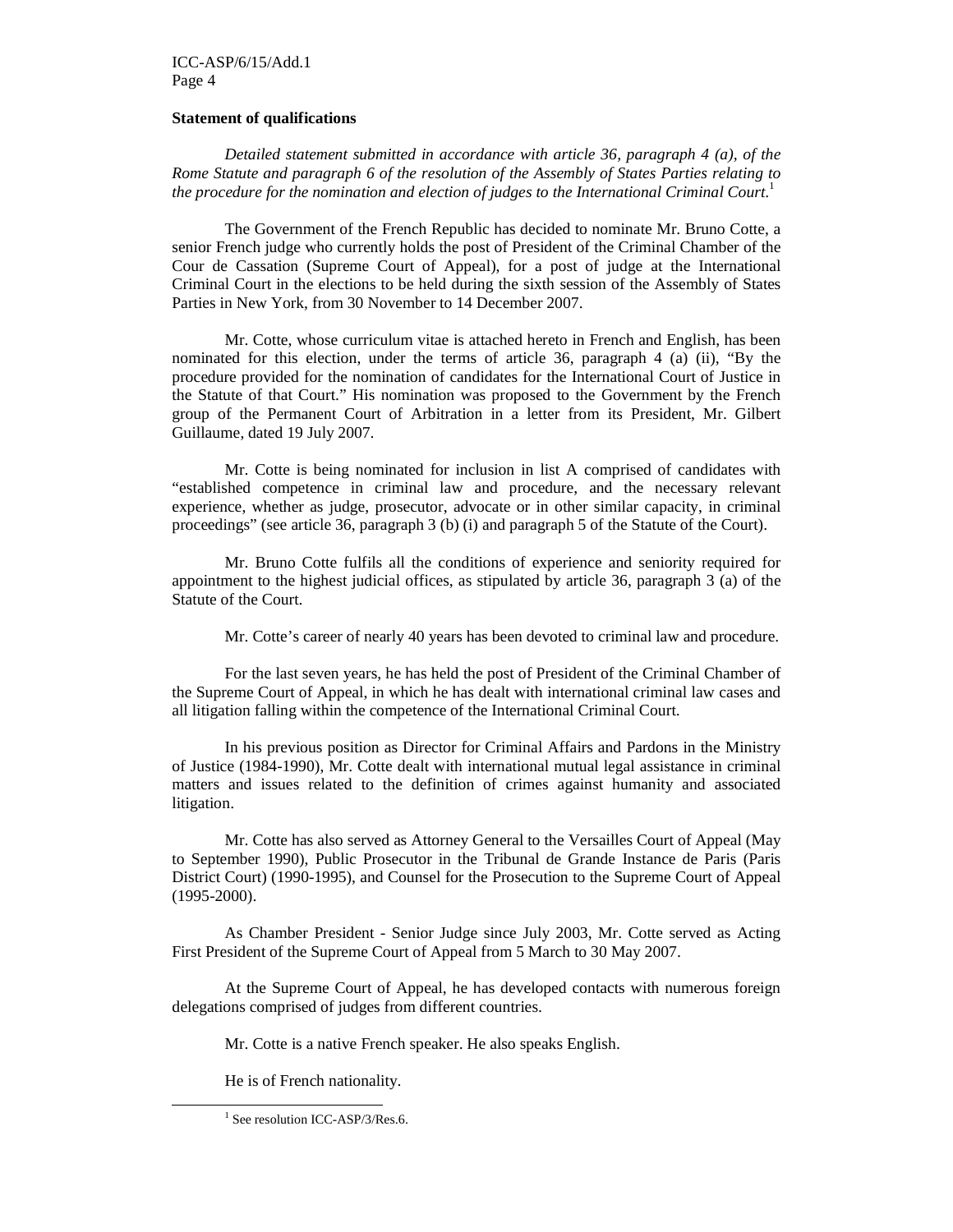#### Letter from the President of the French national group at the Permanent Court of Arbitration

Gilbert Guillaume President of the French group at the Permanent Court of Arbitration

Paris, 19 July 2007

Sir,

In your letter Ref. No. 9103 CM of 3 July 2007, you informed me that the next session of the Assembly of States Parties to the Statute of the International Criminal Court will be held in New York from 30 November to 14 December 2007.

You indicated that the Assembly will elect three judges following the resignations that took place this year, including that of our compatriot, Claude Jorda. You added that the French Government wishes to put forward a new candidate and you sent me the curricula vitae of three judges who had submitted their candidacies. You have since forwarded to me a fourth candidacy.

In your letter of 3 July, you also informed me that the French Government has decided to request the French group at the Permanent Court of Arbitration to nominate our candidate, in accordance with article 36, paragraph 4, of the Rome Statute of the International Criminal Court.

I have the honour to inform you that the French group, after carefully considering the candidacies submitted in the light of the requirements set out in the Statute of the Court, has unanimously decided to nominate as candidate Mr. Bruno Cotte, who is currently President of the Criminal Chamber of the Cour de Cassation (Supreme Court of Appeal).

Accept, Sir, the assurance of my highest consideration.

(*Signed*) Gilbert Guillaume

Mr. Philippe Etienne Cabinet Director Ministry of Foreign Affairs 37 quai d'Orsay 75007 Paris

\*\*\*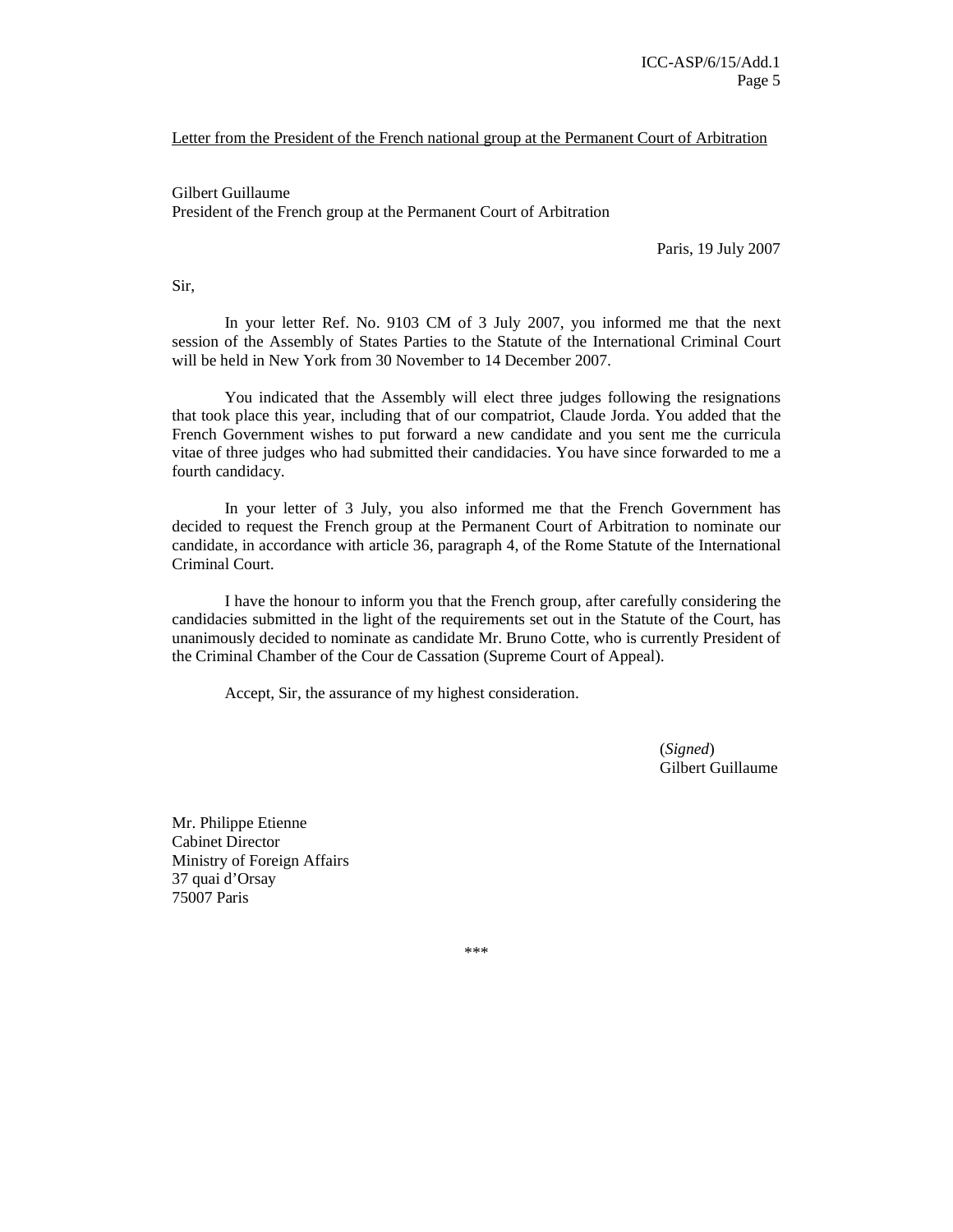ICC-ASP/6/15/Add.1 Page 6

### **Personal**

| Date of birth:  | 10 June 1945 in Lyons, France |
|-----------------|-------------------------------|
| Nationality:    | French                        |
| Marital status: | Married, three children       |

### **Education**

|             | Sept. 1967 - Dec. 1969 Ecole Nationale de la Magistrature (French National School for the<br>Judiciary);                   |
|-------------|----------------------------------------------------------------------------------------------------------------------------|
|             | Studied in Bordeaux, Lyons and Paris;<br>Ranked $10th$ in the competitive entrance exam;<br>Ranked $2^{nd}$ on graduation. |
| 1968        | One-year postgraduate diploma in private law, Faculty of Law,<br>University of Lyons.                                      |
| 1962 - 1966 | Bachelor's and Master's Degrees in Public Law, Faculty of Law,<br>University of Lyons, Upper second class honours.         |

### **Judicial career and professional experience**

| March - May 2007     | Acting First President of the Cour de Cassation (Supreme Court of<br>Appeal).                                                                                                                                                                                                                                                                                                  |
|----------------------|--------------------------------------------------------------------------------------------------------------------------------------------------------------------------------------------------------------------------------------------------------------------------------------------------------------------------------------------------------------------------------|
| Sept. 2000 - present | President of the Criminal Chamber of the Supreme Court of Appeal<br>comprising 40 judges with competence in all matters of criminal law<br>and procedure.                                                                                                                                                                                                                      |
| $1995 - 2000$        | Counsel for the Prosecution to the Supreme Court of Appeal<br>(Criminal Chamber).                                                                                                                                                                                                                                                                                              |
| 1990 - 1995          | Public Prosecutor in the Tribunal de Grande Instance de Paris (Paris<br>District Court), 100 judges and over 300 government officials.                                                                                                                                                                                                                                         |
| May - Sept. 1990     | Attorney General to the Versailles Court of Appeal.                                                                                                                                                                                                                                                                                                                            |
| 1984 - 1990          | Director for Criminal Affairs and Pardons, Ministry of Justice;<br>Drafting of legislative texts, especially in European and international<br>criminal law, international mutual legal assistance in criminal<br>matters, supervision and monitoring of the work of the attorneys<br>general, and implementation of victim support policy for victims of<br>criminal offences. |
| 1983 - 1984          | Deputy Director of Criminal Justice, Directorate of Criminal Affairs<br>and Pardons, Ministry of Justice.                                                                                                                                                                                                                                                                      |
| 1981 - 1983          | Special Assistant to the Attorney General, Paris Court of Appeal,<br>serving as Secretary-General of the Public Prosecutor's Department;<br>Responsibility for the Attorney General's Office and for the<br>administration of the Public Prosecutor's Department.                                                                                                              |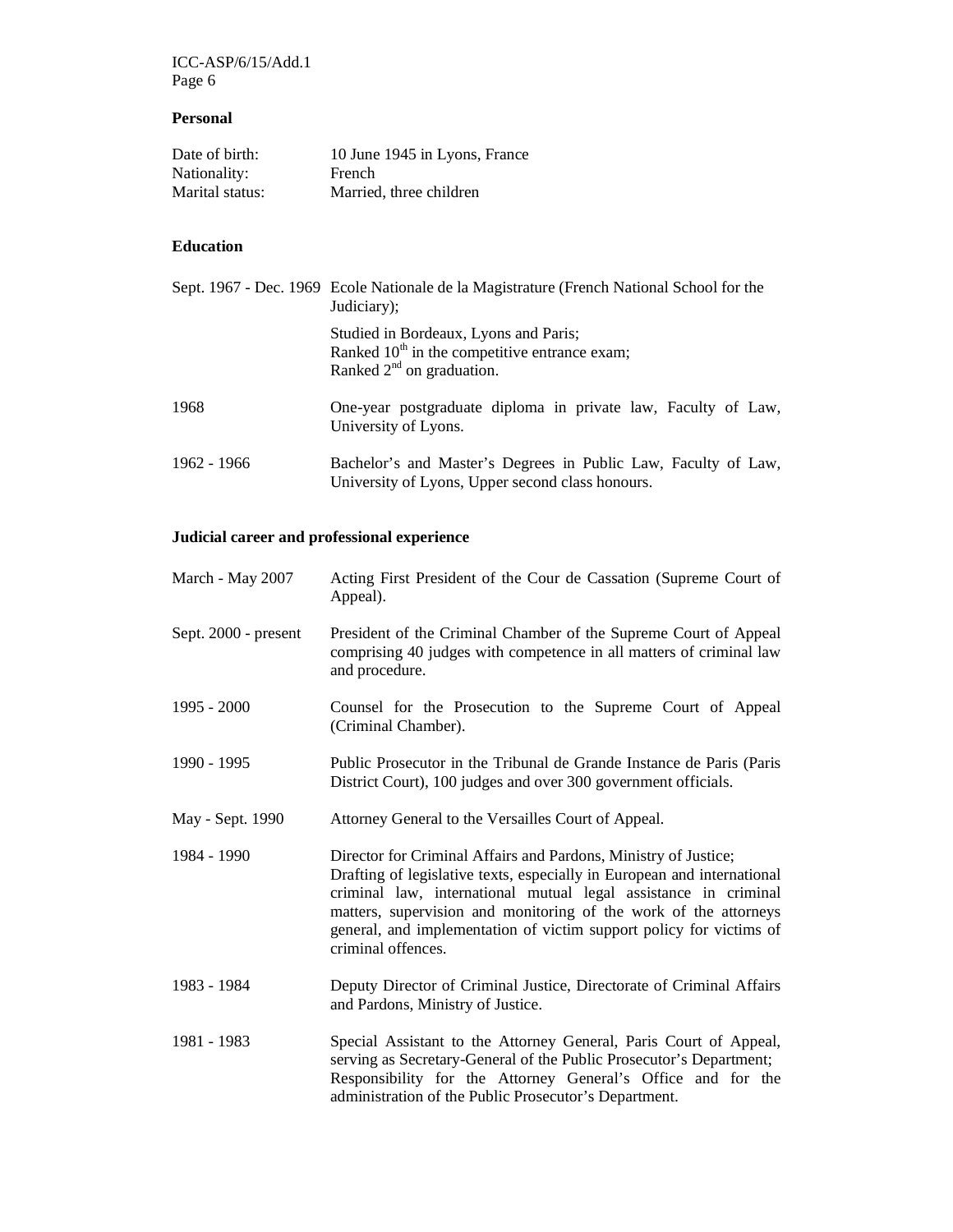| 1980 - 1981 | Special Assistant to the First President of the Supreme Court of<br>Appeal; judicial competence of the First President.                                                    |
|-------------|----------------------------------------------------------------------------------------------------------------------------------------------------------------------------|
| 1975 - 1980 | Head of the Prosecution Bureau, Directorate of Criminal Affairs and<br>Pardons, Ministry of Justice with competence in economic, financial<br>and social criminal matters. |
| 1973 - 1975 | Deputy Public Prosecutor, Tribunal de Grande Instance de Lyon<br>(Lyons District Court).                                                                                   |
| 1970 - 1973 | Magistrate in the Ministry of Justice, Head of the Office of the<br>Director of Criminal Affairs and Pardons.                                                              |

### **Teaching assignments**

| $2000 - 2007$ | Lectures (criminal procedure) at the French National School for the<br>Judiciary (Paris).                                                                        |
|---------------|------------------------------------------------------------------------------------------------------------------------------------------------------------------|
| $1996 - 2000$ | President of the jury that confers the rank of judicial police officers to<br>the student inspectors of the National Police Force (Ministry of the<br>Interior). |
| $1995 - 2000$ | Lecturer (criminal procedure) to members of the prefectural police<br>(Ministry of the Interior).                                                                |
| 1975 - 1980   | Lectures at the French National School for the Judiciary (Bordeaux).                                                                                             |
| 1970          | Teaching Assistant in Criminology, Faculty of Law, University of<br>Paris II.                                                                                    |

### **Missions and presentations abroad**

| November 1979      | Rome, presentation at a seminar on combating corruption.                                                                                            |
|--------------------|-----------------------------------------------------------------------------------------------------------------------------------------------------|
| December 1979      | Syracuse, suppression of economic and financial crimes.                                                                                             |
| June 1986          | Oslo, represented Mr. Albin Chalandon, Garde des Sceaux (Keeper<br>of the Seals), Minister of Justice, at meeting of European Justice<br>Ministers. |
| March 1987         | Montreal and Quebec, familiarization and exchange mission<br>(Ministry of Justice, Quebec Bar).                                                     |
| January 1997       | Moscow, address at the Bicentennial of the Public Prosecutor's<br>Department.                                                                       |
| <b>July 1997</b>   | Saint Petersburg, presentation at meeting of public prosecutors<br>(Council of Europe).                                                             |
| April 2000         | Beirut, presentation on the dignity of the judge, University of Kaslik.                                                                             |
| 8-10 February 2002 | Vienna, working meeting with the Austrian Supreme Court.                                                                                            |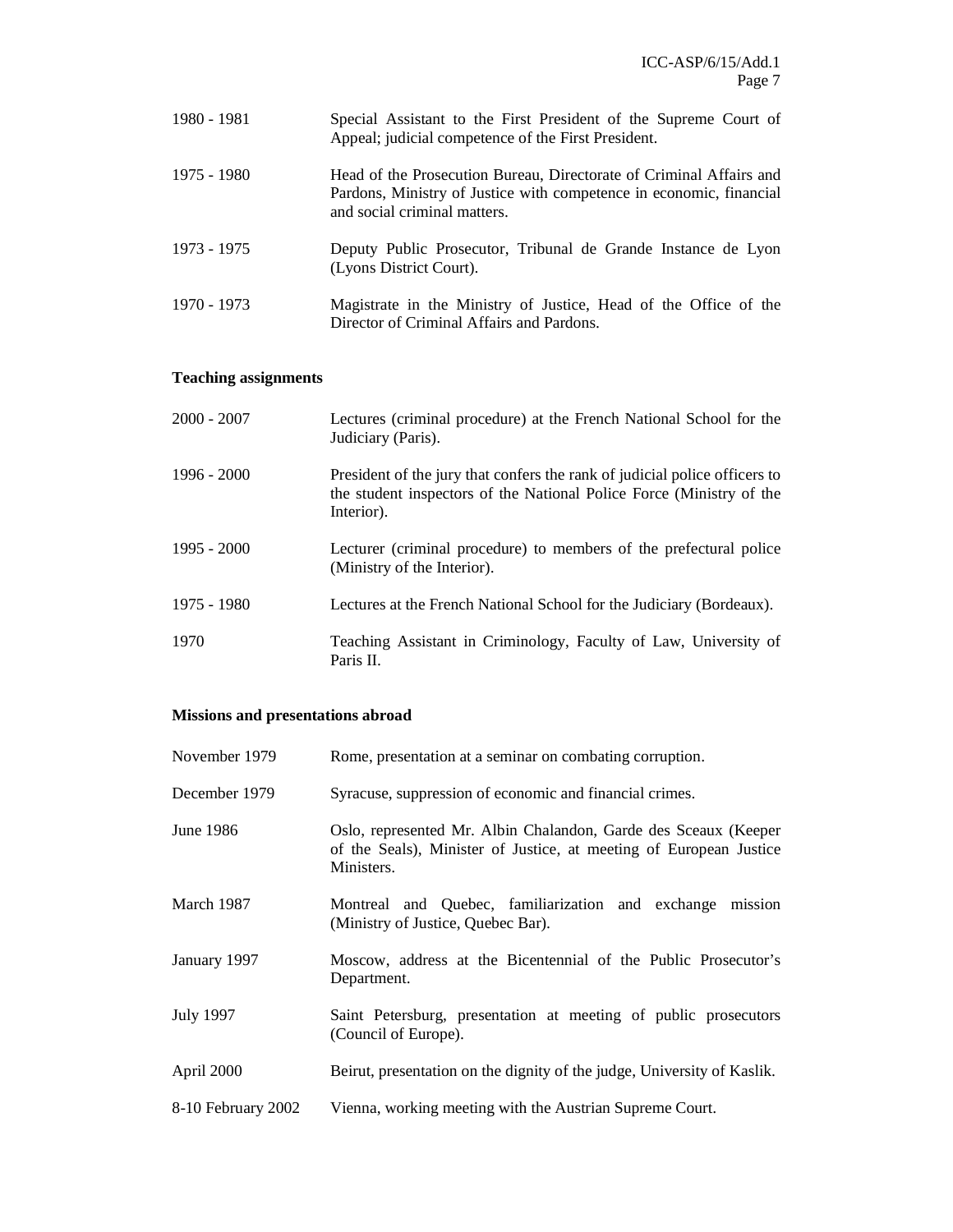| 1-5 December 2003   | Beirut, mission to the Supreme Court of Appeal of Lebanon (appeal<br>selection methods and repeal technique). |
|---------------------|---------------------------------------------------------------------------------------------------------------|
| 11 January 2005     | Rome, interviews with the heads of the Italian Supreme Court of<br>Appeal and Higher Judicial Council.        |
| 10-11 February 2006 | The Hague, working meeting at the International Criminal Court.                                               |
| 24-26 April 2006    | Ottawa, Supreme Court of Canada, presentation on combating<br>terrorism.                                      |

#### **Hosting of foreign delegations and working meetings at the Supreme Court of Appeal**

2000 - 2007: Delegations from Algeria, Austria, Benin, Bulgaria, Burkina Faso, Cameroon, Côte d'Ivoire, Japan, Lithuania, Mali, Morocco, the Netherlands, Poland, Senegal, Spain, the Ukraine and other countries.

#### **Presentations/seminars/conferences**

Various presentations at seminars and conferences on points of criminal law and criminal procedure to the French Senate, the Faculties of Law of the Universities of Paris and Lyons, the Barrister Training School of Paris, business schools (HEC School of Management), and the French Naval Academy.

#### **Honours and decorations**

Commander of the Legion of Honour (Decree of April 2005) Commander of the French National Order of Merit (Decree of March 2001) Knight of the Order of Agricultural Merit (December 1979) Penitentiary Medal

#### **Languages**

French (mother tongue) English

#### **Associations**

Among others, member of the association Paris Aide aux Victimes (Association for the Support of Victims of Crime).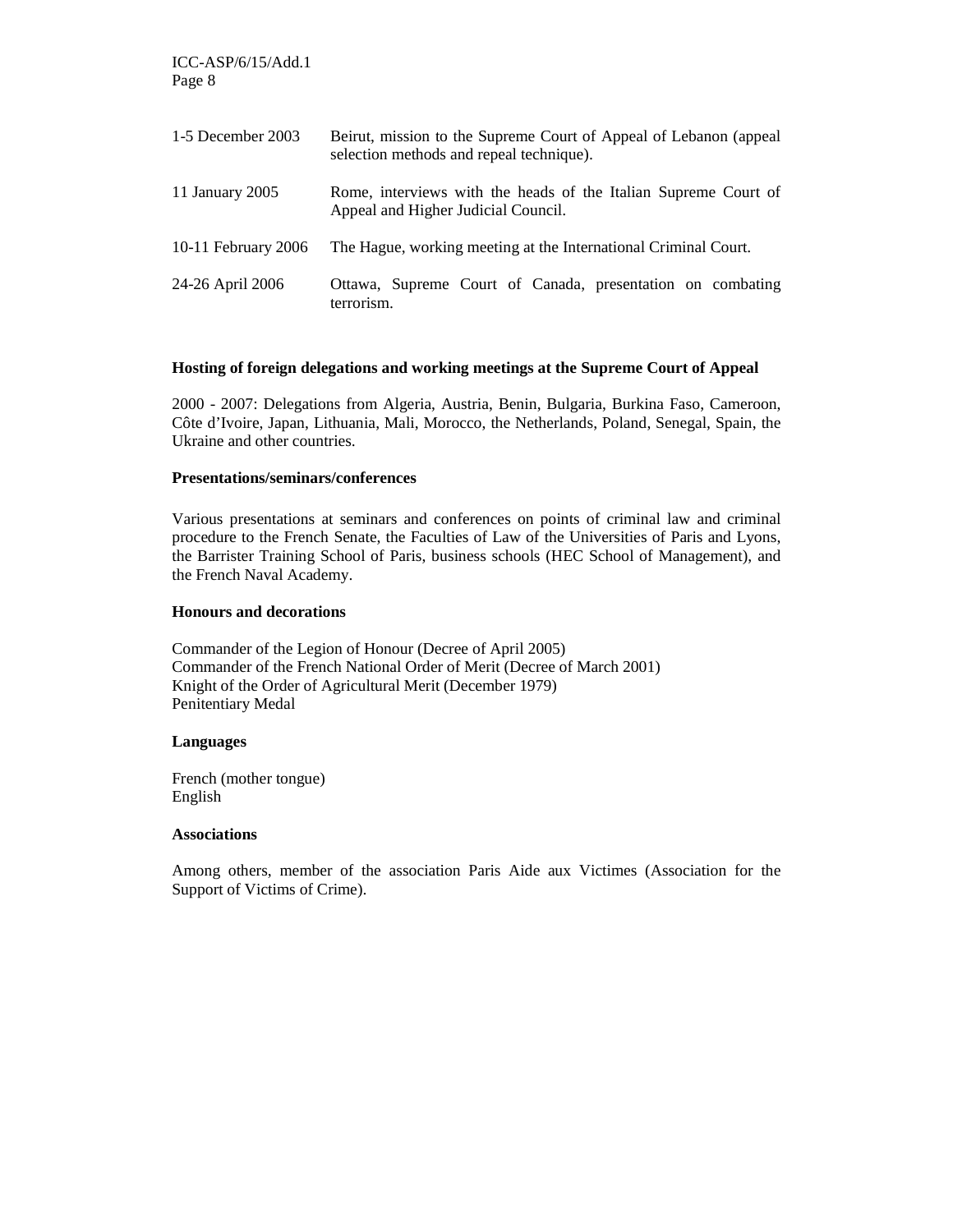#### **Appendix**

#### **Details of Mr. Bruno Cotte's responsibilities in the areas of jurisdiction of the International Criminal Court**

(1) As Director for Criminal Affairs and Pardons in the Ministry of Justice, one of Mr. Cotte's main responsibilities was to manage mutual legal assistance in international criminal proceedings.

He also contributed to the drafting of Title I of the new French Penal Code on Crimes against Humanity.

As part of his prosecutorial duties, Mr. Cotte worked on the case against Klaus Barbie for crimes against humanity, during both the preliminary investigation and the preparations for the trial and arguments before the Rhône cour d'assises (criminal court). He also worked on the cases against René Bousquet, Paul Touvier and Maurice Papon, also for crimes against humanity. In the latter case, Mr. Cotte was called upon to file pleadings at the criminal chamber hearing when the chamber examined the appeal against the judgment of the Gironde cour d'assises (criminal court) sentencing Mr. Papon to a term of imprisonment.

During the same period, the Directorate of Criminal Affairs and Pardons designed, implemented and developed a proactive victim support policy for victims of criminal offences, ranging from improving the compensation procedures to developing a victim support system to assist victims, provide psychological counselling and material guidance, and help them through the legal procedures.

(2) As Paris Public Prosecutor in the top public prosecutor's department in France by the number of judges and government officials assigned to it and the number, importance and seriousness of the proceedings handled, Mr. Cotte dealt with cases with international ramifications (whether common law offences, economic and financial fraud, or terrorism cases).

(3) As Counsel for the Prosecution and then President of the Criminal Chamber of the Cour de Cassation (Supreme Court of Appeal), which handles all criminal litigation, Mr. Cotte handled international criminal law cases (including questions concerning the jurisdiction of French courts in cases involving crimes committed outside of the national territory) and litigation relating to extradition law, European arrest warrants and crimes against persons, including offences of a sexual nature.

At the Cour de Cassation (Supreme Court of Appeal), he developed contacts with numerous foreign delegations comprised of judges from different countries.

\*\*\*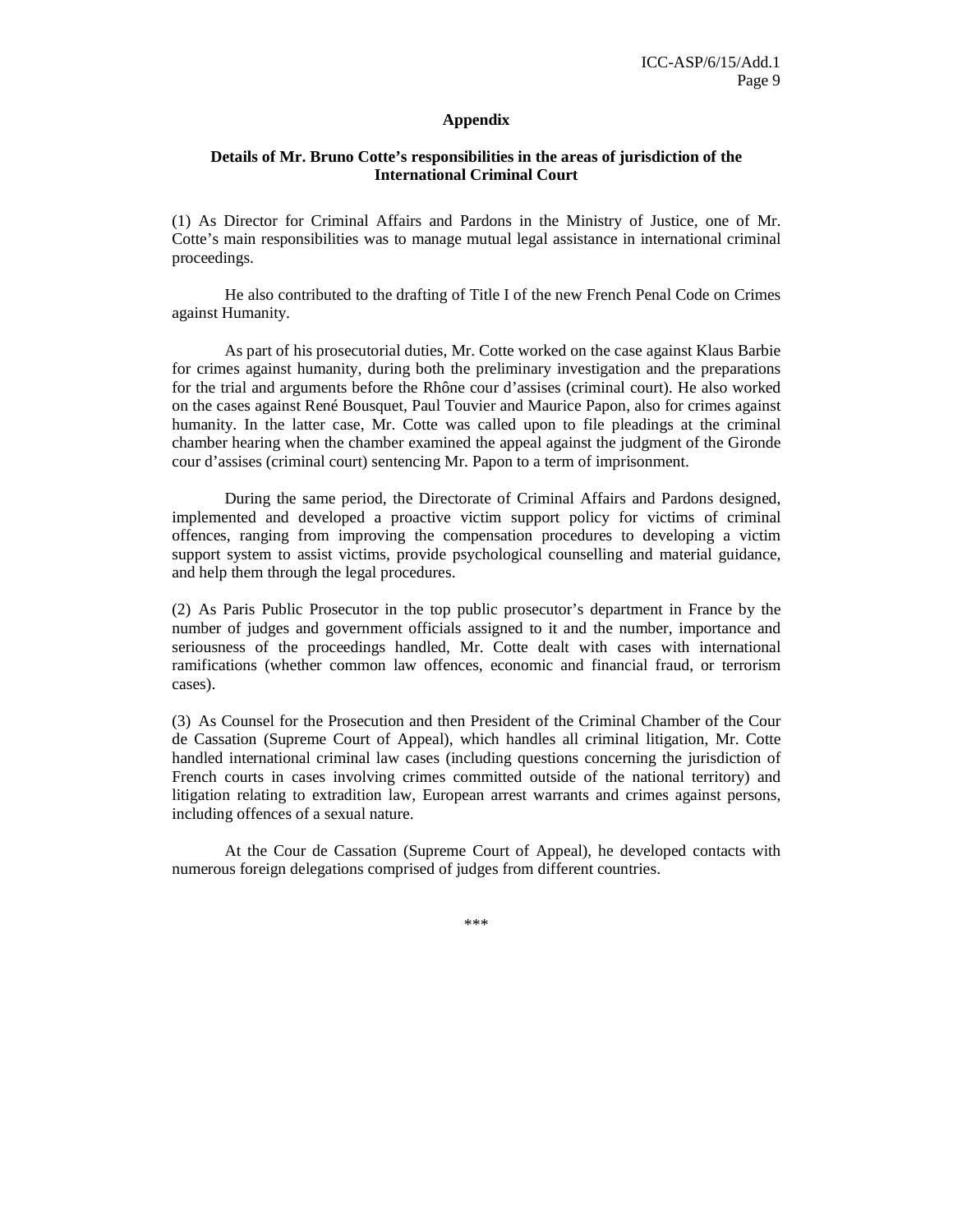### **2. Dixon, Graciela (Panama)**

[Original: Spanish]

#### **Note verbale**

 The Permanent Mission of the Republic of Panama to the United Nations presents its compliments to the Secretariat of the Assembly of States Parties to the Rome Statute of the International Criminal Court and has the honour to inform it that the Government of the Republic of Panama has decided to put forward the candidacy of Judge Graciela Dixon, Chief Justice of the Supreme Court of Panama, for the post of judge of the International Criminal Court in the elections to be held during the sixth session of the Assembly of States Parties in New York, from 30 November to 14 December 2007.

 Judge Dixon is a candidate on list A, in accordance with article 36, paragraph 3 (b) (i), of the Statute of the International Criminal Court. Attached hereto are the statement of qualifications and curriculum vitae of Judge Dixon.

…

\*\*\*

#### **Statement of qualifications**

*Detailed statement submitted in accordance with article 36, paragraph 4 (a), of the Rome Statute, and with paragraph 6 of the resolution of the Assembly of States Parties concerning the procedure for the nomination and election of judges of the International Criminal Court.* 

The Government of the Republic of Panama has decided to present the candidacy of Judge Graciela Dixon, Chief Justice of the Supreme Court of Panama, for the post of judge of the International Criminal Court, and will include her name in list A, in accordance with article 36, paragraph 3 (b) (i), of the Rome Statute, in the election to be held during the sixth session of the Assembly of States Parties to the aforementioned Statute, which is scheduled to take place from 30 November to 14 December 2007.

This candidacy reflects the desire of Panama, as a member State of the United Nations, to promote a policy of defence of human rights, international humanitarian law and respect for international law, the guiding principles of the Rome Statute, to which Panama is a party.

The nomination of such a distinguished Panamanian citizen is based on her extraordinary personal, professional and academic merits and, in particular, on her recognized competence in criminal law and procedure.

Judge Dixon, whose curriculum vitae is attached, is fluent in English and French, in addition to her native Spanish. Her publications include the article on "The image of women and its degrading uses by certain communications media", in the Panamanian newspaper *La Prensa*; the article "Perspective of political prisoners and war refugees"; and the monograph published in 1999, "The Rome Treaty: for an International Criminal Court".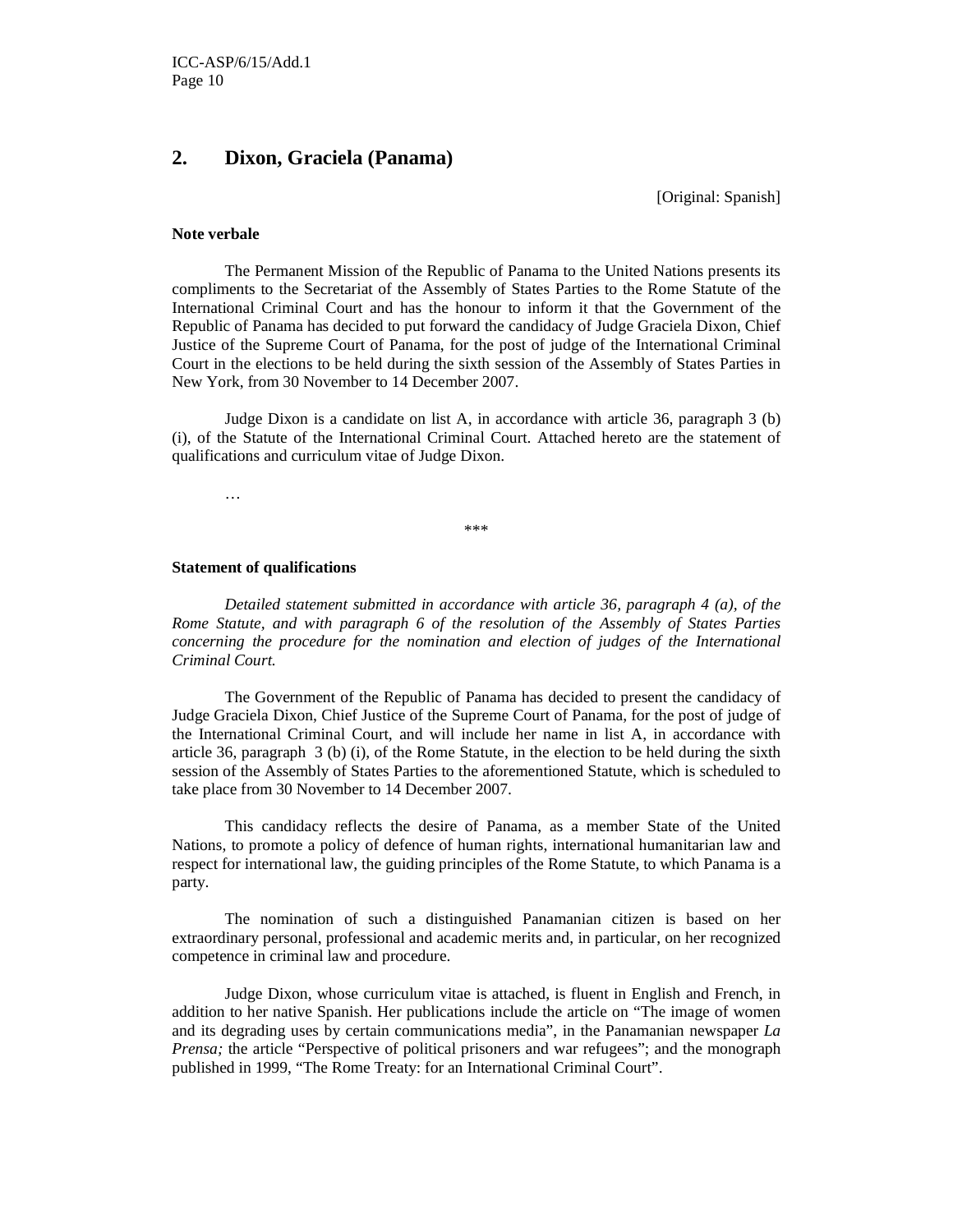Judge Graciela Dixon has stood out in Panama since her youthful days of struggle in the social field, during which she steadfastly demonstrated a great sensitivity for understanding the problems of the lower-income sectors of the country's population and, in particular, of people subjected to discriminatory practices for reasons of gender and race.

Chief Justice Graciela Dixon has been a judge of the Criminal Chamber of the Supreme Court of Justice of the Republic of Panama since 1998 and Chief Justice of the Supreme Court since last year. During her tenure, she promoted institutional modernization and development and the strengthening of the system of institutional communication to allow access to judicial information by the national and international press and by the general public. She also worked to expand the coverage of the alternate conflict resolution services and to promote training and awareness-raising programmes on legislation, access, participation and the human rights of the most vulnerable social groups.

The solidity of her academic and professional background can be seen from the high responsibilities entrusted to her by various international associations. Chief Justice Graciela Dixon is President of the International Association of Women Judges and President of the Latin American Federation of Judges.

The political participation of Chief Justice Dixon includes her work as legal representative of the victims of the military invasion of Panama by the United States of America and her appointment by the United Nations to participate as an observer of the installation of Ecuador's Supreme Court.

Chief Justice Dixon also has experience as a professor in the Faculty of Law and Political Sciences of the University of Panama, where she has taught Human Rights, Principles of Political Science, Social Security Law and Social Law.

The participation of Chief Justice Graciela Dixon in numerous conferences and congresses, both national and international, has enabled her to keep abreast of judicial issues and to enrich her knowledge and experience in the field. Among the more recent international events she has attended, mention should be made of her participation as a speaker at the symposium on "West Indian participation in the construction of the Panama Canal", which was held in Kingston, Jamaica, in 2000. In 2003, she attended the Conference on "The Statute of the International Criminal Court and its implications for the rule of law in Latin American countries". In 2005, she participated in the VI Meeting of Women Judges of Latin America and the Caribbean, held in the Dominican Republic, and in 2006 she participated in the Inter-American Dialogue on "Afro-descendant populations and legal systems in Latin America", held in Washington, D.C.

In 2006, she participated as a guest of honour and speaker in the Transnational Judicial Dialogue "Strengthening Networks and Mechanisms for Judicial Consultation and Cooperation", at Harvard Law School, Cambridge, Massachusetts. In that same year, she spoke at the Seventh International Conference of Chief Justices of the World on the subject "Strengthening international law to guarantee the conservation of the environment for future generations". This year, in Buenos Aires, Argentina, she participated as a guest of honour in the Ordinary General Assembly of the Latin American Federation of Judges and the International Bar Association, presenting a paper on "Judicial independence and security".

At the national level, Judge Graciela Dixon participated as one of the speakers in a roundtable held in 1984 on "The equality of women". In 1995, she was a guest speaker at the Conference on "The Family Code, Current Status, Content and Application", organized by the Movement of the Unemployed of Colón. That same year, she participated in the seminar on "Our cultural legacy", organized by the Society of Friends of the Afro-West Indian Museum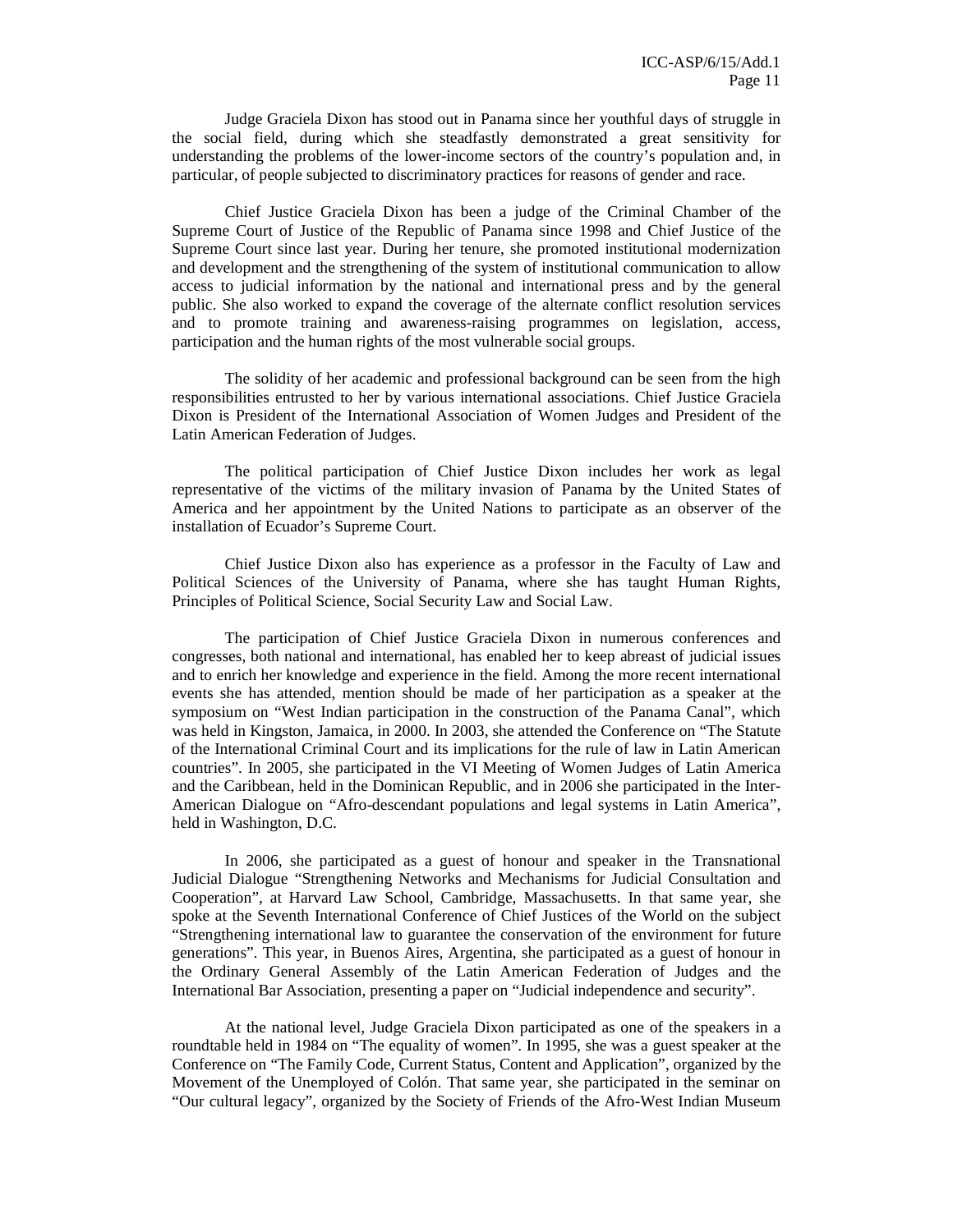of Panama, and in the seminar on "Women with access to opinion programmes", organized by the Centre for the Panamanian Woman, at which she made a presentation on the subject "The importance of women in the future development of Panama".

She also participated in the roundtable on "The Ombudsman: a reality in the face of national uncertainty", and in the seminar on "The application, interpretation and efficiency of criminal law", organized by the Law School of Panama and sponsored by the United Nations Development Programme (UNDP). Judge Dixon also participated in the seminar on "Manifestations of the principle of due process as opposed to other legal processes", organized by the same entities. She also participated in the seminar on "Criminal procedure reform processes" and in a seminar on "Measures restricting rights".

In 2001, Chief Justice Dixon was a speaker at the First University Congress on Judicial Sciences on the subject "Preventive detention and cautionary measures in Panamanian legislation". In 2004, she participated in the XIII Colloquium on Public Defence in Panama, speaking on the subject "Criminal dogma as an instrument of defence".

The professional practice of Judge Graciela Dixon also encompasses her work as an international consultant on human rights for the Central America Human Rights Commission (CODEHUCA); national consultant of the United Nations Children's Fund (UNICEF), Technical Committee for the Implementation of the Family Code; Legal Adviser in the Office of the Minister of Labour and Social Welfare of Panama; Legal Adviser of the Association of Friends of the Afro-West Indian Museum of Panama; Legal Adviser of the Social Security Fund Centre for Social Training; and Technical and Legal Adviser of the Women's Commission of the Legislative Assembly of Panama.

For her contributions in the different spheres of national life, she has earned the recognition of such entities as the National Institute of Culture, which has honoured her for her contribution to the country's progress and culture. Similarly, the Inter-Oceanic Regional Authority has recognized the excellent work done by Judge Dixon, the first woman to hold the Office of President of the Board of Directors of that entity. The University of Panama highlighted the generous support provided by Judge Dixon to that institution. The Committee to Honour and Celebrate Our Heritage designated her "Champion of Jurisprudence and Defender of the Constitutional Rights of Panamanian Citizens and their Ethnic Roots", in 1999, in New York.

\*\*\*

#### **Personal**

Graciela J. Dixon, born in the Republic of Panama on 28 March 1955, married, one daughter.

#### **Education**

| September 2003     | Specialized judicial training course on "Constitutional law",<br>University Carlos III, Madrid, Spain.                                                                                     |
|--------------------|--------------------------------------------------------------------------------------------------------------------------------------------------------------------------------------------|
| June - July $1999$ | Specialized judicial training course on administrative oversight by<br>courts of justice;<br>Training programme for Ibero-American judges and magistrates,<br><b>Ibero-American Class;</b> |
|                    | General Council of the Judiciary of Spain, Barcelona, Spain.                                                                                                                               |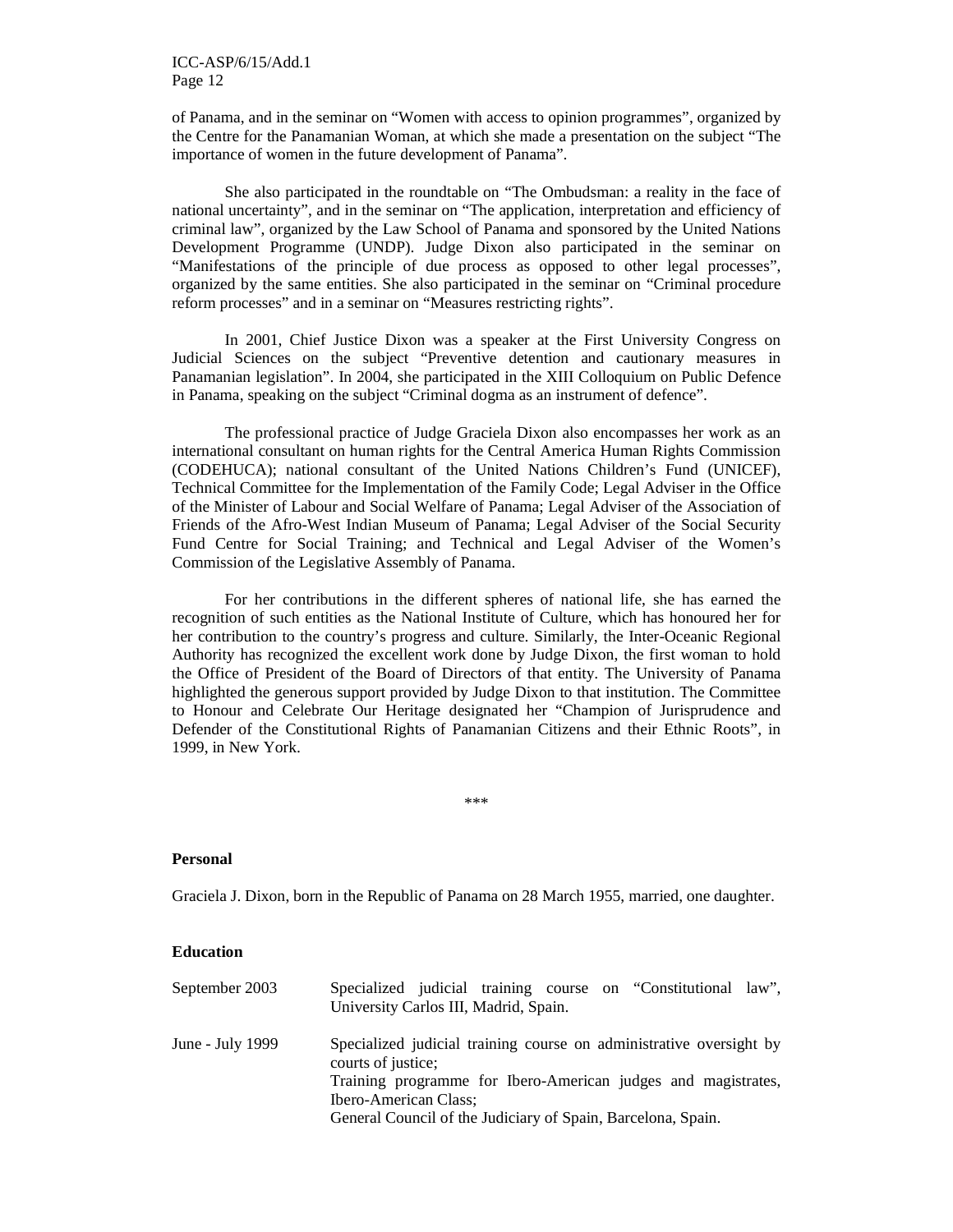- April December 1999 Postgraduate studies in human rights, Faculty of Law of the University Santa Maria La Antigua, Panama.
- 1974 1978 Degree in law and political sciences, Faculty of Law and Political Sciences of the University of Panama.

#### **Legal career / professional experience**

- 1998 to date Judge in the Criminal Chamber of the Supreme Court of Justice of the Republic of Panama:
	- The highest criminal court is made up of three judges who handle cases involving exceptional appeal and review procedures referred by the second higher court of the first judicial district and the higher courts of the second, third and fourth judicial districts, and by the higher juvenile court; the 37 circuit judges and 11 municipal judges of the criminal branch, and 63 mixed municipal judges (with powers to try civil and criminal cases);
	- As a single-judge court, tries cases involving extradition challenges, release on bail, and precautionary measures as alternatives to imprisonment;
	- In addition, as a court of appeal, reviews sentences for homicide, cases involving release on bail, and precautionary measures as alternatives to imprisonment in rulings handed down by higher courts throughout the country.
- 1998 to date Judge in the Full Supreme Court of Justice of the Republic of Panama:
	- Hears appeals on the grounds of unconstitutionality and writs of habeas corpus and habeas data, whose purpose is to safeguard fundamental guarantees and human rights;
	- In addition, hears appeals and claims of unconstitutionality, which are the most representative constitutional protection mechanisms.
- 2006 to date President of the Commercial Chamber of the Supreme Court of Justice of the Republic of Panama:
	- Handles rogatory letters in criminal cases and writs of exequatur in civil and family cases, within the framework of international cooperation, in fulfilment of agreements or treaties concluded with other countries, or on the basis of reciprocity.
- 2006 to date Chief Justice of the Supreme Court. During her tenure, she promoted the following activities:
	- Institutional modernization and development: promoted the development of the Automated Judicial Management System, which provides for the automated processing of files, digital recording of hearings, video of hearings, online statistics and case law, Internet access by parties and by the general public, interconnectivity with concerned institutions;
	- Strengthening of the system of institutional communication to guarantee access by the national and international press and by the public at large to judicial information:
	- Expanded coverage by the alternate conflict resolution service;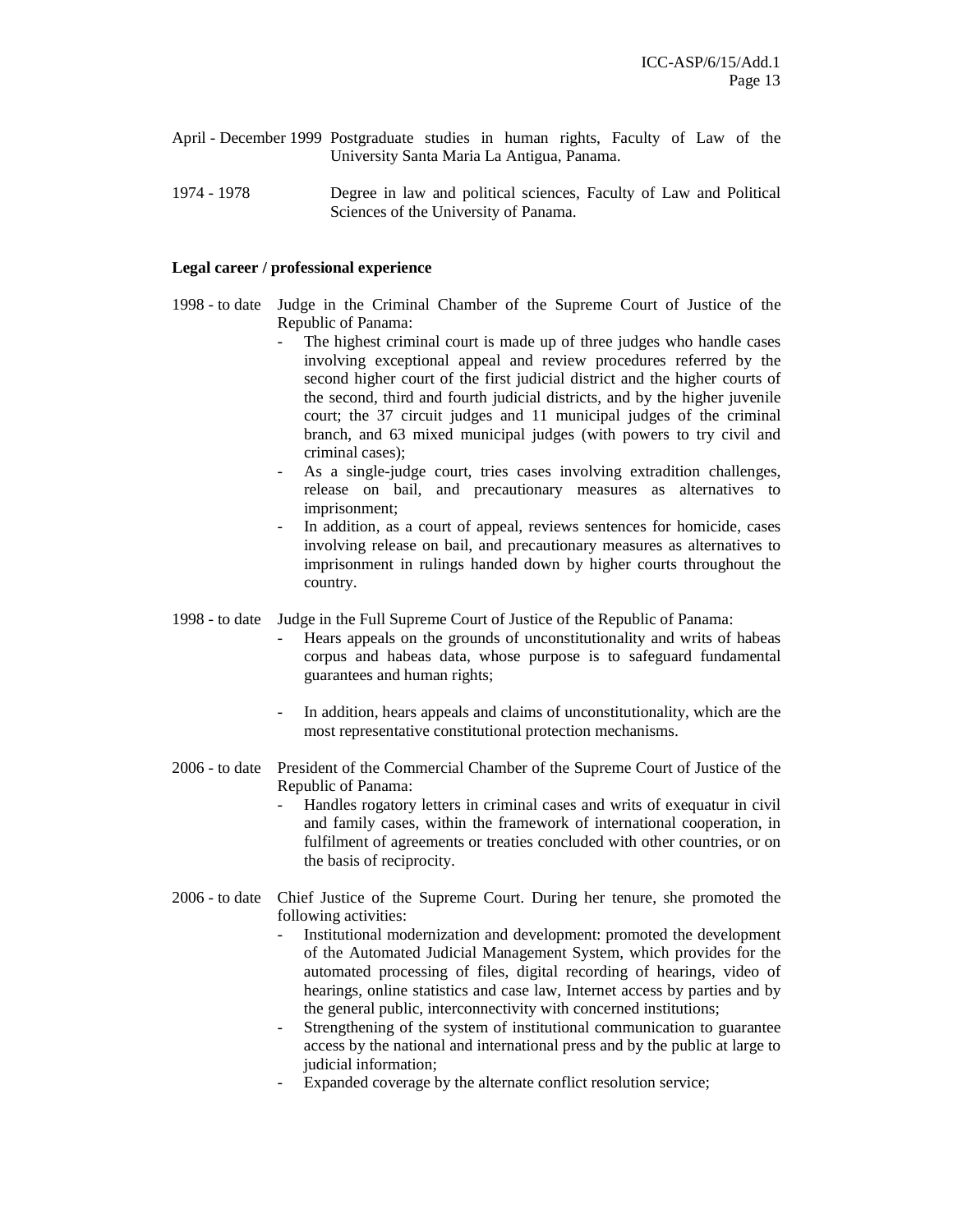- Adoption of measures aimed at strengthening the human capital of institutions through training, merit recognition, promotion of a sense of belonging, and promotion of the Judicial Career Law based on performance evaluation and incentives;
- Promotion of programmes to provide training and to raise awareness about legislation, access, participation and the human rights of women, children, young people, minority ethnic groups, persons with disabilities, and the environment, inter alia.
- 1995 1997 Vice-president and member of the Board of Directors of the Inter-Oceanic Regional Authority (ARI) of Panama.
- 1994 1997 Legal Adviser in the Office of the Minister of Labour and Social Welfare of Panama.
- 1994 1997 Legal Adviser of the Association of Friends of the Afro-West Indian Museum of Panama and of the Centre for Social Training (Social Security Fund – a Panamanian NGO).
- 1994 1997 Technical and Legal Adviser of the Commission of Women of the Legislative Assembly of Panama.
- 1995 United Nations Children's Fund (UNICEF) national consultant for the Technical Committee for the Implementation of the Family Code.
- 1994 -1995 International human rights consultant for CODEHUCA (Central American Human Rights Commission).
- 1978 1997 Trial attorney. Practised law for 19 years in various branches of the law, including criminal proceedings.

#### **Political participation and human rights**

#### November 2005

Observer of the process of installation of the Ecuadorian Supreme Court, appointed by the United Nations.

October 1996

International observer of the elections in Nicaragua as the Panamanian delegate for women's organizations.

- December 1989 1992 Legal representative of the victims of the military invasion of Panama by the United States of America.
- 1983 1984 President and founding member of the Workers Revolutionary Party.
- 1976 President of the Students Centre of the Faculty of Law and Political Sciences, University of Panama.

#### **International associations**

2006 - to date President of the International Association of Women Judges (IAWJ).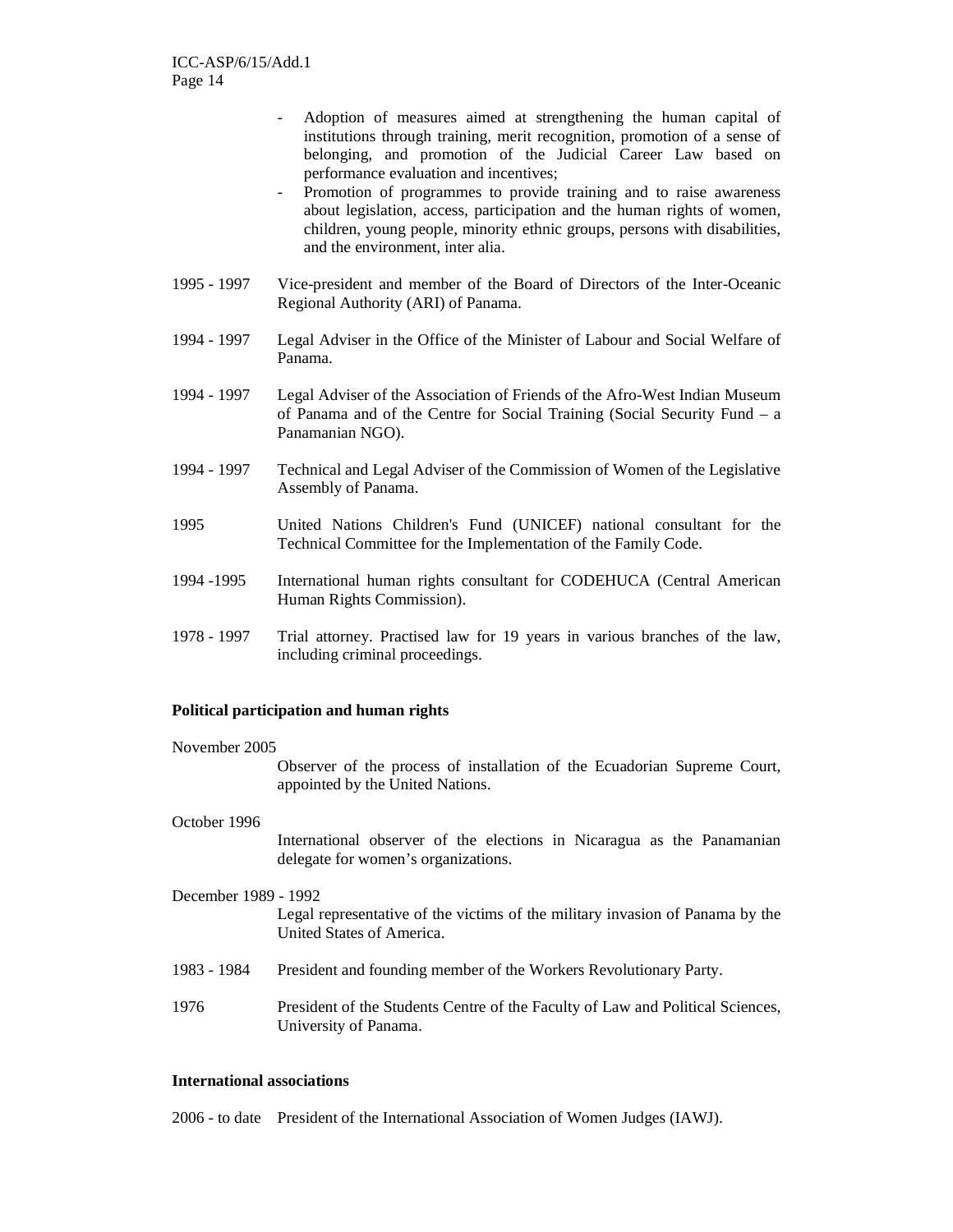- 2002 2006 Member of the IAWJ Board of Directors representing the Caribbean, Central and South American region.
- 2004 2006 First Vice-president of the Latin American Federation of Judges (FLAM).
- 2002 2004 Second Vice-president of the Latin American Federation of Judges (FLAM).
- 1998 to date International Association of Judges (IAJ).
- 1998 to date Forum of Latin American Women Judges (FMAL).

#### **National associations**

- Association of Friends of the Afro-West Indian Museum of Panama.
- Unión Nacional de Abogados de Panamá (National Union of Attorneys of Panama) (UNA).
- Panamanian Bar Association, Human Rights Commission of the Bar Association and Bar Association Committee for the Defence of the Profession, 1992.
- Association of Women Magistrates and Judges of Panama (AMAJUP).
- Panamanian Association of Magistrates and Judges (ASPAMAJ).

#### **Teaching experience**

- University of Panama, Faculty of Law and Political Sciences, Professor of Human Rights, Principles of Political Science, Social Security Law, Social Law – Multidisciplinary Workshop.
- Latin American University of Science and Technology, Professor of Human Rights.

#### **Languages**

Spanish (mother tongue) English (mother tongue) French

#### **Participation in national seminars, conferences and congresses**

- 2007 Seminar on juridical and procedural elements in civil and criminal proceedings, Latin American University of Science and Technology (ULACIT), on the subject: "Strengthening the administration of justice system in Panama" (Presenter).
- 2006 Third Panamanian Congress on Judicial Rights, Colombo-Panamanian Institute of Judicial Rights: "The new challenges for the administration of justice in Panama" (Presenter).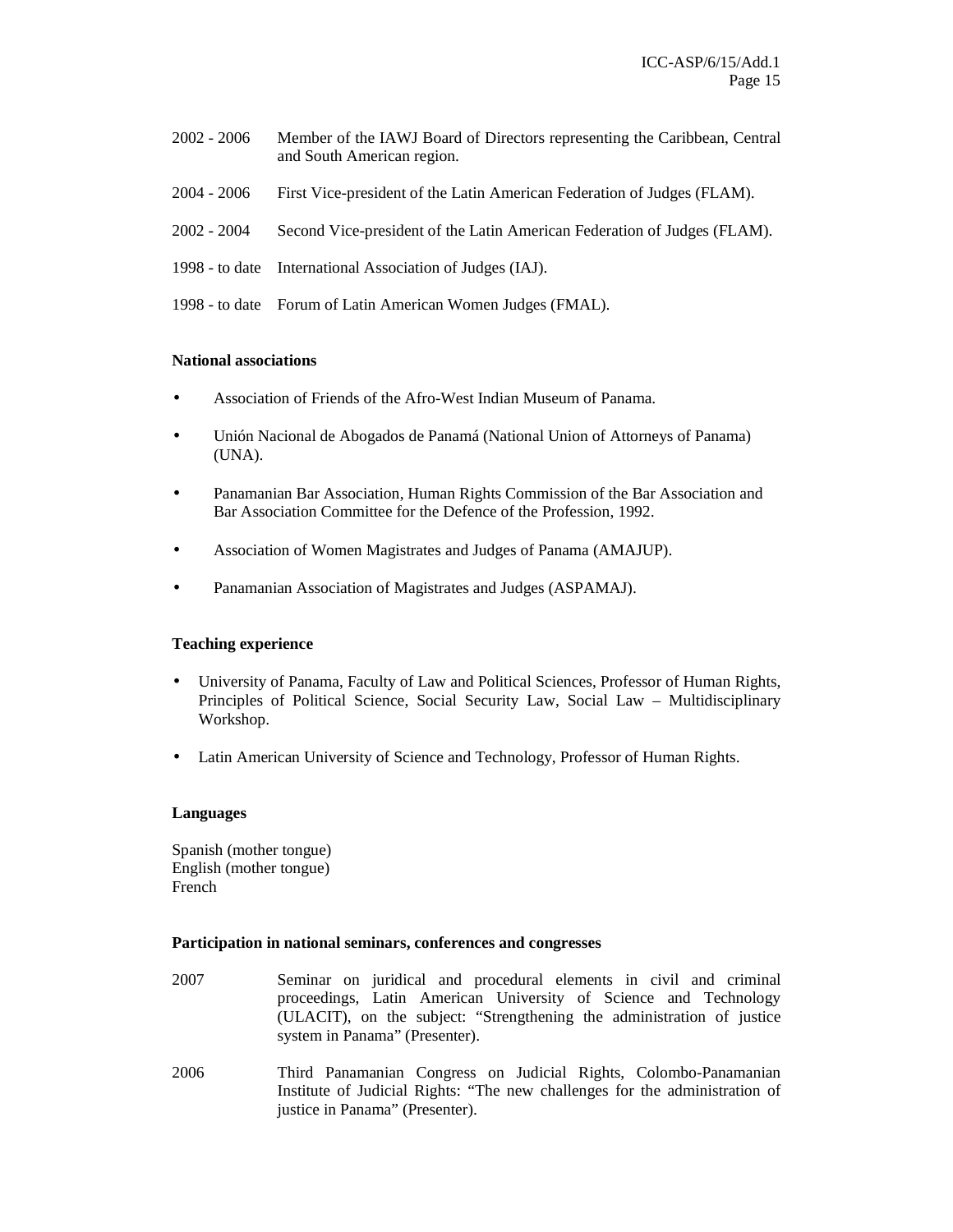| 2006 | VIII National Congress of Attorneys, National Bar Association: "The role of<br>the attorney as a contributor to the administration of justice" (Presenter).                                                                                                      |
|------|------------------------------------------------------------------------------------------------------------------------------------------------------------------------------------------------------------------------------------------------------------------|
| 2005 | Second Panamanian Congress on Judicial Rights, Colombo Panamanian<br>Institute of Judicial Rights (Participant).                                                                                                                                                 |
| 2004 | XIII Seminar on Public Defence in Panama on the theme "Criminal Dogma<br>as an instrument of defence" (Presenter).                                                                                                                                               |
| 2004 | V Mexican and Central American Regional Symposium of the Psychiatric<br>Association of Latin America, on the theme "Impact of expert psychiatric<br>testimony in legal proceedings" (Presenter).                                                                 |
| 2003 | National Forum on Freedom of Expression in Panama, Panama City<br>(Participant).                                                                                                                                                                                 |
| 2002 | Colloquium of the Association of Women Magistrates and Judges of Panama,<br>held in the cities of Las Tablas, Santiago and David (Participant).                                                                                                                  |
| 2001 | First University Congress on Judicial Science on the theme "Preventive<br>Detention and Protective Measures in Panamanian Law", Latina University<br>(Presenter).                                                                                                |
| 1999 | Seminar on "Measures Restrictive of Rights", organized by the Law School<br>as part of the Project for Continuing Judicial Training (Participant).                                                                                                               |
| 1998 | Seminar on "Reform of criminal procedure", Law School of Panama<br>(Participant).                                                                                                                                                                                |
| 1998 | Seminar on "The application, interpretation and efficiency of criminal law",<br>organized by the Law School of Panama and sponsored by the United<br>Nations Development Programme (UNDP) and the Spanish Agency for<br>International Cooperation (Participant). |
| 1998 | Seminar on "Manifestations of the principle of due process as opposed to<br>other legal processes", organized by the Law School of Panama and<br>sponsored by the United Nations Development Programme (UNDP) and<br>Expansion Exterior of Spain (Participant).  |
| 1997 | Roundtable on "The Ombudsman: a reality in the face of national<br>uncertainty", post-graduate paper in university teaching, University of<br>Panama, Faculty of Public Administration (Presenter).                                                              |
| 1996 | IV Annual Conference on the Family, Sustainability, Quality of life in the<br>Family in Panama, organized by the Centre for Studies and Training in the<br>Family (Presenter).                                                                                   |
| 1996 | Refresher Seminar in Law, organized by the Association of Women<br>Magistrates and Judges of Panama, Colón Chapter (Presenter).                                                                                                                                  |
| 1995 | Seminar on women with access to opinion programmes. Theme: "The<br>importance of women in the future development of Panama", organized by<br>the Centre of Panamanian Women (Presenter).                                                                         |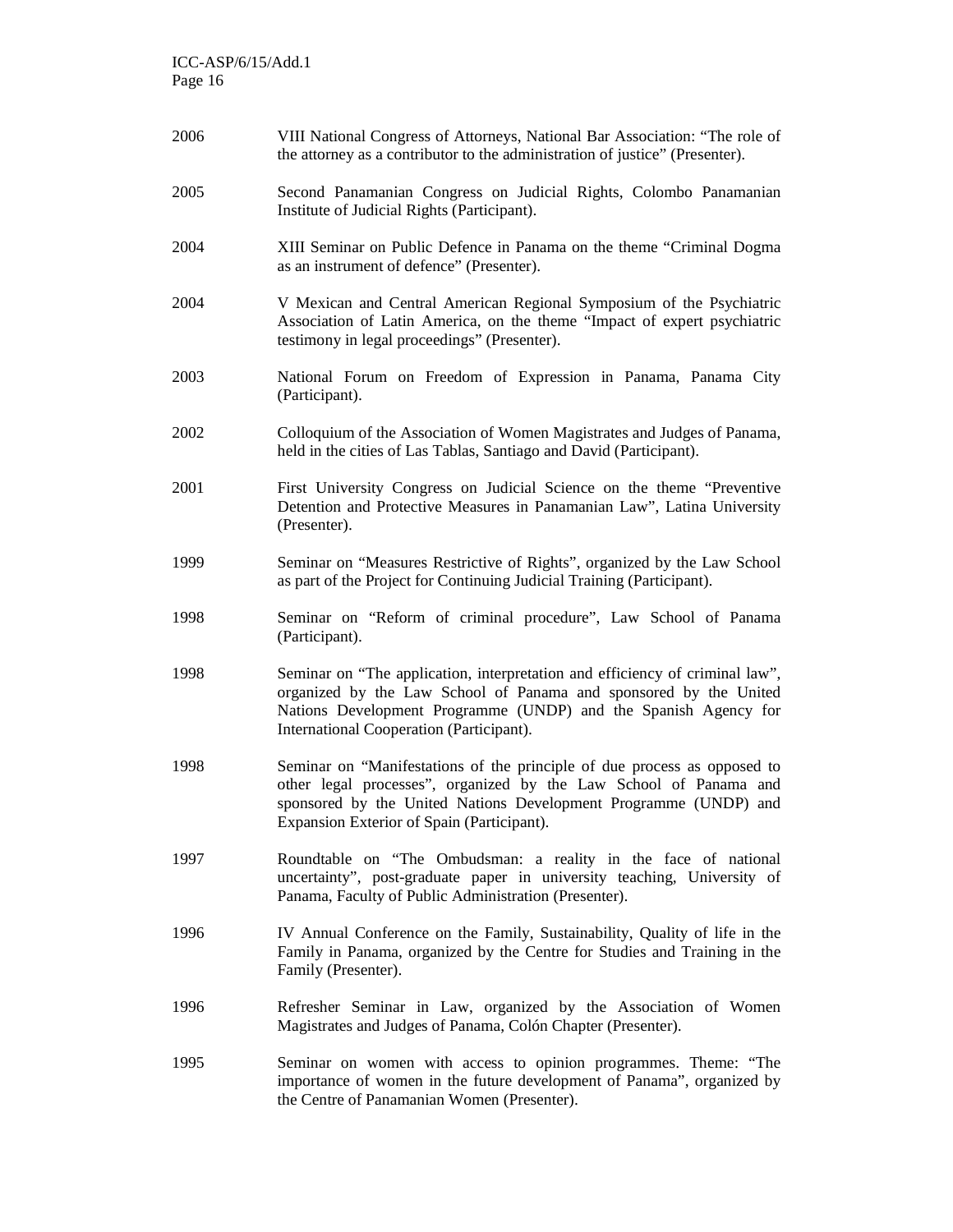- 1995 Seminar/workshop on the Family Code: its implications for the sociopolitical and cultural situation in Panama. Theme: "Professional women and the challenge of the Family Code", organized by the School of Nursing (Presenter).
- 1995 Seminar on "Our Cultural Heritage", organized by the Society of Friends of the Afro-West Indian Museum of Panama (Participant).
- 1995 Conference on the current status, content and application of the Family Code, organized by the Movement of the Unemployed of Colón (Presenter).
- 1994 Seminar on current social and legal developments in the field of the family and prevention of domestic violence, organized by the National Union of Women Attorneys (Moderator and participant).
- 1994 Seminar on high-level evaluation, University of Panama, Faculty of Law and Political Sciences (Participant).
- 1993 Seminar on "Human rights in Panama: analysis of national legal codes", organized by the Panamanian Centre for Social Training (Presenter).
- 1993 Seminar on "Civil procedural law, criminal process and human rights", Faculty of Law, University of Panama (Participant).
- 1993 First training workshop on Women and Indigenous Women in the context of Criminal Justice, subject: "Function of the defence in the face of sexual and ethnic discrimination in the criminal process", organized by the Centre for Social Training of Panama (Presenter).
- 1992 Seminar/workshop organized by the Centre for Social Training, subject: "The neo-liberal model and the exercise of economic, social and cultural rights in Panama" (Presenter).
- 1992 IX National Sociology Congress on the theme "Human rights of political prisoners", Panama, organized by the School of Sociology of the University of Panama (Presenter).
- 1989 VII National Sociology Congress on the theme "Alternatives to the crisis: democracy, imperialism and national reconstruction", organized by the School of Sociology of the University of Panama (Presenter).
- 1986 Joint workshop for the training of women on the theme "Social and legal aspects of women workers in Panama" (Presenter).
- 1986 Seminar on political theories, organized by the Confederation of Workers of the Republic of Panama on the theme "The development of Panamanian democracy: where is it headed?" (Presenter).
- 1985 Roundtable on the social doctrines of our time, organized by the Young Men's Christian Association of Panama (Presenter).
- 1984 Roundtable on the equality of women (Presenter).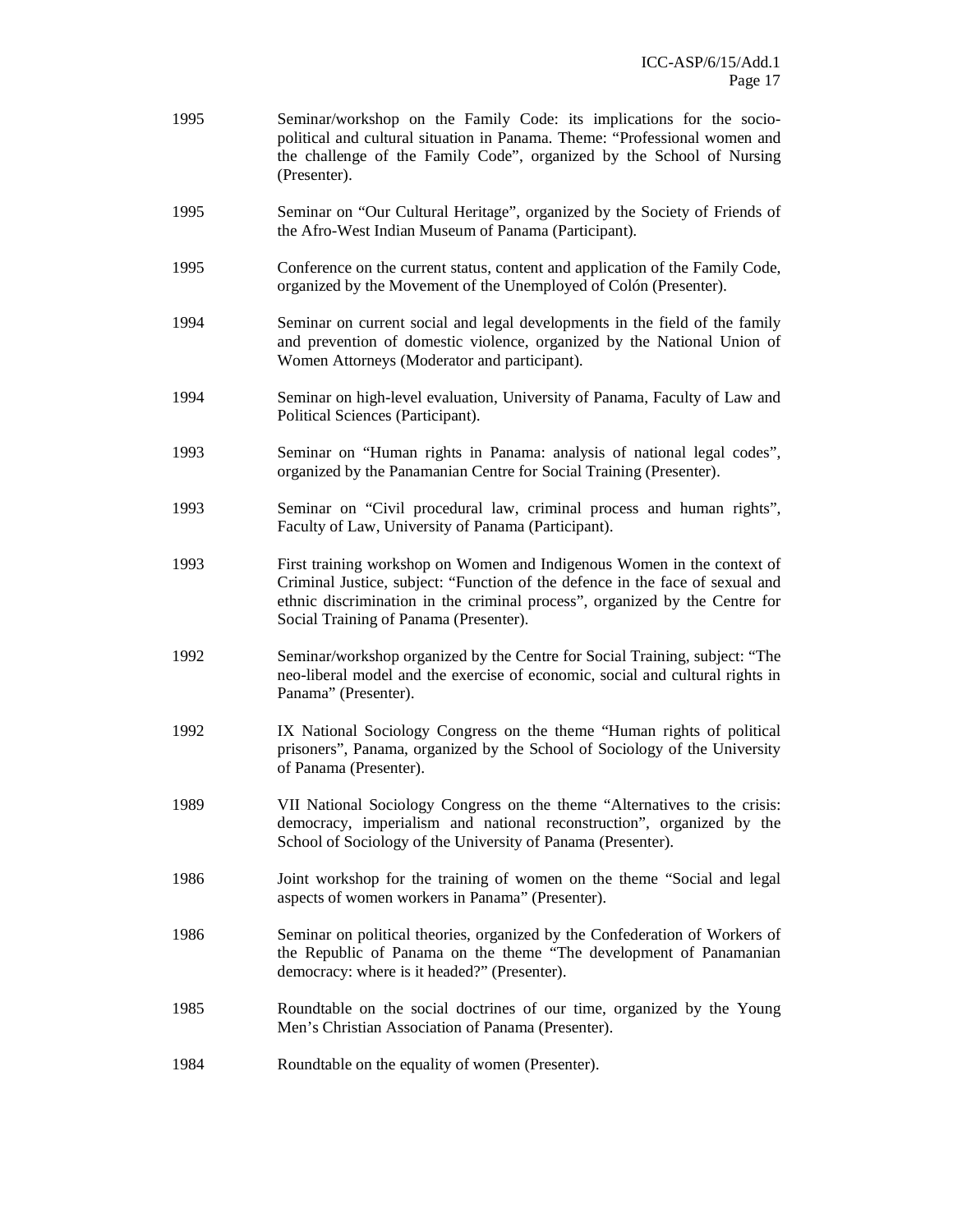#### **Participation in international seminars, conferences and congresses**

- 2007 Ordinary General Assembly of the Latin American Federation of Judges and of the International Union of Judges. Theme: "Independence and Juridical Security", Buenos Aires, Argentina (Speaker).
- 2006  $7<sup>th</sup>$  Conference of Chief Justices of the World, organized by the World Unity and Peace Education Department and the City Montessori School. Theme: "Enforceable international law to guarantee the conservation of the environment for future generations". Lucknow and New Delhi, India (Presenter).
- 2006 Transnational judicial dialogue on the topic "Strengthening networks and mechanisms for judicial consultation and cooperation", organized by the American Society of International Law (ASIL) and Harvard Law School, Cambridge, Massachusetts, United States of America (Guest of honour and presenter).
- 2006 Annual Conference of the International Association of Women Judges, South Korean Chapter, on the theme "Leadership of women judges around the world", Seoul, Republic of Korea (Presenter).
- 2006 Inter-American Dialogue on "Afro-descendants and judicial systems in Latin America", Washington, D.C., United States Of America (Presenter).
- 2005 VI Meeting of Women Judges of Latin America and the Caribbean, Santo Domingo, Dominican Republic. Theme: "Non-revictimization in criminal cases involving domestic violence", Santo Domingo, Dominican Republic (Presenter).
- 2004 International seminar on judges and the rule of law, Santiago de Chile, Chile (Participant and rapporteur).
- 2003 Conference on the Statute of the International Criminal Court and its implications for the rule of law in Latin American countries, Mexico (Participant).
- 2003 Second Council of Women of America, San Juan, Puerto Rico (Presenter).
- 2002 Tenth Judicial Conference, Strasbourg, France (Participant).
- 2000 Symposium on the contribution of West Indians to the construction of the Panama Canal, Kingston, Jamaica (Presenter).
- 2000 VI International Criminology Course, on the theme "Preventive detention and preventive measures and criminal policy towards children and young people", Santo Domingo, Dominican Republic (Presenter).
- 1999 Seminar on justice and the communications media. Theme "Freedom of expression and the right to information - the right of the community to truthful information", Salta, Argentina (Presenter).
- 1998 Second International Seminar on the Administration of Justice and Indigenous People, Guatemala City, Guatemala (Participant).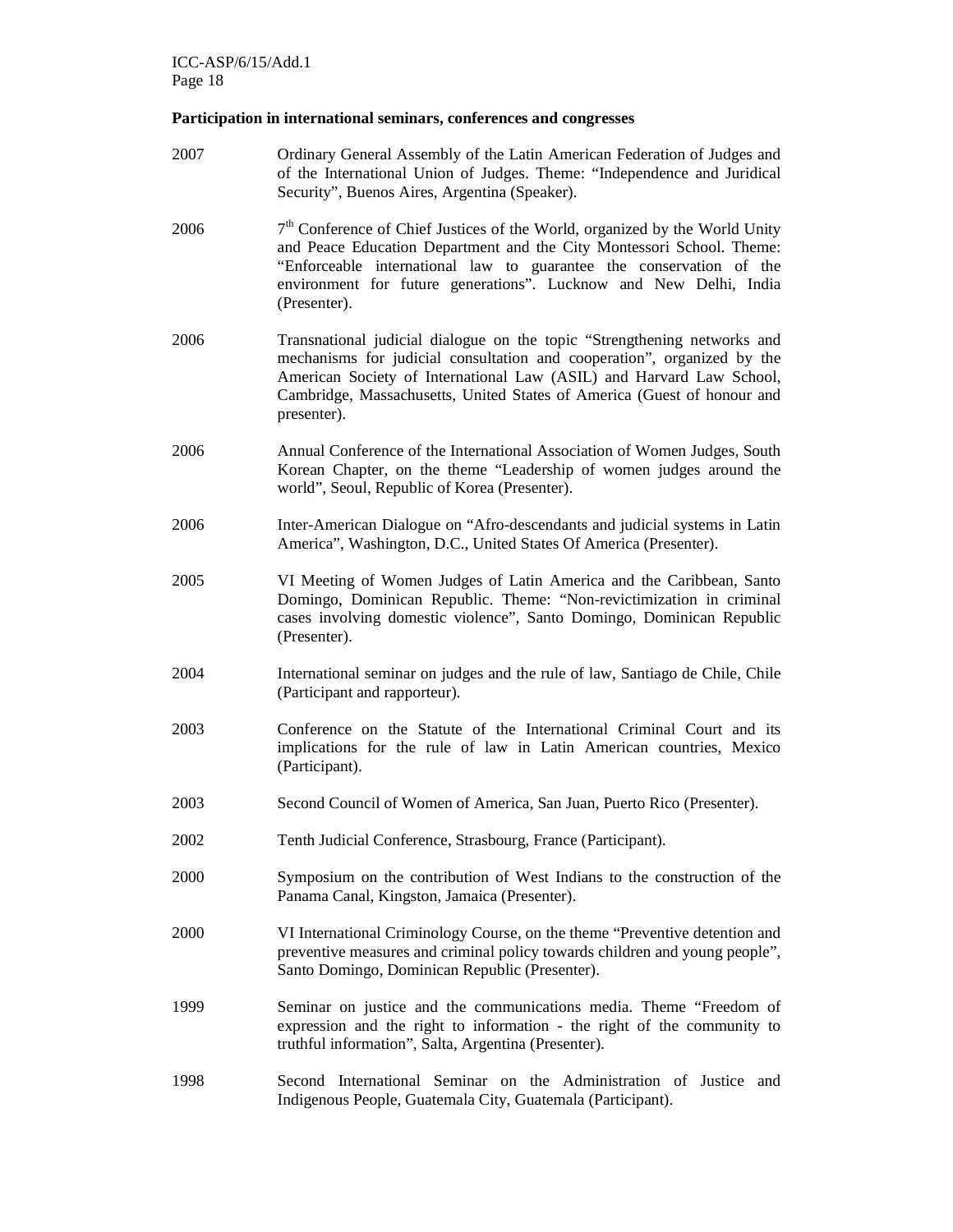- 1998 Seminar/workshop on international cooperation in the fight against drug trafficking and organized crime, City of Antigua, Guatemala (Participant).
- 1998 Constituent Congress of the Confederation of Public Defenders of Central America, a project of Spain and UNDP, Republic of Guatemala (Participant).
- 1992 Conference on "The political reality in Panama", National Autonomous University of Mexico (Presenter).
- 1990 Conference on "The invasion of Panama, denunciation of the violation of human rights and norms of international law", New York, United States of America (Presenter).
- 1983 Conference on "The political reality in Panama", Sao Paolo, Brazil (Presenter).
- 1982 Conference on "The political reality in Panama, Central America and the Caribbean", Havana, Cuba (Participant).
- 1981 Conference on the "Report on the First Black Panamanian Congress, Area of Social and Political Sciences", New York, United States of America (Presenter).

#### **Publications and research**

2000 Study: "Contribution of West Indians to the construction of the Panama Canal". 1999 Monograph: "The presumption of innocence and the application of preventive detention". 1999 Monograph: "The Treaty of Rome: For an International Criminal Court". 1995 Comparative study: "The applicability of international human rights law in the internal law of Panama". 1994 Study: "Legal basis for the implementation of the Family Code". 1993 Monograph: "Human rights in Panama" (joint publication), published by the Centre for Social Training. 1993 Monograph: "The neo-liberal model and the exercise of economic, social and cultural rights in Panama", published by the Centre for Social Training. 1993 Article: "Perspective of political prisoners and war refugees". 1993 Article: "The meaning of amnesty for political prisoners", "Panama Today" seminar. 1990 Article: "Let us discover the real world that afflicts them", *Mujer Siempre de Pie* magazine, Panama. 1988 Article: "A plea for justice and freedom", El Mundo magazine.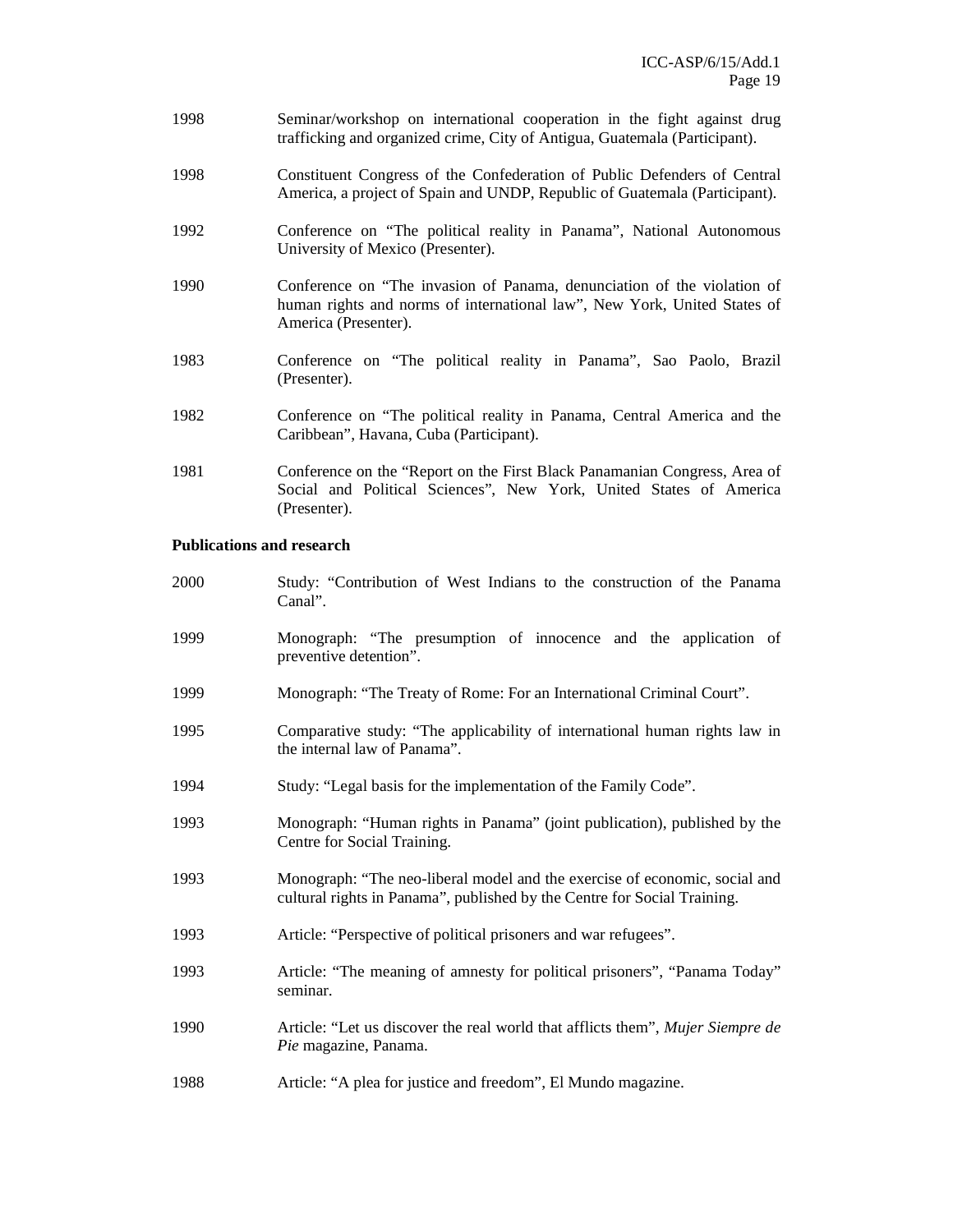- 1986 Article: "The image of women and its degrading use by certain communications media", La Prensa newspaper, Panama.
- 1986 Article: "The road to economic development and the need for a technological university", La Prensa newspaper, Panama.

#### **Distinctions received**

- 2006 Conferral by the Mayor of the District of Panama of the keys to Panama City in commemoration of Black Ethnic Group Day.
- 2002 Justice Lodge No. 832, "Elks Order of the World" in recognition of her support for and contribution to educational, cultural, judicial and social development in our community of Central America.
- 2001 Conferral by the Governor of the Province of Colón of the title of "Distinguished Citizen of this Province".
- 2001 Proclamation by the Community Board of Ancón declaring her a "Meritorious Daughter" in recognition of her outstanding and exemplary work in the service of our society.
- 1999 Conferral by the Committee to Honour and Celebrate Our Heritage of the title of Champion of Jurisprudence and Defender of the Constitutional Rights of Panamanian Citizens and Ethnic Groups, New York, United States of America.
- 1999 Philadelphia Scholarship Club, award for outstanding contribution to the community, Panama, United States.
- 1999 Professional Graduates of the Abel Bravo College Award for an outstanding career and for her commendable contribution to the further development of our country.
- 1997 Thelma King National Dignity Award of the Association of Independent Attorneys (FRAI) in recognition of her outstanding social, professional and humanitarian work.
- 1997 Legislative Assembly, Human Rights Committee, for her dynamic participation as a candidate for the post of Ombudsman.
- 1996 Ministry of Education of Panama Award for merit and exemplary citizenship.
- 1996 National Association of Business Executives in lasting recognition of and gratitude for her valuable contribution to the success of the programmes of the CADE Association of Colón.
- 1996 University of Panama for the generous support provided to our institution.
- 1996 Inter-Oceanic Regional Authority in recognition of the excellent work done and for being the first woman to hold the post of President of the Board of Directors of the ARI.
- 1996 National Union of Panamanian Women on her designation as Vice-President of the Inter-Oceanic Regional Authority (ARI).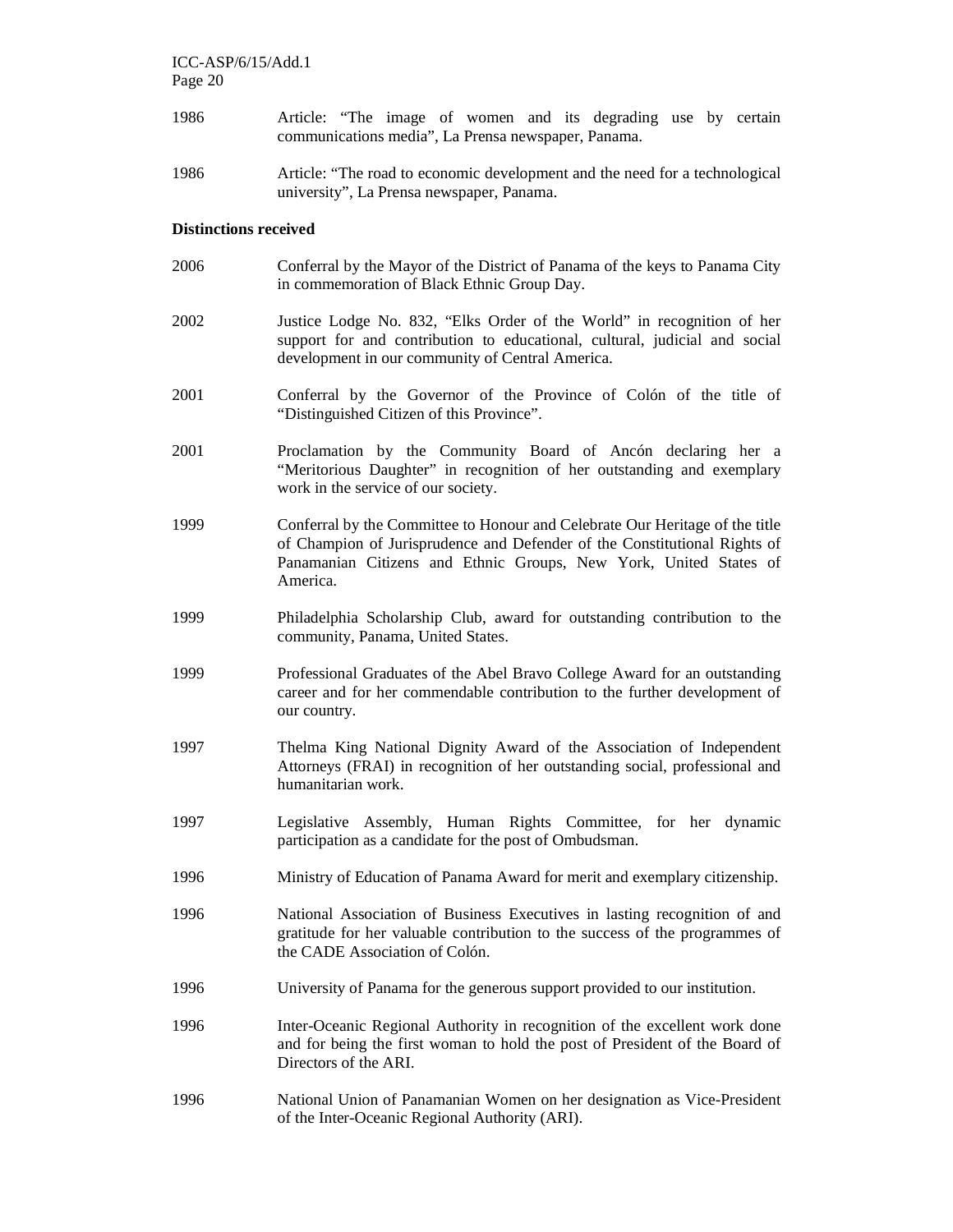- 1992 Association of Muslim Women for her contribution to Panamanian Women.
- 1988 Association of Employees of the National Institute of Culture for her contribution to progress and culture in Panama.
- 1974 National Institute of Culture, First Festival of Congos and Coastal Folklore, Colón.

\*\*\*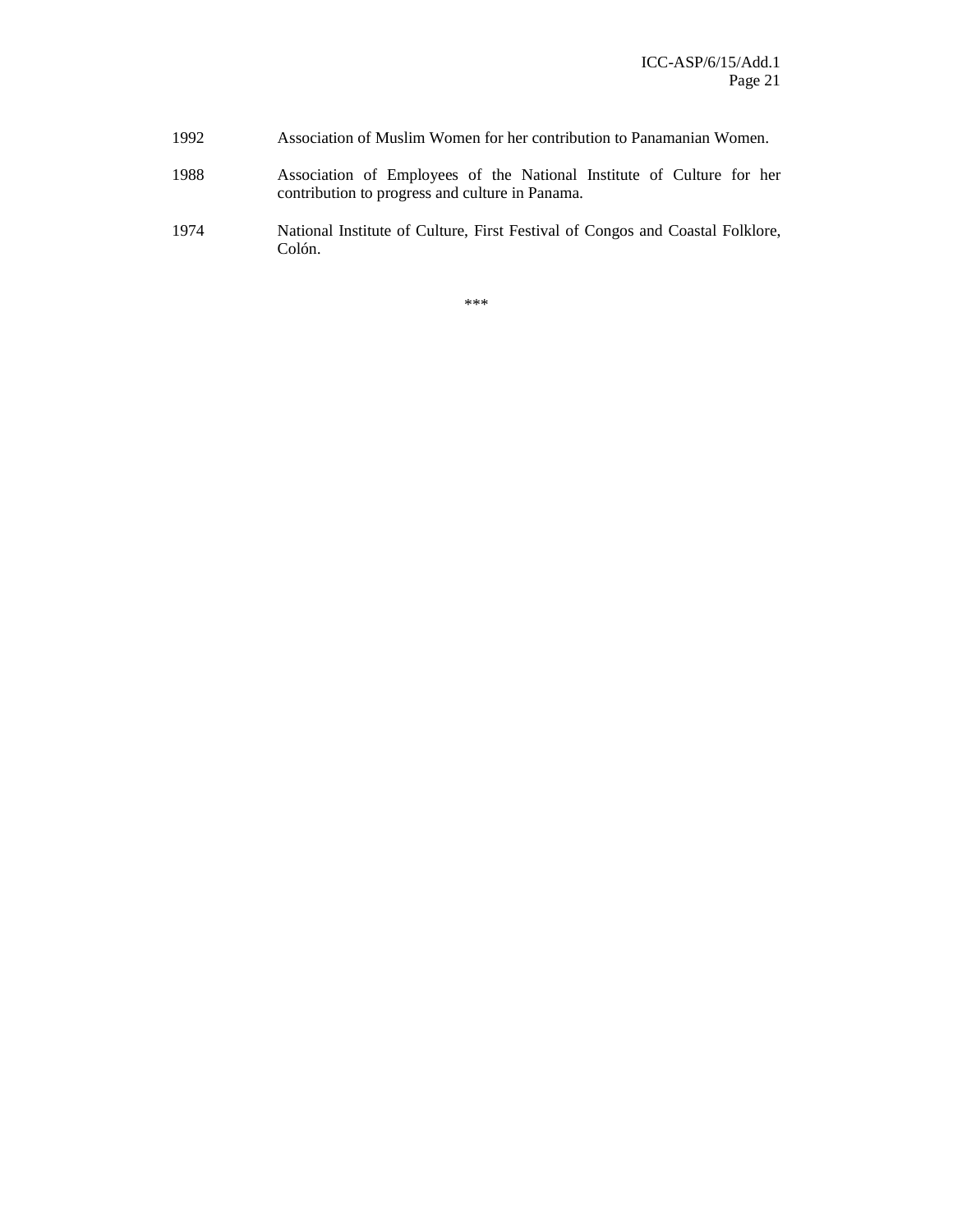### **3. Nsereko, Daniel David Ntanda (Uganda)**

[Original: English/French]

#### **Note verbale**

The Permanent Mission of the Republic of Uganda to the United Nations presents its compliments to the Secretariat of the Assembly of States Parties of the International Criminal Court and has the honour to inform that the Government of Uganda hereby nominates Professor Daniel David Ntanda Nsereko as candidate for election as Judge of the International Criminal Court at the election to be held at the sixth session of the Assembly of States Parties, 30 November to 14 December 2007.

The Permanent Mission further informs that due to his established competence in criminal law and procedure, Professor Nsereko is nominated for inclusion in list A. Professor Nsereko is recognized for his outstanding scholarship in international law, international criminal law, international humanitarian law and human rights as well as his skills as a trial lawyer. For purposes of this nomination, find enclosed his curriculum vitae (in English and French), the accompanying statement and other supporting documents.

…

\*\*\*

#### **Statement of qualifications**

This statement is made in terms of article 36, paragraph 4 (a), of the Statute of the International Criminal Court.

Professor Daniel David Ntanda Nsereko fulfils the requirements in article 36, paragraphs 3 (a), (b) and (c) of the Statute in that:

- (a) He enjoys a reputation of high moral character, impartiality and integrity and, as an Advocate of the High Court of Uganda with over twenty years' standing, he qualifies for appointment to the highest judicial offices in the country.
- (b) He possesses established competence in criminal law and procedure. As an Advocate, he has represented accused persons in criminal trials before Uganda's superior and subordinate courts and thus possesses the requisite trial skills. Additionally, he has conducted research and published books and scientific/scholarly articles in internationally reputable periodicals on criminal law, criminal procedure and evidence. He has also for many years taught these subjects to students at university and other levels. Because of Professor Nsereko's legal expertise and professional competence, the Registrar of the International Criminal Court included his name on the List of Counsel who are eligible to be appointed to represent accused persons and victims before the Court.
- (c) He possesses established and internationally acknowledged competence in international law, international criminal law, international humanitarian law and the law of human rights. He has conducted research and has published numerous scientific/scholarly pieces in internationally reputable works. He has for many years taught these subjects to university students on several continents. He has also been involved in professional activities that require a thorough grasp of the law in these fields, such as rendering expert legal opinions and serving on the Advisory Committee of the War Crimes Research Office of the American University College of Law and on missions to investigate alleged violations of human rights and of humanitarian law.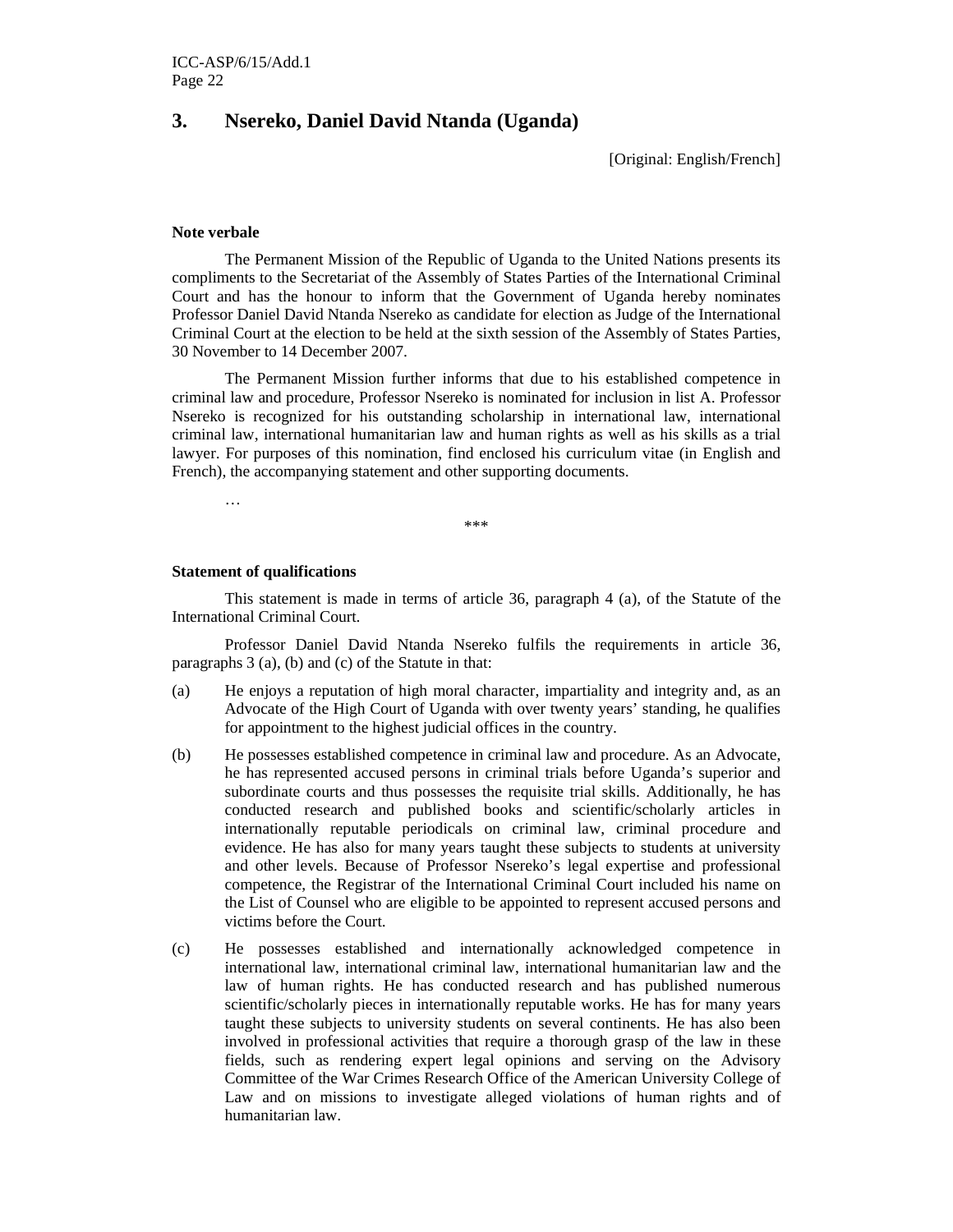(d) He possesses an excellent command of both written and spoken English, a working language of the Court, as evidenced by the fact that he took all his formal and higher education in English and has published scientific/scholarly works in English.

Professor Nsereko is being nominated for inclusion in list A for the purpose of article 36, paragraph 5, of the Statute.

The election of Professor Nsereko, who comes from the African region and from a common law country, will serve the need for the representation of the principal legal systems of the world, will give Africa a fairer representation in the Court and will not undermine gender balance in the Court.

Professor Nsereko has legal expertise in the issues of the rights of victims of crime and of refugees. This is attested to by his scientific/scholarly work and professional activities.

Given his strong personal character and integrity, internationally recognized competence in criminal law and procedure, as well as international law, international criminal law, international humanitarian law and the law of human rights (as attested by his curriculum vitae), Professor Nsereko, when elected, is bound to make a substantial contribution to the work of the Court.

\*\*\*

#### **Personal**

| Nationality:                       | Ugandan                                                                                                                                      |
|------------------------------------|----------------------------------------------------------------------------------------------------------------------------------------------|
| Gender:                            | Male                                                                                                                                         |
| Marital status:                    | Married                                                                                                                                      |
|                                    |                                                                                                                                              |
| <b>Education</b>                   |                                                                                                                                              |
| 1973 - 1975                        | Doctor of Juridical Science (J.S.D.), New York University School of<br>Law, New York, New York, United States of America.                    |
| 1971                               | Master of Laws (LL.M), New York University School of Law, New<br>York, New York, United States of America.                                   |
| 1972                               | Certificate in International Law, The Hague Academy.                                                                                         |
| 1970                               | Master of Comparative Jurisprudence (M.C.J.), Howard University<br>School of Law, Washington, D.C., United States of America.                |
| 1968                               | Bachelor of Laws (LL.B), University of East Africa, Dar es Salaam,<br>Tanzania.                                                              |
| <b>Professional qualifications</b> |                                                                                                                                              |
| 1972 - $present$                   | Advocate, High Court of Uganda.                                                                                                              |
| 2007                               | Included on the List of Counsel who are eligible for appointment to<br>represent accused or victims before the International Criminal Court. |
| <b>Work history</b>                |                                                                                                                                              |
| 1996 - present                     | Professor of Law, University of Botswana, Gaborone.                                                                                          |
| 1992 - 1996                        | Associate Professor of Law, University of Botswana.                                                                                          |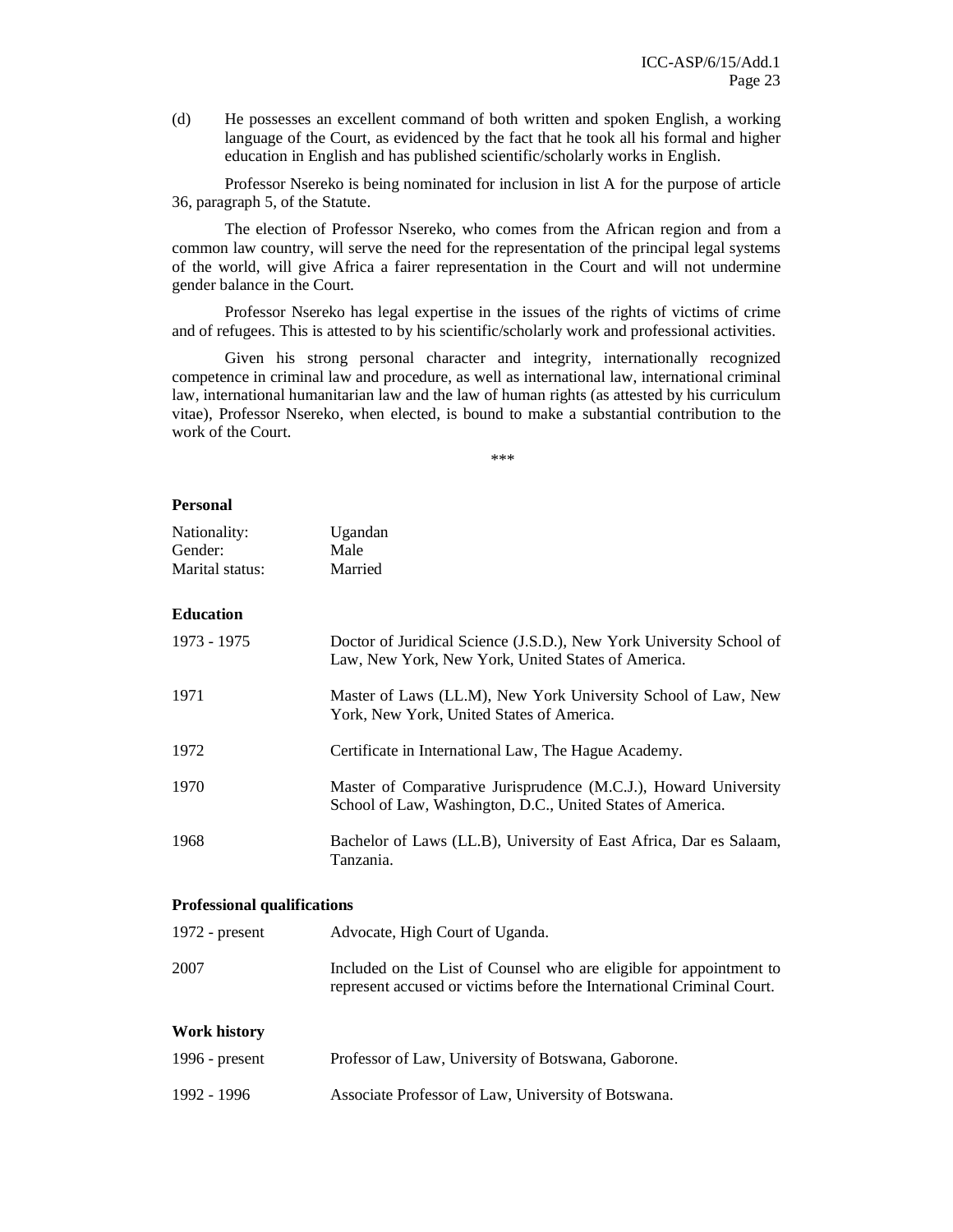| ICC-ASP/6/15/Add.1<br>Page 24  |                                                                                                                                                                         |
|--------------------------------|-------------------------------------------------------------------------------------------------------------------------------------------------------------------------|
| 1984 - 1992                    | Senior Lecturer in Law, University of Botswana.                                                                                                                         |
| 1993 - 1994                    | Walter S. Owen Visiting Professor of Law, University of British<br>Columbia, Faculty of Law, Vancouver, Canada.                                                         |
| 1983                           | Social Affairs Officer, United Nations Centre for Development and<br>Humanitarian Affairs, New York, New York.                                                          |
| 1983 - 1984                    | Expert Consultant, Crime Prevention and Criminal Justice Branch of<br>the United Nations Centre for Social Development and Humanitarian<br>Affairs, New York, New York. |
| 1978 - 1982                    | Full-time private law practice, Kampala, Uganda.                                                                                                                        |
| 1975 - 1978                    | Senior Lecturer in Law, Makerere University, Kampala, Uganda.                                                                                                           |
| 1971 - 1975                    | Lecturer in Law, Makerere University, Kampala, Uganda.                                                                                                                  |
| 1968                           | Pupil Advocate with Kiwanuka & Co., Advocates, Kampala,<br>Uganda.                                                                                                      |
| <b>Professional activities</b> |                                                                                                                                                                         |
| Law practice                   |                                                                                                                                                                         |
| $1972$ - present               | Private law practitioner (initially on a part-time basis 1972-1976 and                                                                                                  |

| 1972 - present | Private law practitioner (initially on a part-time basis 1972-1976 and |
|----------------|------------------------------------------------------------------------|
|                | full time 1976-1982); represented clients in criminal and civil cases  |
|                | in Magistrates' Courts, High Court, and the Court of Appeal. Some      |
|                | of the cases resulted in precedent-setting decisions. Currently        |
|                | attached as a consultant to the law firm of Ssendege, Senyondo $\&$    |
|                | Co., Advocates and Solicitors, in Kampala, Uganda.                     |

| Trial observer |  |
|----------------|--|
|----------------|--|

| 1996 | Served as an Amnesty International Trial Observer to Ethiopia;          |  |
|------|-------------------------------------------------------------------------|--|
|      | duties included observing a criminal trial of over 50 defendants of the |  |
|      | former Government of Ethiopia charged with genocide and crimes          |  |
|      | against humanity; writing a comprehensive confidential report on the    |  |
|      | trial in the context of international human rights standards.           |  |

1990 Served as an Amnesty International Trial Observer to Swaziland; duties included observing a criminal trial of about 10 defendants charged with offences of a political character; writing a comprehensive confidential report in the context of international human rights standards.

```
Special missions
```
- 1998 Served as Head of an Amnesty International delegation to Lesotho to investigate allegations of human rights and humanitarian law violations and inspecting prison conditions following the South African and Botswana military intervention into that country.
- 1991 Served on a two-person Amnesty International mission to Swaziland to investigate allegations of human rights abuses and to inspect prison conditions. Authored the mission's report.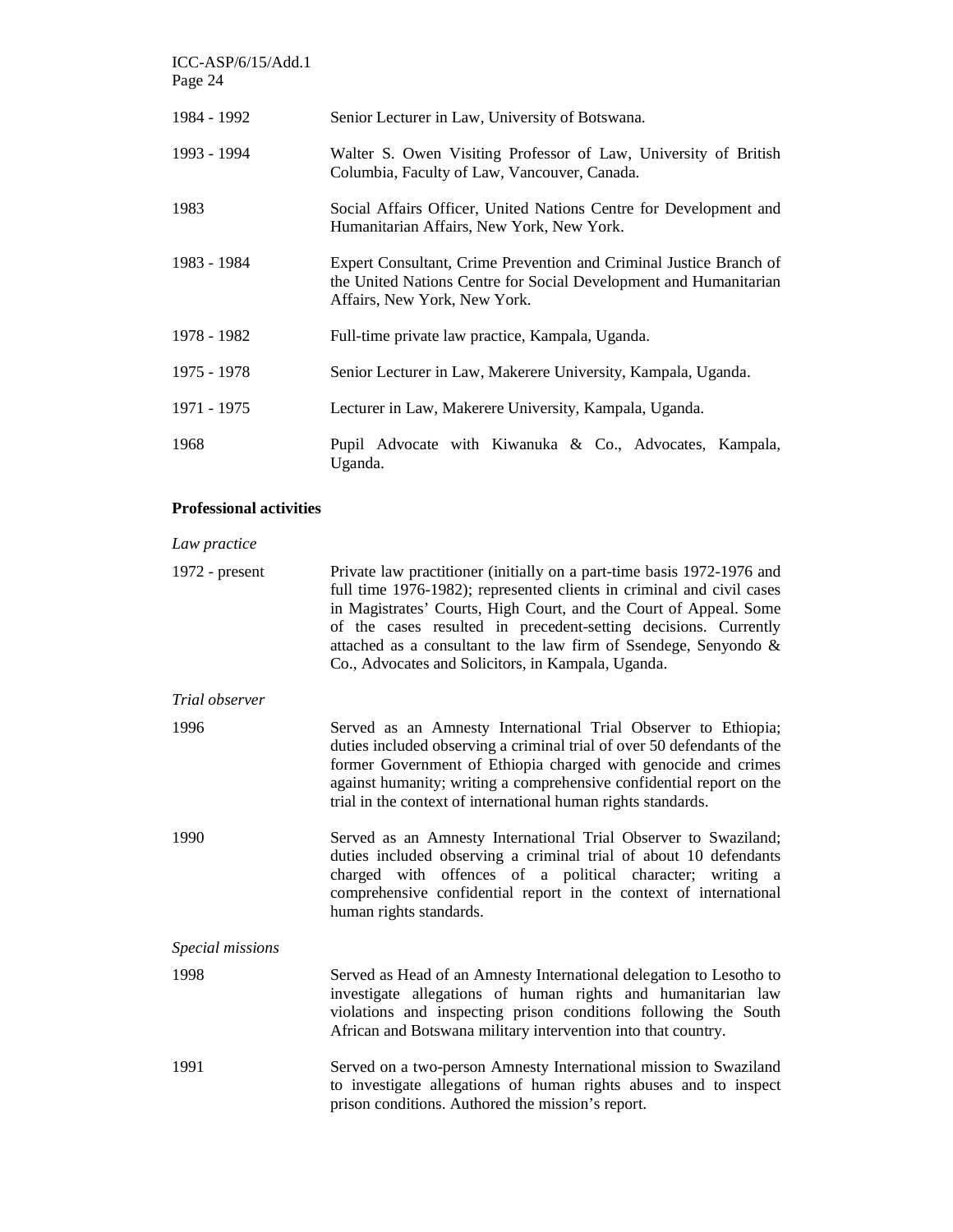| Expert/consultant |                                                                                                                                                                                                                                                                                                                         |
|-------------------|-------------------------------------------------------------------------------------------------------------------------------------------------------------------------------------------------------------------------------------------------------------------------------------------------------------------------|
| 2007              | At the request of Minority Rights Group International, wrote an<br>expert legal opinion in a case that was pending before the African<br>Commission on Human and Peoples' Rights.                                                                                                                                       |
| 2007              | Participated as expert at the resumed fifth session of the Assembly of<br>States Parties to the Rome Statute of the International Criminal<br>Court, New York, 29 January - 1 February 2007, dealing with crime<br>of aggression as part of the international NGO Coalition for the ICC.                                |
| 2006              | Participated as expert at the Inter-Sessional Meeting of the Special<br>Working Group on the Crime of Aggression of the Assembly of<br>States Parties to the Rome Statute of the International Criminal<br>Court, at Princeton, New Jersey, June 2005, as part of the NGO<br>Coalition for the ICC.                     |
| 2005              | Served as Legal Advisor to the Uganda Government delegation to the<br>second Inter-Sessional Meeting of the Special Working Group on the<br>Crime of Aggression of the Assembly of States Parties to the Rome<br>Statute of the International Criminal Court, at Princeton University,<br>New Jersey, 11-13 June 2005.  |
| 2004              | At the request of the Chief Prosecutor of the International Criminal<br>Court, wrote an expert legal opinion on the interpretation and scope<br>of certain provisions of the Rome Statute of the International<br>Criminal Court.                                                                                       |
| 2004              | Served as Legal Advisor to the Uganda Government delegation to the<br>Inter-Sessional Meeting of the Special Working Group on the Crime<br>of Aggression of the Assembly of States Parties to the Rome Statute<br>of the International Criminal Court, Princeton University, New<br>Jersey, 21-23 June 2004.            |
| 2004              | Participated in the Roundtable of African Experts on the Transitional<br>Codes for Post-Conflict Criminal Justice Project, organized by the<br>United States Institute of Peace and the Irish Centre for Human<br>Rights of the National University of Ireland, Galway, Abuja, Nigeria,<br>7-8 June 2004.               |
| 2002              | Served as Member of the Uganda Government delegation to the first<br>session of the Assembly of States Parties to the Rome Statute of the<br>International Criminal Court, New York, 3-11 September 2002.                                                                                                               |
| 2002              | Participated as an expert at the ninth session of the Preparatory<br>Commission for the International Criminal Court, New York,<br>8-19 April 2002, as part of the NGO Coalition for the International<br>Criminal Court and served as co-leader of the Coalition's team on the<br>Crime of Aggression.                 |
| 2001              | Participated as an expert at the eighth session of the Preparatory<br>Commission for the International Criminal Court, New York,<br>24 September to 5 October 2001, as part of the NGO Coalition for<br>the International Criminal Court and served as co-leader of the<br>Coalition's team on the Crime of Aggression. |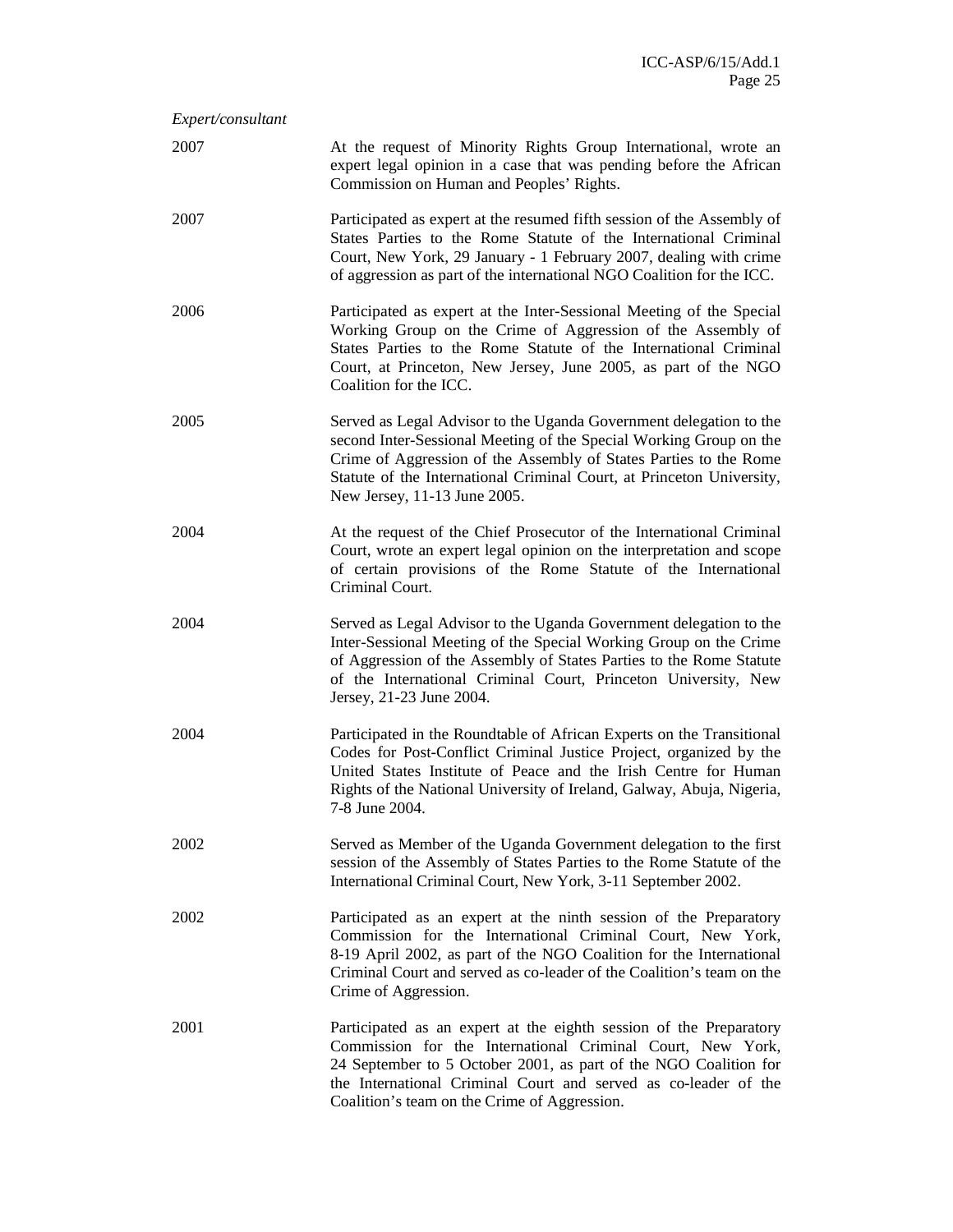| $ICC-ASP/6/15/Add.1$<br>Page 26 |                                                                                                                                                                                                                                                                                                                                                                                                                                                                                                                                                                       |
|---------------------------------|-----------------------------------------------------------------------------------------------------------------------------------------------------------------------------------------------------------------------------------------------------------------------------------------------------------------------------------------------------------------------------------------------------------------------------------------------------------------------------------------------------------------------------------------------------------------------|
| 2000                            | Participated as an expert at the fifth, sixth and seventh sessions of the<br>Preparatory Commission for the International Criminal Court as a<br>member of the NGO Coalition for the International Criminal Court.                                                                                                                                                                                                                                                                                                                                                    |
| 1999                            | Acted as an expert consultant to the International Criminal Tribunal<br>for Rwanda (ICTR): wrote a legal opinion for the Tribunal on some<br>complex legal issues in a case before the Tribunal.                                                                                                                                                                                                                                                                                                                                                                      |
| 1998                            | Participated as an expert in the Diplomatic Conference of<br>Plenipotentiaries on the Establishment of an International Criminal<br>Court on the invitation of the NGO Coalition for the Establishment of<br>an International Criminal Court, Rome, Italy, 15 June - July 1998.                                                                                                                                                                                                                                                                                       |
| 1997                            | Participated as an expert in the August and December meetings of the<br>United Nations Preparatory Committee for the Establishment of an<br>International Criminal Court, in New York, as a member of the NGO<br>Coalition for the Establishment of an International Criminal Court.                                                                                                                                                                                                                                                                                  |
| 1995                            | Participated in and was elected rapporteur for an Expert Group<br>Meeting on Victims of Crime and Abuse of Power in the<br>International Setting, convened by the Crime Prevention and<br>Criminal Justice Branch of the United Nations Office at Vienna,<br>Austria. The Committee drew up a comprehensive plan of action for<br>the prevention of victimization, protection and assistance for victims<br>of crime and abuse of power, in pursuance of the United Nations<br>Declaration of Basic Principles of Justice for Victims of Crime and<br>Abuse of Power. |
| 1995                            | Served on the Committee of Experts to review and propose<br>amendments to the draft Statute of the International Criminal Court.<br>The Association Internationale de Droit Penale and the Max Planck<br>Institute for Foreign and International Penal Law set up the<br>Committee.                                                                                                                                                                                                                                                                                   |
| 1985                            | Served as Expert Consultant for the United Nations on a project on<br>the Preparation for Plans for Reform of the Criminal Justice System<br>for Namibia, Rome, Italy.                                                                                                                                                                                                                                                                                                                                                                                                |
| 1985                            | Served as Expert Consultant for United Nations Congresses for the<br>Prevention of Crime and Treatment of Offenders, at Milan, Italy<br>(1985) and Caracas, Venezuela (1980); and at regional and inter-<br>regional preparatory meetings at The Hague, Netherlands (1980),<br>Addis Ababa, Ethiopia (1978) and Lusaka, Zambia (1975).                                                                                                                                                                                                                                |
| 1984                            | Served as Expert Consultant for the Crime Prevention and Criminal<br>Justice Branch of the United Nations Centre for Social Development<br>and Humanitarian Affairs and participated in the drafting of the<br>United Nations Declaration of Basic Principles of Justice for Victims<br>of Crime and Abuse of Power.                                                                                                                                                                                                                                                  |
| Resource person/quest lecturer  |                                                                                                                                                                                                                                                                                                                                                                                                                                                                                                                                                                       |

*Resource person/guest lecturer* 

2006 Served as resource person at a seminar organized by the Mozambican Bar Association under the sponsorship of the Friedrich Ebert Foundation on "The International Criminal Court: a Court for the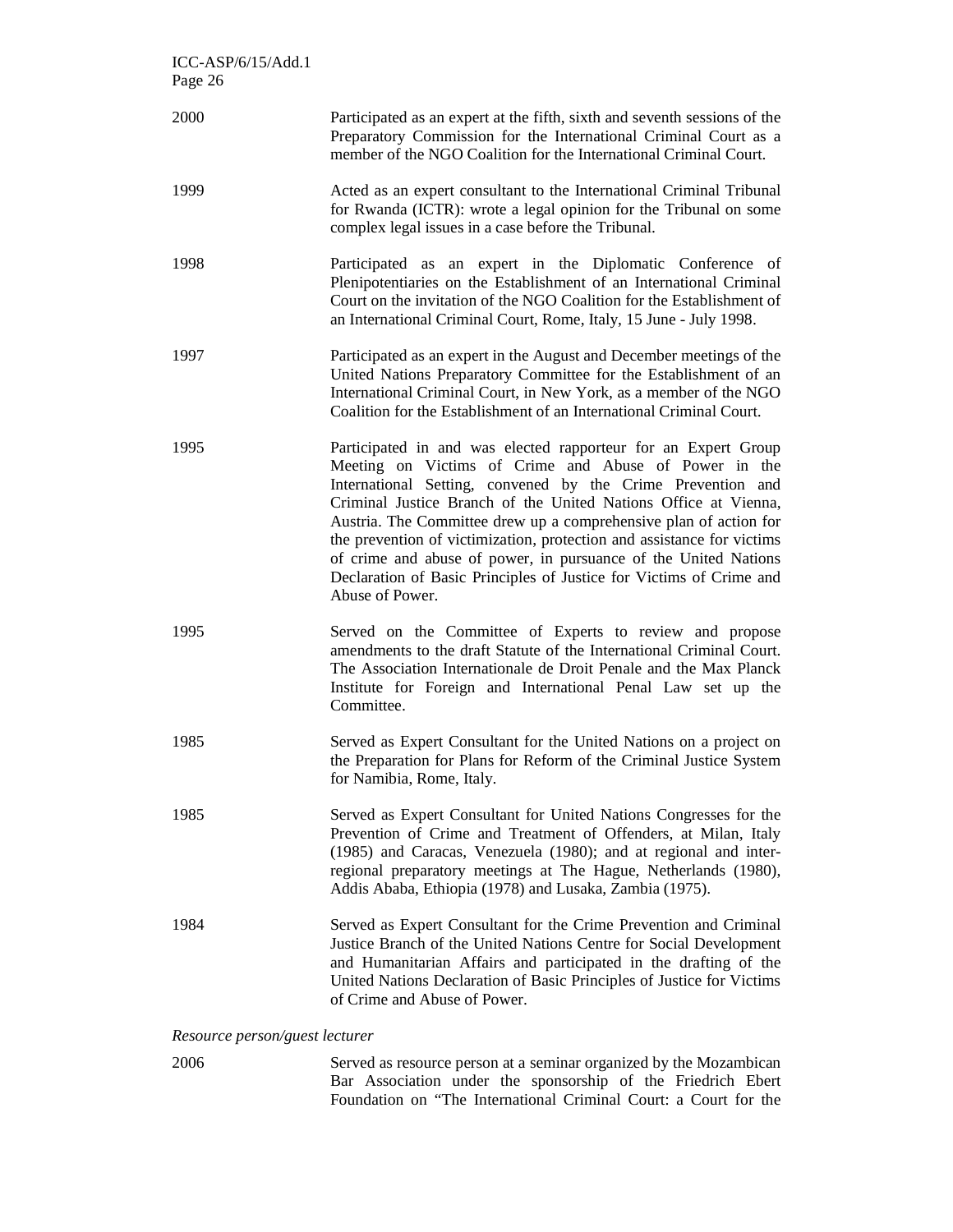Future" at Maputo, Mozambique, 9 March 2006, and presented a paper on "The International Criminal Court: Botswana's Experience."

- 2005 Served as guest lecturer and delivered lectures on "The Relationships between the International Criminal Court and the United Nations Security Council" at the 7th session of the Salzburg Law School, Salzburg, Austria, 8-10 August 2005.
- 2004 Served as guest lecturer and delivered a lecture on the Crime of Genocide at the International Criminal Court Training Course for African Government Officials organized by the University of Nottingham and the University of Cape Town, Cape Town, South Africa, 28 June to 3 July 2004.
- 2003 Served as guest lecturer and delivered a lecture on "Prosecutorial Discretion before National and International Tribunals" in a series of guest lectures at the Office of the Prosecutor of the International Criminal Court, The Hague, Netherlands, 19 December 2003. See website: http://www.icc-cpi/otp/lecturers\_dn.html.
- 2002 Served as guest lecturer to LL.M. students of the Law Department, Universita degli Studi di Teramo, Italy, 25 February to 1 March 2000. Delivered lectures on the status of the individual under international law, the use of force under the United Nations Charter and on the crimes of genocide and aggression.
- 2001 Served as guest lecturer to LL.M. students of the Faculty of Law, University of Cape Town, South Africa, August 2001. Delivered lectures on the crimes of aggression and genocide.
- 2000 Served as resource person at a Workshop for Women of Africa on Gender Justice and the International Criminal Court organized by the Women's Caucus for Gender Justice in collaboration with the Law, Race and Gender Research Unit of the University of Cape Town, Cape Town, South Africa, 24 to 26 August 2000.
- 2000 Served as guest lecturer at the Salzburg School of International Criminal Law, Salzburg, Austria, in August 2002. Delivered lectures on the crimes of aggression and genocide as well as on the International Criminal Tribunal for Rwanda.
- 1999 Served as scientific director for the Gaborone School for International Criminal Jurisdictions, Gaborone, Botswana (October 1999).
- 1999 Served as guest lecturer at the Salzburg School of International Law, Salzburg, Austria. Delivered lectures on the crime of genocide.
- 1999 Served as resource person at a SARPCCO Training Course for Police Trainers organized by the United Nations High Commissioner for Human Rights, at Gaborone, Botswana.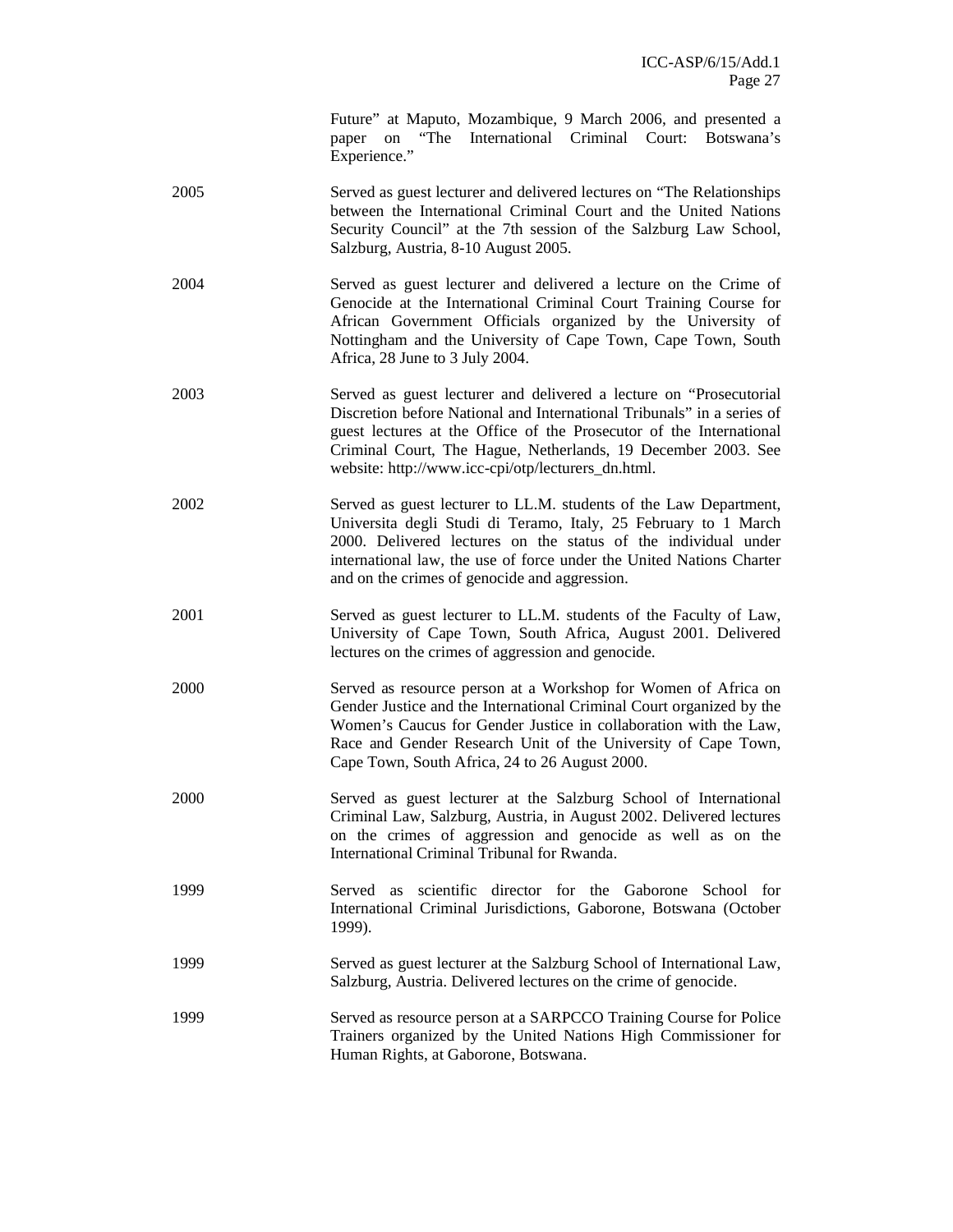| <b>Memberships</b> |                                                                                                                              |
|--------------------|------------------------------------------------------------------------------------------------------------------------------|
| $2006$ - present   | Member, Advisory Committee, War Crimes Research Office,<br>American University, Washington, D.C.                             |
| $2006$ - present   | Member, International Advisory Board of the International Doctorate<br>School of Excellence, University of Cologne, Germany. |
| $2005$ - present   | Member, Editorial Board of the University of Botswana Law Journal.                                                           |
| $2004$ - present   | Member, East African Law Society.                                                                                            |
| $1972$ - present   | Member, Uganda Law Society.                                                                                                  |
| 1988 - $present$   | Member of the Board of the International Society for the Reform of<br>Criminal Law.                                          |
| 1990 - present     | Member of the Editorial Board of the Criminal Law Forum: an<br>International Journal.                                        |
| 1986 - 1990        | Member of the Editorial Board of the Journal Violence, Aggression<br>and Terrorism.                                          |
| 1985 - present     | Member of the Editorial Council of the Journal of Church and State.                                                          |
| 1975 - 1980        | Member of the Executive Committee of the Uganda Red Cross<br>Society.                                                        |
| 1975 - 1980        | Member of the Law Council (Executive Committee) of the Uganda<br>Law Society.                                                |

#### **Academic activities**

## *Courses taught*  1971 - 1978 Makerere University, Uganda: Public International Law, Criminal Procedure, Civil Procedure, Evidence, Family Law, and Law of Business Associations. 1984 - 2006 University of Botswana, Botswana: Public International Law, International Criminal Law, International Human Rights Law, Criminal Procedure, Evidence, Constitutional Law, Administrative Law, and Legal Ethics. 1993 - 1994 University of British Columbia, Vancouver, Canada: International Law of Human Rights.

*Academic leadership* 

1985 - 1993 Served as Head of Department of Law, University of Botswana. Responsible for the coordination of courses and programmes offered; the development, along with the Dean, of proposals for revision and improvement of programmes; promotion of research; implementation of academic policy; preparation of the departmental budget; quality, performance and recruitment of staff; advising the Dean on academic personnel; welfare and progress of students, etc. Also served on or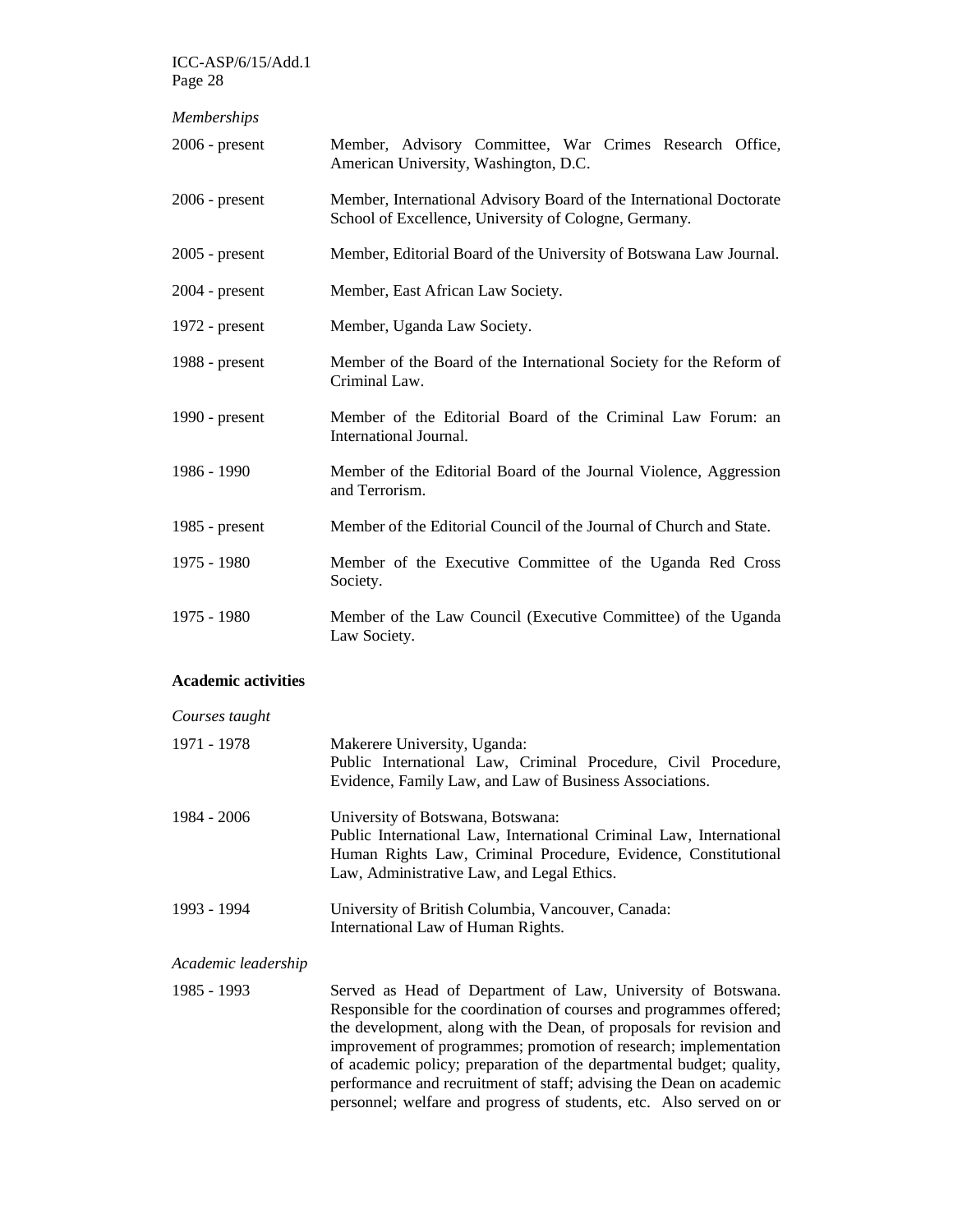chaired many university committees, including disciplinary committees, among them those that handled charges of sexual harassment.

| External examiner  |                                                                                                                                                                                                                 |
|--------------------|-----------------------------------------------------------------------------------------------------------------------------------------------------------------------------------------------------------------|
|                    | As an external examiner, acts as "watch dog" for the appointing<br>universities over academic standards; approves examinations; checks<br>examination scripts; and examines theses and dissertations.           |
| $2003 - 2006$      | University of Swaziland, Kwaluseni, Swaziland.                                                                                                                                                                  |
| 1998 - 2002        | University of Dar es Salaam, Tanzania.                                                                                                                                                                          |
| 1993               | University of Swaziland, Kwaluseni, Swaziland.                                                                                                                                                                  |
| 1992 - 1993        | National University of Lesotho, Roma, Lesotho.                                                                                                                                                                  |
| 1991 - 1993        | University of Zambia, Lusaka, Zambia.                                                                                                                                                                           |
| 1987 - 1990        | University of Nairobi, Nairobi, Kenya.                                                                                                                                                                          |
| External assessor  |                                                                                                                                                                                                                 |
| 2000               | Served as external assessor for the University of Dar es Salaam: read<br>and wrote detailed assessment of publications of candidates for<br>promotion to the rank of associate professor and full professor.    |
| 1994               | Served as external assessor for the University of Lagos, Akoka,<br>Yaba, Nigeria: read and wrote detailed assessment of the publications<br>for the candidate for promotion to the rank of associate professor. |
| Journal refereeing |                                                                                                                                                                                                                 |
| 2004               | Refereed article submitted to South African Law Journal and advised<br>on its publishable quality.                                                                                                              |
| 2000               | Refereed article submitted to the Melbourne Journal of International<br>Law and advised on its publishable quality.                                                                                             |

### **Publications**

*Books* 

- Criminal Law and Procedure in Botswana (Kluwer Law International Publishers, Deventer, Netherlands, 2007) - forthcoming.
- With K. Solo, Legal Ethics in Botswana: Cases and Materials (University of Botswana, Department of Law, Private Bag 0022 Gaborone. 2004. ISBN No. 99912-949-5-3) [448 pages]
- Constitutional Law in Botswana, International Encyclopaedia of Laws (Kluwer International Publishers, Deventer, Netherlands. 2002. ISBN 90 6544 9442 and ISBN 90K 330 022X). Republished by Pula Press, Gaborone, Botswana, 2002. ISBN 999 61 97 4) [323 pages]
- Criminal Procedure in Botswana: Cases and Materials (3rd) (Pula Press, Gaborone, 2002, ISBN 99912-61-61-3). [506 pages]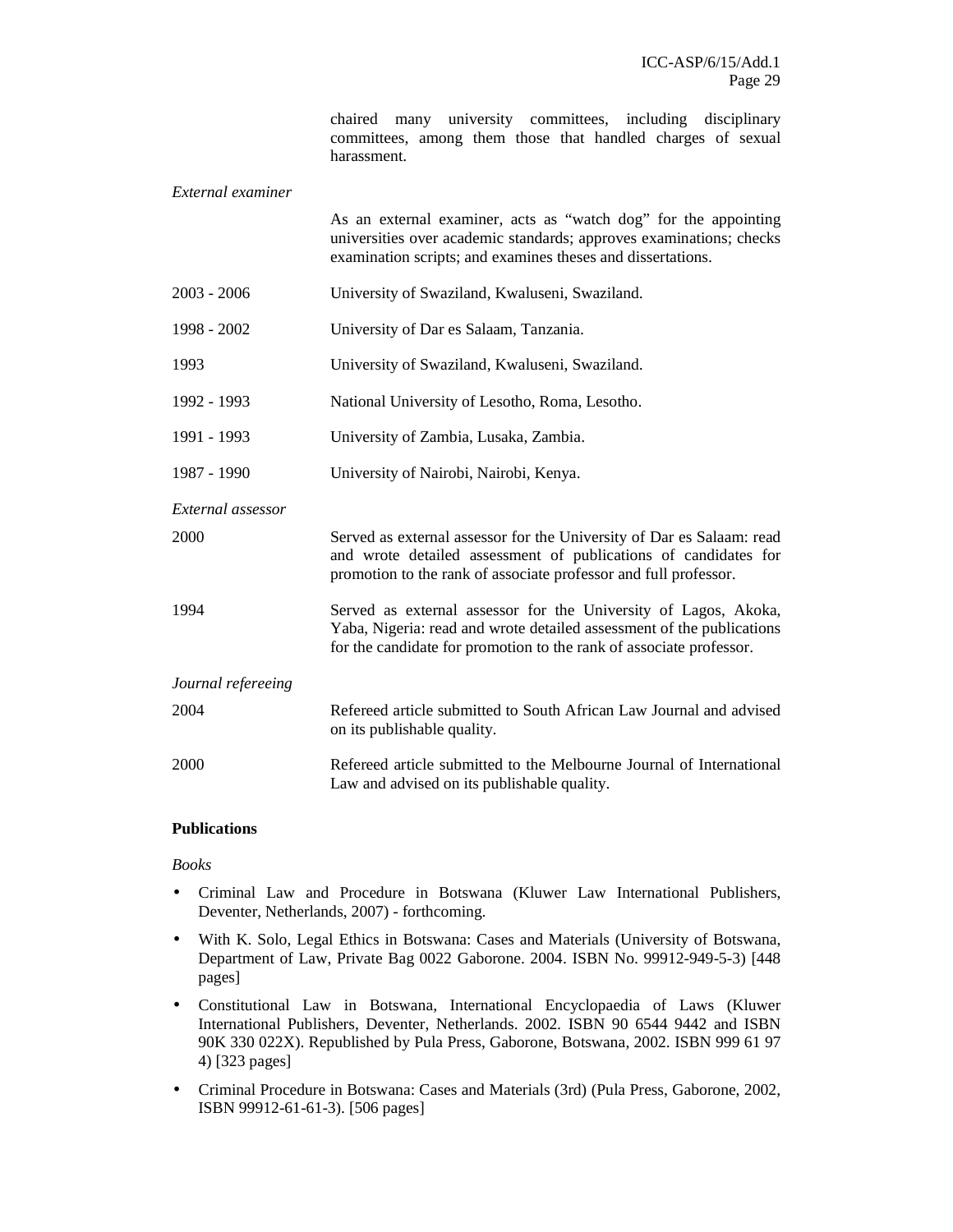- Criminal Law and Procedure in Uganda (in the International Encyclopaedia of Laws, Prof. Dr. L. Dupont and Prof. Dr. C. Fijnaut of Leuven University (eds.), Kluwer Law International Publishers, Deventer, Netherlands. 1996. ISBN 900 T 337 0085). [329 pages]
- Eddembe Lyaffe [a treatise written in the Luganda language, literally meaning "Our Rights"; it discusses various aspects of human rights and has four appendices which are translations of key United Nations human rights instruments], (Nabinene Emporium Ltd., P.O. Box 3675 Kampala, Uganda. 1995). Published with the assistance of the Danish Agency for International Development (DANIDA). [201 pages]
- English Luganda Law Dictionary (University of Botswana. 1993. ISBN 99912-0-082-7). (Indexed in The African Book Publishing Record, West Sussex, England, 1994). [149 pages]
- Antigone: a Greek Play by Sophocles (a translation into the Luganda language. Marianum Press, Kampala, Uganda. 1989). [63 pages]

#### *Mimeographs*

- The International Protection of Refugees (Doctoral dissertation submitted to New York University School of Law, 1975). [379 pages]
- Police Powers and the Rights of the Individual in Uganda (Makerere University, Kampala, Uganda, 1973). [134 pages]

#### *Chapters in books*

- "Sentencing at the International Criminal Tribunal for the former Yugoslavia", in Andre Klip and Goran Sluiter (eds), Annotated Leading Cases of International Criminal Tribunals: The International Criminal Tribunal for Yugoslavia, Vol. XV (Intersentia, Antwerp, 2007) - forthcoming.
- "Participation in Crime in Botswana" in Ulrich Sieber (ed.), Participation in Crime: Criminal Liability of Leaders of Criminal Groups and Networks – A Comparative Analysis (Max Planck Institute for Foreign and International Criminal Law. Freiburg. 2007) - forthcoming.
- "Expeditious Trial" in Andre Klip and Goran Sluiter (eds.), Annotated Leading Cases of International Criminal Tribunals: The Special Court for Sierra Leone, Vol. 9 (Intersentia, Antwerp, 2006. ISBN 90-5095). [at pp. 690-697]
- "Right to Counsel" in Andre Klip and Goran Sluiter (eds.), Annotated Leading Cases of International Criminal Tribunals: The International Criminal Tribunal for Yugoslavia, Vol. 8 (Intersentia, Antwerp, 2005. ISBN 90-5095-397-2). [at pp. 375-386]
- "Forcible Transfer of Children" in Shelton, Dinah (ed.), Encyclopaedia of Genocide and Crimes Against Humanity, 3 vols. (Detroit, Mich: Macmillan Reference, United States of America, 2005. ISBN 0028658477). [at pp. 370-376]
- "The Indictment", in Andre Klip and Goran Sluiter (eds), Annotated Leading Cases of International Criminal Tribunals: The International Criminal Tribunal for Rwanda, Vol. 6 (Intersentia, Antwerp, 2003. ISBN 90-5095-319-0). [at pp. 49-58]
- "Preliminary Matters: the Indictment", in Andre Klip and Goran Sluiter (eds.), Annotated Leading Cases of International Criminal Tribunals: The International Criminal Tribunal for Yugoslavia, Vol. IV (Intersentia, Antwerp, 2002. ISBN 90-5095-213-5). [at pp. 58-68]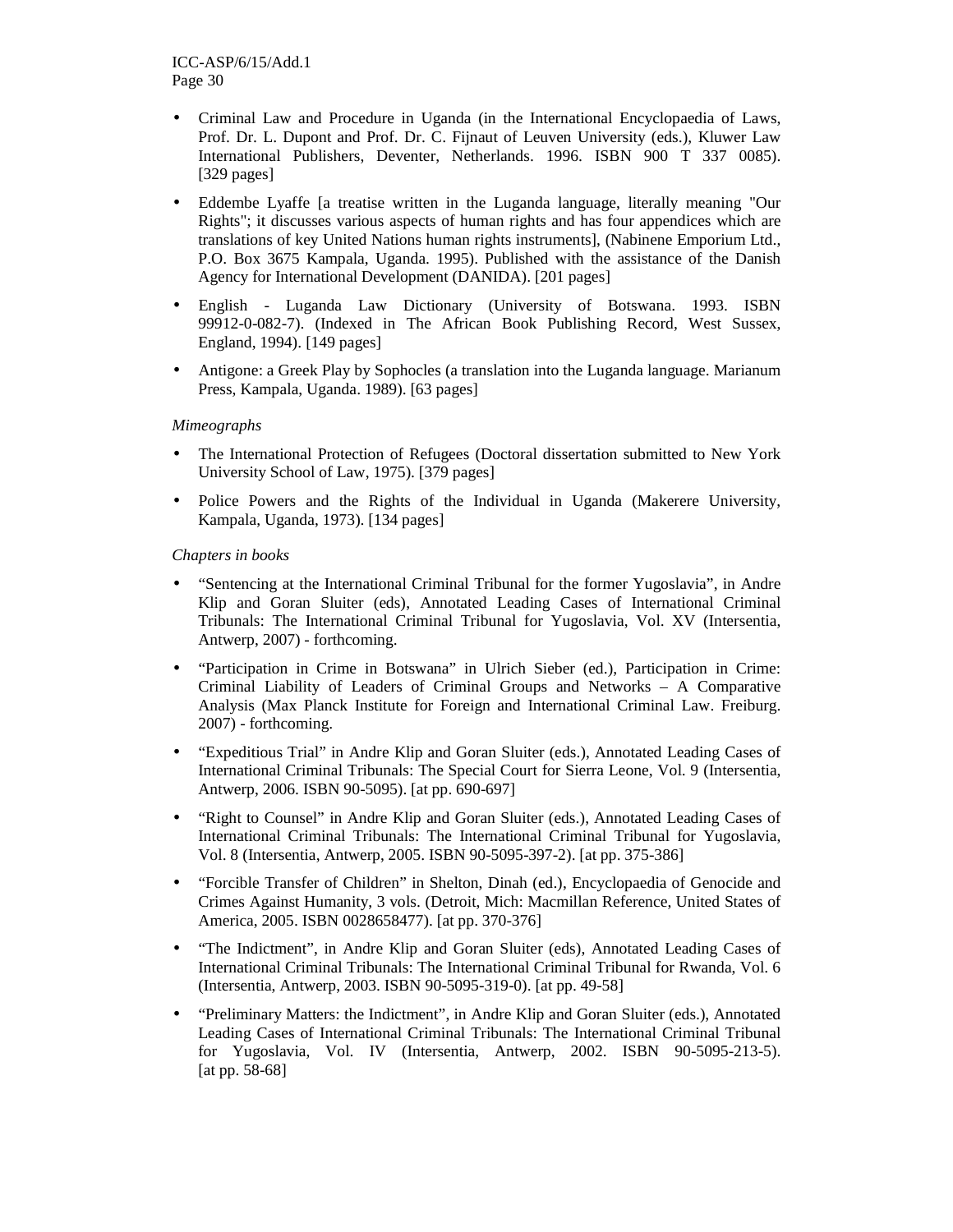- "Social Change and Organised Crime in Southern Africa", in Apollo Rwomire (ed.), Social Problems in Africa (Praeger Publishers, Westport, CT., United States of America, 2001. ISBN 0-275-96343-8). [at pp.209-228]
- "The African Great Lakes Region and the International Criminal Tribunal for Rwanda", in ELSA (eds.), International Law as we Enter the 21st Century (Berlin Verlag Arno Spitz GmbH, 2001. ISBN 3-8305-0249-4). [at pp. 73-85]
- "The Implementation of the ICC Statute within the Southern African Community (SADC)", in Claus Kress & Flavia Lattanzi (eds.), The Rome Statute and Domestic Legal Orders, Volume I: General Aspects and Constitutional Issues (Nomos Verlagsgesellschaft, Baden-Baden, Germany, 2000. ISBN 88-8784-00-2). [at pp. 169- 182]
- "Preliminary Rulings Regarding Admissibility", in Otto Triffterer (ed.), Commentary on the Rome Statute of the International Criminal Court (Nomos Verlagsgesellschaft Baden-Baden, Germany, 1999. ISBN 3-7890-6173-5). [at pp. 395-404]
- "Genocide: A Crime Against Mankind", in Gabrielle Kirk McDonald and Olivia Swak-Goldman (eds.), The Law and Enforcement of International Offences – The Experience of International and National Courts (Kluwer Law International, The Hague, Netherlands, 1999. ISBN 90-411-1133-6). [at pp. 113-140]
- "Controlling Executive Power in Southern Africa: the Role of the Courts and Administrative Tribunals", in Hugh Corder and Tiyanjana Maluwa (eds.), Administrative Justice in Southern Africa (University of Cape Town, Cape Town, 1997. ISBN 0-7992- 1892-8). [at pp. 95-116]
- "Reparations in the Criminal Law: the Case of Uganda", in Albin Eser and Susanne Walther, Wiedergutmachung im Strafrecht: Internationale Perspektiven (edition iuserim, Max Planck Institute for Foreign and International Criminal Law, Freiburg, Germany, 1997. ISBN 3-86113-971-5). [at pp. 319-354]
- "Issues of Implementation and Co-ordination", with Roger Clark, in Yael Danieli, Nigel Rodley and Lars Weisaeth (eds.), International Responses to Traumatic Stress (Baywood Publishing Company, Amityville, N.Y., 1995. ISBN 0-89503-132-9). [at pp. 425-437]
- "Victims of Crime and their Rights", in T.M. Mushanga (ed.), Criminology in Africa, (United Nations International Crime and Justice Research Institute, Rome, 1992. ISBN 92-9078-021-6). [at pp. 21-42]
- "The Rights of Children in Botswana", in The Rights of the Child (Initiative Ltd., Nairobi 1989. ISBN 9966-42-001-0). [at pp. 25-31]
- "Human Rights: A Legal Perspective", in D. Rubadiri (ed.), Human Rights and You, (Macmillan Botswana Ltd. 1989. ISBN 0-333 52364-4). [at pp. 11-16]
- "Arbitrary Deprivation of Life: Controls on Permissible Deprivations", in B.G. Ramcharan (ed.), The Right to Life in International Law, (Martinus Nijhoff Publishers, Netherlands, 1985. ISBN 90-247-3074-0). [at pp. 245-283]

#### *Book review*

• Review of D. Dyzenhaus, "Hard Cases", in Wicked Legal Systems: South African Law in the Perspective of Legal Philosophy (Oxford: Clarendon Press 1991), 28 Canadian Journal of African Studies, pp. 150-153 (1994).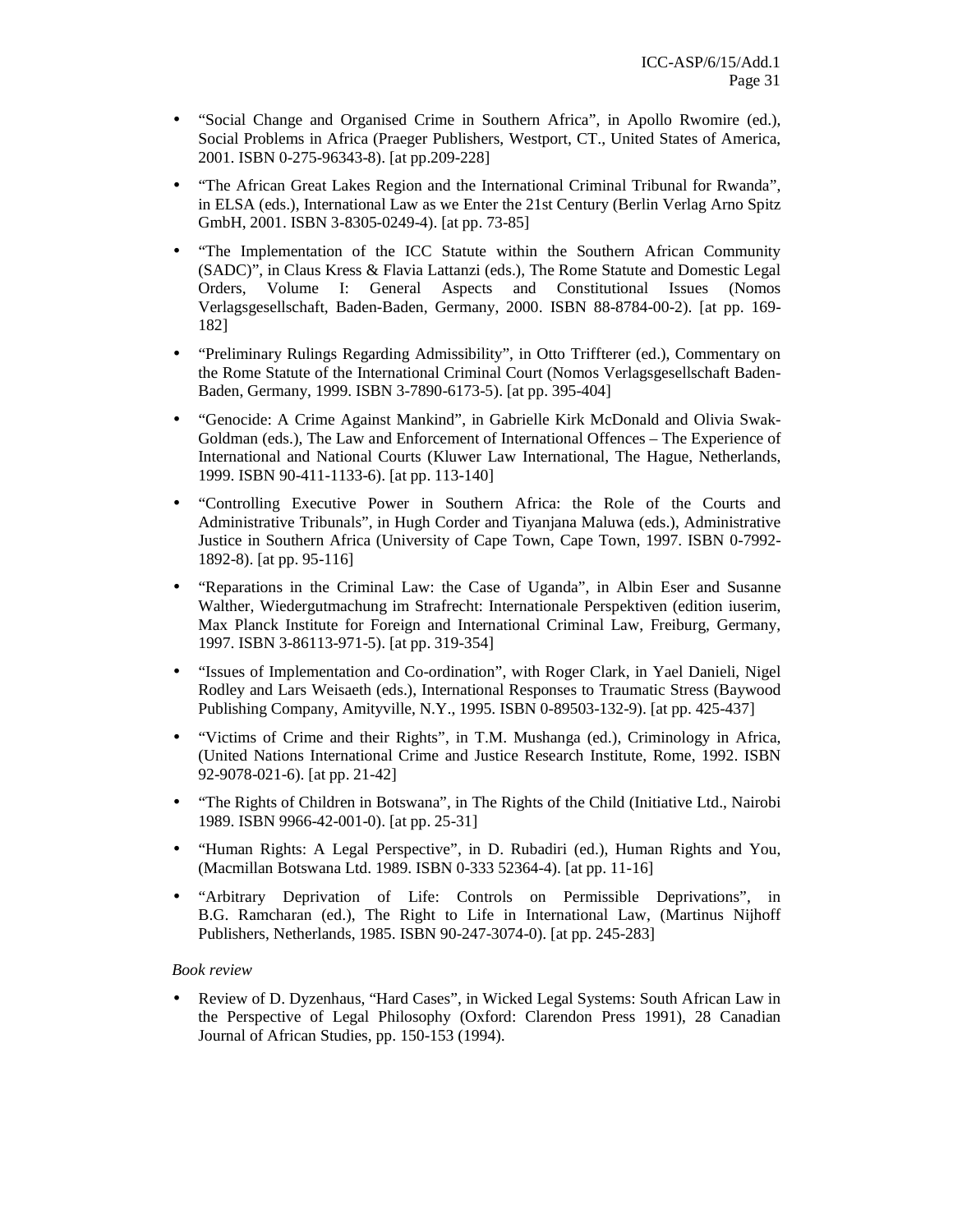*Articles in internationally peer-refereed journals* 

- "Bringing Aggressors to Justice: From Nuremberg to Rome", 4 University of Botswana Law Journal, pp. 4-32 (2005).
- "The SADC Protocol against Corruption: Example of the Region's Response to an International Scourge", with Zein Kebonang, 1 University of Botswana Law Journal, pp. 85-119 (2005).
- "Prosecutorial Discretion before National Courts and International Tribunals", 2 Journal of International Criminal Justice, pp. 124-144 (2005).
- "Triggering the Jurisdiction of the International Criminal Court", 4 African Human Rights Law Journal pp. 256-274 (2004).
- "Defining the Crime of Aggression: An Important Agenda Item for the Assembly of States Parties to the Rome Statute of the International Criminal Court", Acta Juridica Journal, pp. 256- 286 (2003) (University of Cape Town, South Africa).
- "Aggression Under the Rome Statute of the International Criminal Court", 71 The Nordic Journal of International Law, pp. 497-521 (2002).
- "The Ethical Obligations of Counsel in Criminal Proceedings: Representing an Unwilling Client", 12 Criminal Law Forum: An International Journal, pp. 487-507 (2001).
- "Genocidal Conflict and the International Criminal Tribunal for Rwanda", 48 Netherlands International Law Review, pp. 31-65 (2001).
- "Minimum Sentences and their Effect on Judicial Discretion", 31 Crime, Law and Social Change: An International Journal, pp. 363-384 (1999).
- "Crime Prevention in Southern Africa: A Legal Perspective", 32 The Comparative and International Law Journal of Southern Africa, pp. 247-265 (1999).
- "The International Criminal Court: Jurisdictional and Related Issues", 10 Criminal Law Forum: an International Journal, pp. 87-120 (1999).
- "Police Informers and Agents Provocateurs: Accomplices or Handmaidens of the Law? Perspectives from the Courts of Eastern and Southern Africa", 9 Criminal Law Forum: an International Journal, pp. 151-169 (1998/99).
- "Indigenous Justice Systems: An Eastern African Perspective", 24 Indian Socio-Legal Journal, pp. 23-30 (1998).
- "When Crime Crosses Borders: A Southern African Perspective", 41 Journal of African Law, pp. 192-200 (1997) (University of London).
- "Witchcraft as a Criminal Defence, From Uganda to Canada and Back", 24 Manitoba Law Journal, pp. 38-59 (1996) (University of Manitoba).
- "Rules of Procedure and Evidence of the International Tribunal for the Former Yugoslavia", 5 Criminal Law Forum: an International Journal, pp. 507-555 (1994). Reprinted as a chapter in Roger Clark and Madeleine Sann (eds.), The Prosecution of International Crimes (Transaction Publishers, Rutgers - The State University of New Jersey, New Brunswick, N.J., 1996. ISBN 1-56000-269-7). [at pp. 293-341]
- "Victims of Abuse of Power, with Special Reference to Africa", 28 University of British Columbia Law Review, pp. 171-192 (1994). Reprinted in 60 The Review of the International Commission of Jurists, pp. 199-219 (1998).
- "The Poisoned Tree: Responses to Involuntary Confessions in Criminal Proceedings in Botswana, Zambia, and Uganda", 5 African Journal of International & Comparative Law, pp. 609-633 (1993). (London). Reprinted as a chapter in M. Cherif Bassiouni and Ziyad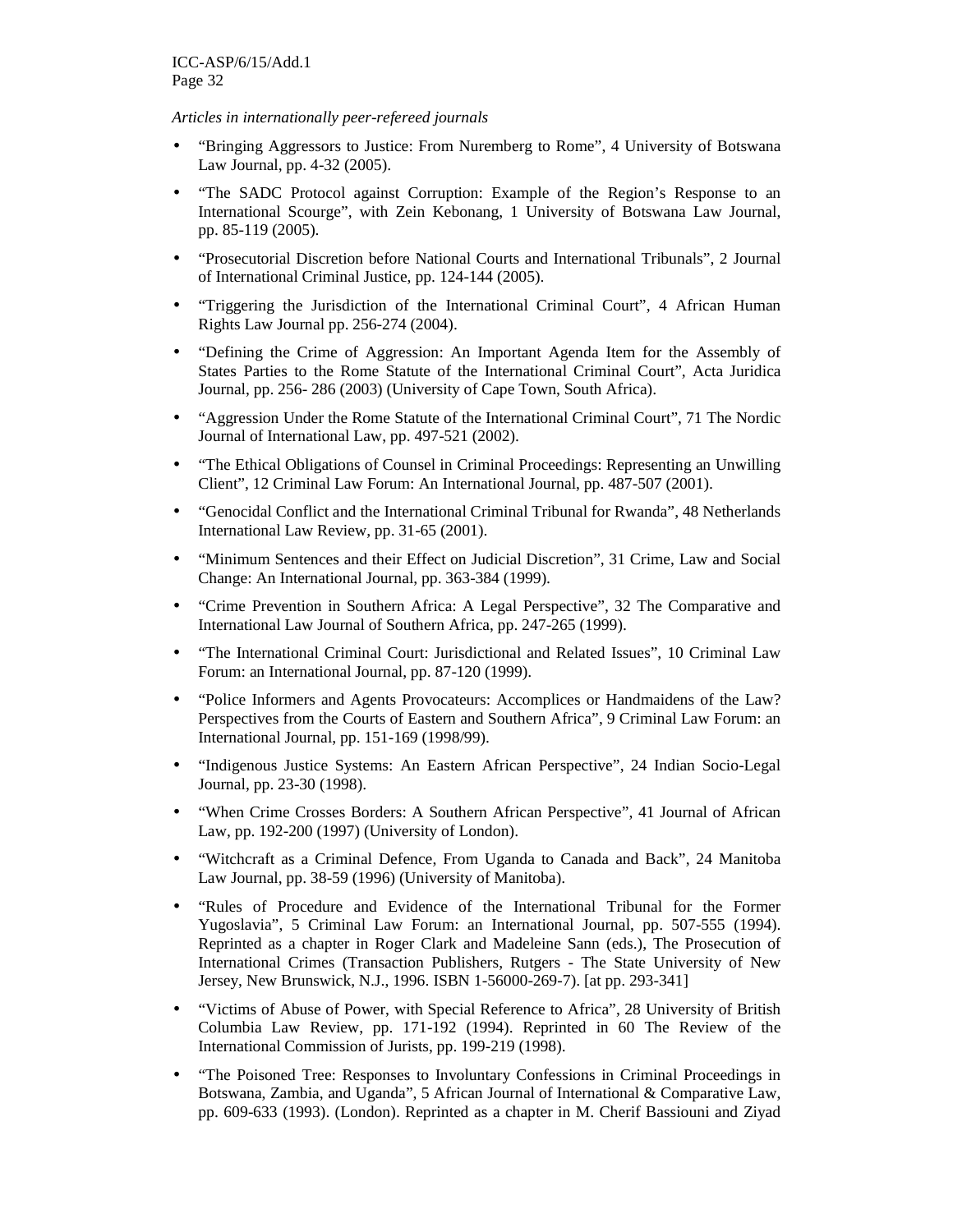Motala (eds.), The Protection of Human Rights in African Criminal Proceedings (Martinus Nijhoff Publishers, Dordrecht, Netherlands. 1995). [at pp. 83-102]

- "The Police, Human Rights, and the Constitution: An African Perspective", 15 Human Rights Quarterly, pp. 465-484 (1993) (John Hopkins University Press). This article was abstracted in the 1994 International Political Science Abstracts (27 Rue Saint-Gallium, 75341 Paris Cedex 07, France).
- "Religious Liberty and the Law in Botswana Today", 34 Journal of Church and State, pp. 843-862 (1992) (Baylor University).
- "La religion et la loi au Botswana aujourd'hui", 43 Conscience et Liberte, pp. 89-93 (1992) (Bern, Switzerland).
- "Extenuating Circumstances in Capital Offences in Botswana", 2 Criminal Law Forum: an International Journal, pp. 235-268 (1991).
- "Compensating the Victims of Crime in Botswana", 33 Journal of African Law, pp. 157- 171 (1989) (University of London).
- "The Right to Legal Representation in Botswana", (1988) Israel Yearbook on Human Rights, pp. 211-227 (Tel Aviv University).
- "Religion, the Law and the State in Africa", 28 Journal of Church and State, pp. 268-287 (1986) (Baylor University).
- "The Right to Return Home in International Law", 21 Indian Journal of International Law, pp. 335-351 (1981).
- "The Nature and Function of Marriage Gifts in Customary African Marriages", 23 American Journal of Comparative Law, pp. 682-704 (1975) (University of California).
- "The Consul as a Defendant: His Amenability to the Jurisdiction of the Receiving State", 15 Indian Journal of International Law, pp. 333-350 (1975).
- "The International Court, Impartiality and Judges Ad Hoc", 13 Indian Journal of International Law, pp. 207-230 (1973). This article was included in J.C. Merrills, A Current Bibliography of International Law, (Butterworths, London, 1978), p. 188.
- "The Tanzania Nationalisation Laws", 3 Eastern African Law Review, pp. 1-23 (1970) (The University of Dar es Salaam).

#### *Conference and other papers*

- "Reparations for Victims of Crime in Uganda" in Eduardo Vetere & David Pedro, Victims of Crime and Abuse of Power: Festschrift in honour of Irene Melup (11th United Nations Congress on Crime Prevention and Criminal Justice, Bangkok, April 2005).
- "Bringing Aggressors to Justice: From Nuremberg to Rome" presented as an inaugural lecture at the University of Botswana, Gaborone, 13 April 2005.
- "The Right to Legal Representation before the International Tribunal for the former Yugoslavia", presented at the 18th International Conference of the International Society for the Reform of Criminal Law, Montreal, Canada, 8 - 12 August 2004.
- "The Independence of the Judiciary" presented at the SADC Chief Justices' Conference, Kasane, Botswana, July 2004.
- "Prosecutorial Discretion before National and International Tribunals" delivered as part of a series of Guest Lectures at the Office of the Prosecutor of the International Criminal Court, The Hague, Netherlands, 19 December 2003. See website: http://www.icccpi/otp/lecturers\_dn.html.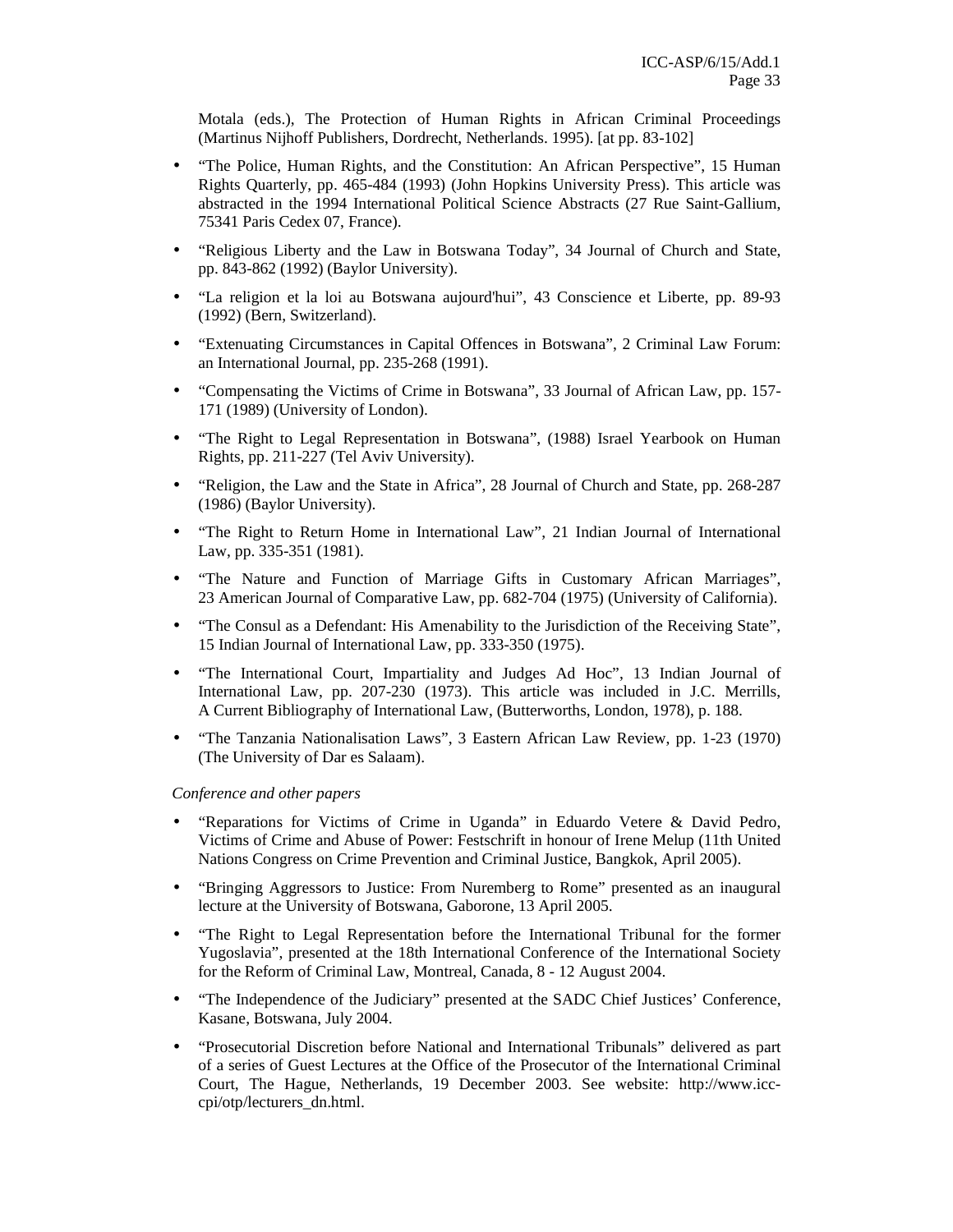- "Implementation of the Rome Statute: Making the National Criminal Justice Systems Able in Law" presented at the Annual International Criminal Law Network, The Hague, Netherlands, 17 - 19 December 2003.
- "Triggering the Jurisdiction of the International Criminal Court" presented at a Symposium on "Civil Society and Justice in Zimbabwe", Johannesburg, South Africa, 11-13 August 2003.
- "The Definition of the Crime of Aggression: Challenge facing the Assembly of States Parties" presented at the International Conference on "The International Criminal Court: Some Questions and Answers from the Arab Region", at Cairo, Egypt, 9 - 11 May 2002.
- "Rwandan Adventists on Trial for Genocide", (2000) Adventist Lawyer 36.
- "Treatment of Prisoners and the International Law of Human Rights", paper presented at the Seminar for Heads of Penitentiary Institutions of African Countries, Harare, Zimbabwe, 23 February - 5 March 1988.
- "The Death Penalty in Botswana", a paper presented at the "Reform of the Criminal Law" Conference, Inns of Court, London, 26 - 29 July 1987. (Cited by Roger Hood in The Death Penalty, Oxford University Press, Oxford, 1989).
- "The Prisoner and Human Rights", in K. Frimpong (ed.), The Law, the Convict and the Prisons (Mimeograph), University of Botswana, Gaborone, 1987. [at pp. 210-224]
- "Capital Punishment in Botswana" with M.J.A. Glickman in United Nations, Crime and Criminal Justice Newsletter, 12 and 13 (November 1986), 51.
- "A Magna Carta for Victims of Crime", in Departmental Seminar Papers, Vol. I (1985/1986).
- "Christianity and Human Rights", a paper presented at a workshop organized by the Department of Theology and Religious Studies (University of Botswana, 1985).
- "Group Victims of Crime and other Illegal Acts Linked to the Abuse of Public Power with Special Reference to Africa", (paper prepared for the Crime Prevention and Criminal Justice Branch of the United Nations Centre for Social Development and Humanitarian Affairs, New York, 1983). Cited in the working paper prepared by the United Nations Secretariat for the 7th United Nations Congress on the Prevention of Crime and Treatment of Offenders, Milan, Italy. UN Doc. A/CONF.121/6, 1 August 1985.
- "The Church in an Emerging Legal System: The Case of Uganda", a paper presented at the International Christian Lawyers' Conference, Geneva, Switzerland, 1981.
- "Torture: A Crime Against Human Dignity", an article published in The Exposure magazine, Kampala, Uganda. 1980.

#### *Forthcoming publication*

• "The Abuse of Process Doctrine in the Administration of Criminal Justice before National Courts and International Tribunals."

#### *Awards*

| 2006 | Visiting Scholar, Max Planck Institute for Foreign and International<br>Criminal Law, Freiburg, Germany.                                                                                          |
|------|---------------------------------------------------------------------------------------------------------------------------------------------------------------------------------------------------|
| 1996 | Awarded a medal by the International Society for the Reform of<br>Criminal Law, Vancouver, Canada, in recognition of my contribution<br>to International Human Rights and to Criminal Law Reform. |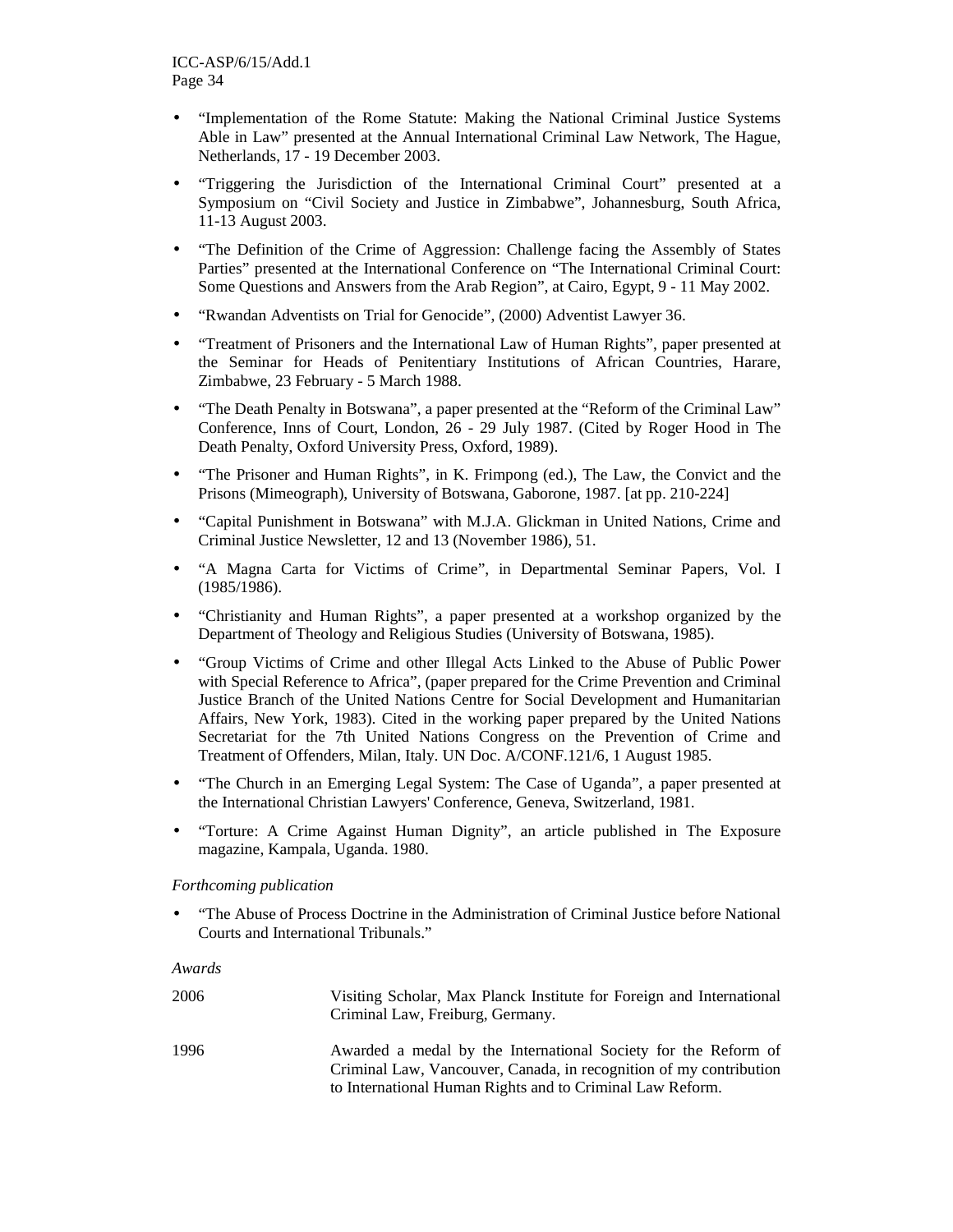- 1995 Visiting Scholar, Max Planck Institute for Foreign and International Criminal Law, Freiburg, Germany.
- 1982 Fellow, Institute of International Law & International Relations Research, The Hague Academy of International Law, The Hague, Netherlands.

#### **Language skills**

- Fluent in both spoken and written English
- Fluent in both spoken and written Luganda
- Fluent in spoken Kiswahili
- Fairly fluent in spoken Kinyarwanda/Kirundi
- Some German
- Computer literate

\*\*\*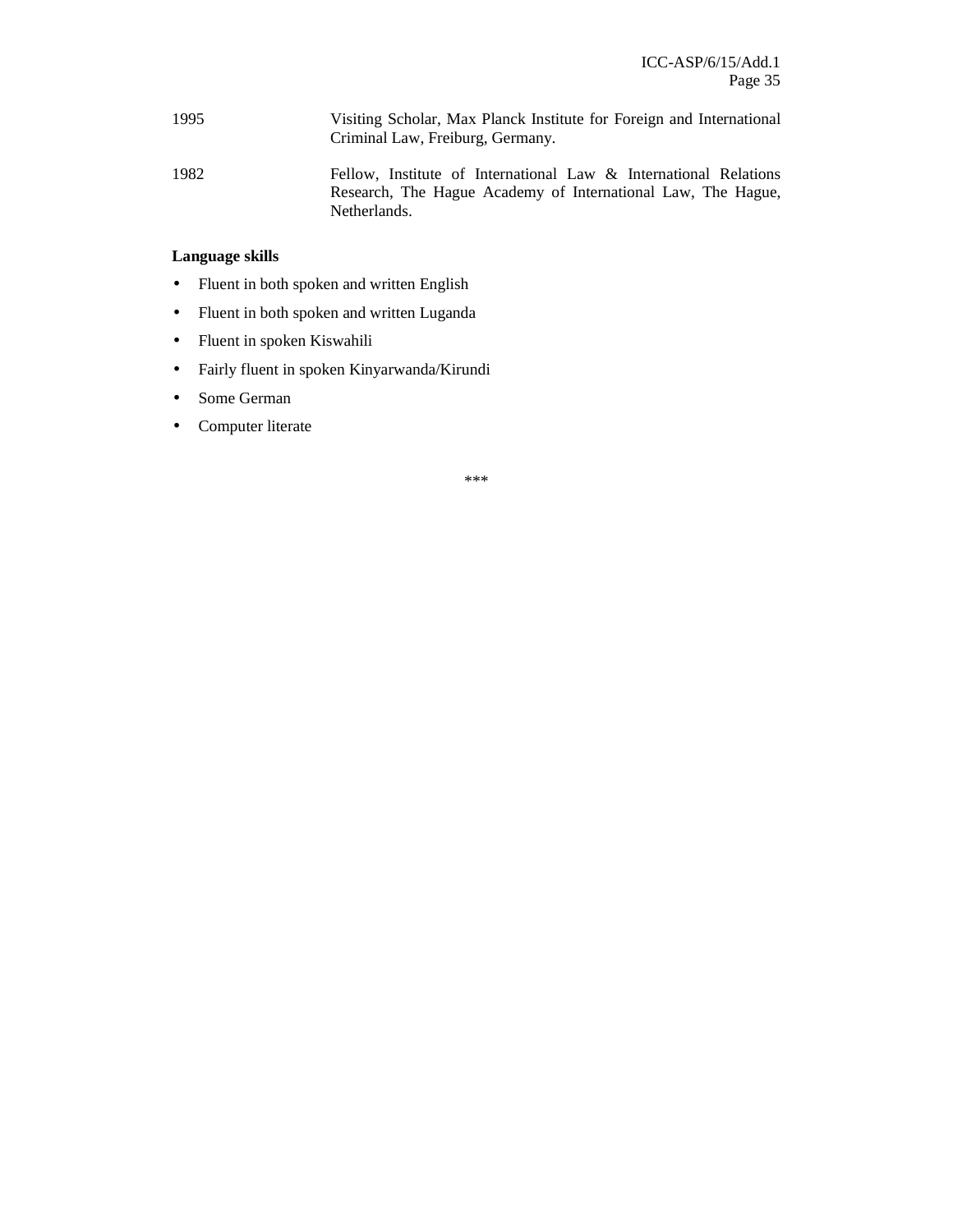### **4. Permanand, Jean Angela (Trinidad and Tobago)**

[Original: English]

#### **Note verbale**

The Permanent Mission of the Republic of Trinidad and Tobago to the United Nations presents its compliments to the Secretariat of the Assembly of States Parties to the Rome Statute of the International Criminal Court and has the honour to refer to the latter's Note reference ICC-ASP/6/S/10, dated 1 June 2007, which advised of the decision taken by different organs of the Court to open the nomination period for the election to fill three judicial vacancies occasioned by the 10 December 2006 resignation of Judge Maureen Harding Clark of Ireland and the resignations of Judge Karl T. Hudson-Phillips of Trinidad and Tobago, effective as of 30 September 2007, and Judge Claude Jorda of France, effective as of 12 August 2007.

 The Permanent Mission of the Republic of Trinidad and Tobago has the further honour to advise the Secretariat of the Assembly of States Parties that the Government of Trinidad and Tobago has decided to nominate Madame Justice of Appeal (Retired) Jean Permanand, a national of Trinidad and Tobago, for election to fill the unexpired portion of the term made vacant due to the resignation of Mr. Hudson-Phillips at the election scheduled to take place during the sixth session of the Assembly of States Parties at United Nations Headquarters in New York, from 30 November to 14 December 2007. A copy of Madame Justice Permanand's curriculum vitae is attached as an appendix to this Note.

 The Government of Trinidad and Tobago, conscious of the distinguished record of involvement of Trinidad and Tobago in matters pertaining to the International Criminal Court which predates the adoption and entry into force of the Rome Statute, is proud to nominate Madame Justice Permanand, a distinguished jurist with expert qualifications and experience as an advocate, puisne judge, appellate court judge and a member of Trinidad and Tobago's Law Reform Commission, to replace Mr. Hudson-Phillips.

 The Government of Trinidad and Tobago is very confident that Madame Justice Permanand adequately meets the criteria set out in paragraph 3 (a) of article 36 of the Rome Statute as well as the provisions of article 36, paragraph 3 (b) (i), of the Statute with regard to competence in criminal law. Moreover, her nomination is in keeping with the requirements to ensure that the composition of the Court represents a fair balance between female and male judges as is provided for in article 36, paragraph 8 (a) (iii), of the Rome Statute.

…

\*\*\*

#### **Statement of qualifications**

#### **Personal**

Date of birth: 24 June 1937 Marital status: Married

Nationality: Citizen of Trinidad and Tobago

#### **Qualifications**

1961 Admitted as Barrister-at-Law, Lincoln's Inn.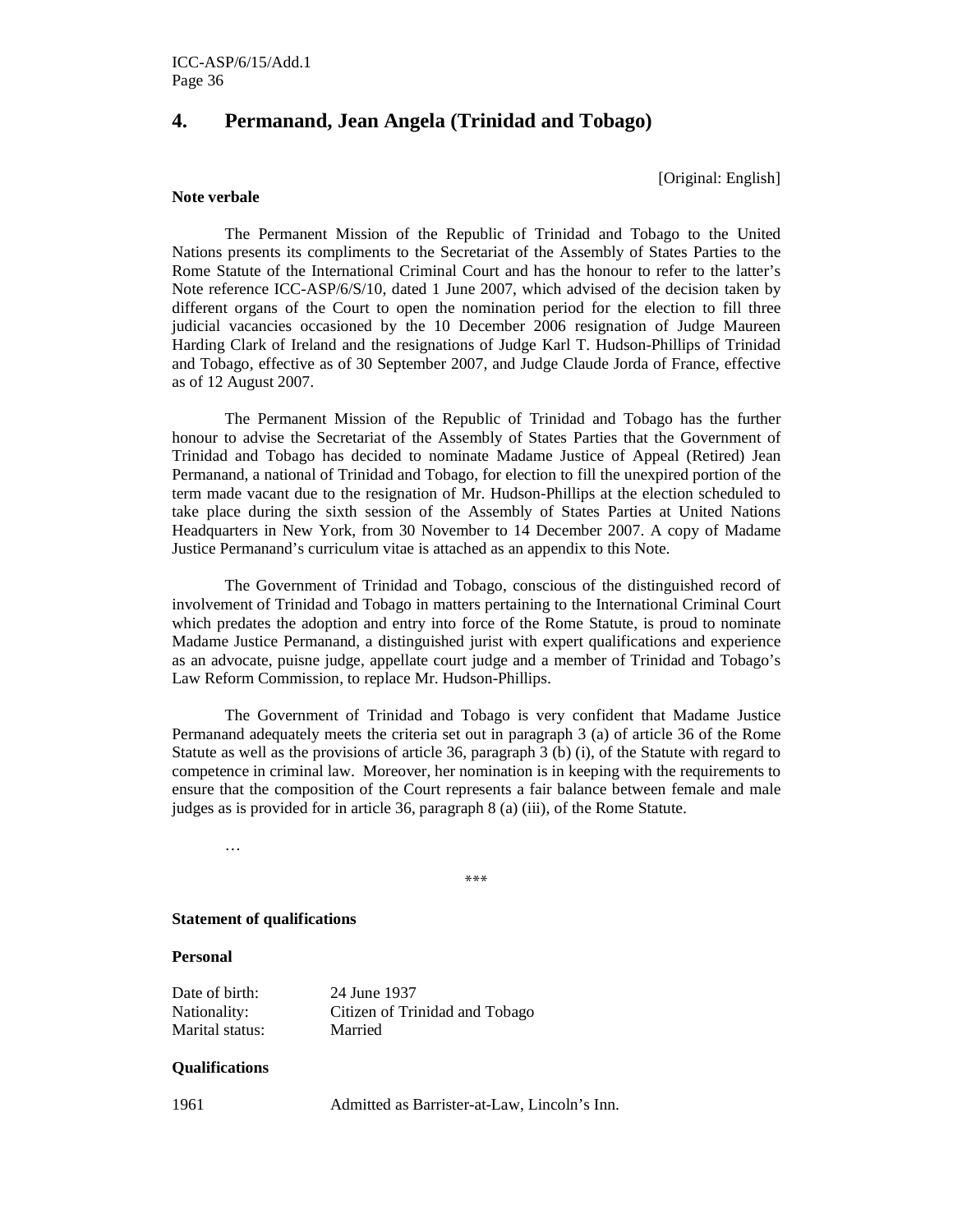| 1962                           | Admitted as Barrister-at-Law, Trinidad and Tobago.                                                                                                                                                       |  |
|--------------------------------|----------------------------------------------------------------------------------------------------------------------------------------------------------------------------------------------------------|--|
| <b>Professional experience</b> |                                                                                                                                                                                                          |  |
| 1962 - 1965                    | Private practice in the fields of civil and criminal law.                                                                                                                                                |  |
| 1965 - 1979                    | State Counsel, Attorney General's Chambers - appeared in criminal<br>and civil matters in the High Court, Industrial Court, Court of Appeal<br>and the Privy Council.                                    |  |
| 1979 - 1980                    | Treasury Solicitor (Acting) - Ministry of Finance.                                                                                                                                                       |  |
| 1980 - 1982                    | Solicitor General - supervised all civil litigation in Attorney<br>General's Chambers; advised on matters touching and concerning the<br>State.                                                          |  |
| 1981                           | Appointed Senior Counsel.                                                                                                                                                                                |  |
| 1983 - 1993                    | Puisne Judge - exercised jurisdiction in criminal and civil courts<br>including matrimonial and constitutional matters.                                                                                  |  |
| 1993 - 2002                    | Judge of the Court of Appeal - jurisdiction in civil and criminal<br>matters including Industrial Court and Tax Appeal Board.                                                                            |  |
| $2001 - 2002$                  | Acted as Chief Justice on two occasions.                                                                                                                                                                 |  |
| 2003                           | Appointed as a member of the Judicial and Legal Service<br>Commission and Integrity Commission.                                                                                                          |  |
| 2004                           | Appointed as Chairman of the Law Reform Commission.                                                                                                                                                      |  |
| 2006                           | Member of National Committee established to develop, monitor and<br>promote counter money-laundering and terrorist financing.                                                                            |  |
| <b>Other training</b>          |                                                                                                                                                                                                          |  |
| 1972                           | Awarded a United Nations fellowship to observe the legal aid<br>systems in the United States and Canada and made recommendations<br>for the establishment of a legal aid system for Trinidad and Tobago. |  |
| 2002                           | Alternative Dispute Resolution - Certificate in Family Law and<br>Divorce - Advance Mediation Skills.                                                                                                    |  |
| 2004/2005                      | Certificate in Basic and Advance Course in Alternative Dispute<br>Resolution.                                                                                                                            |  |
| <b>Decorations/honours</b>     |                                                                                                                                                                                                          |  |
| 2003                           | Chaconia Gold Medal.                                                                                                                                                                                     |  |

2002 Hall of Fame, St. Joseph's Convent, Port of Spain.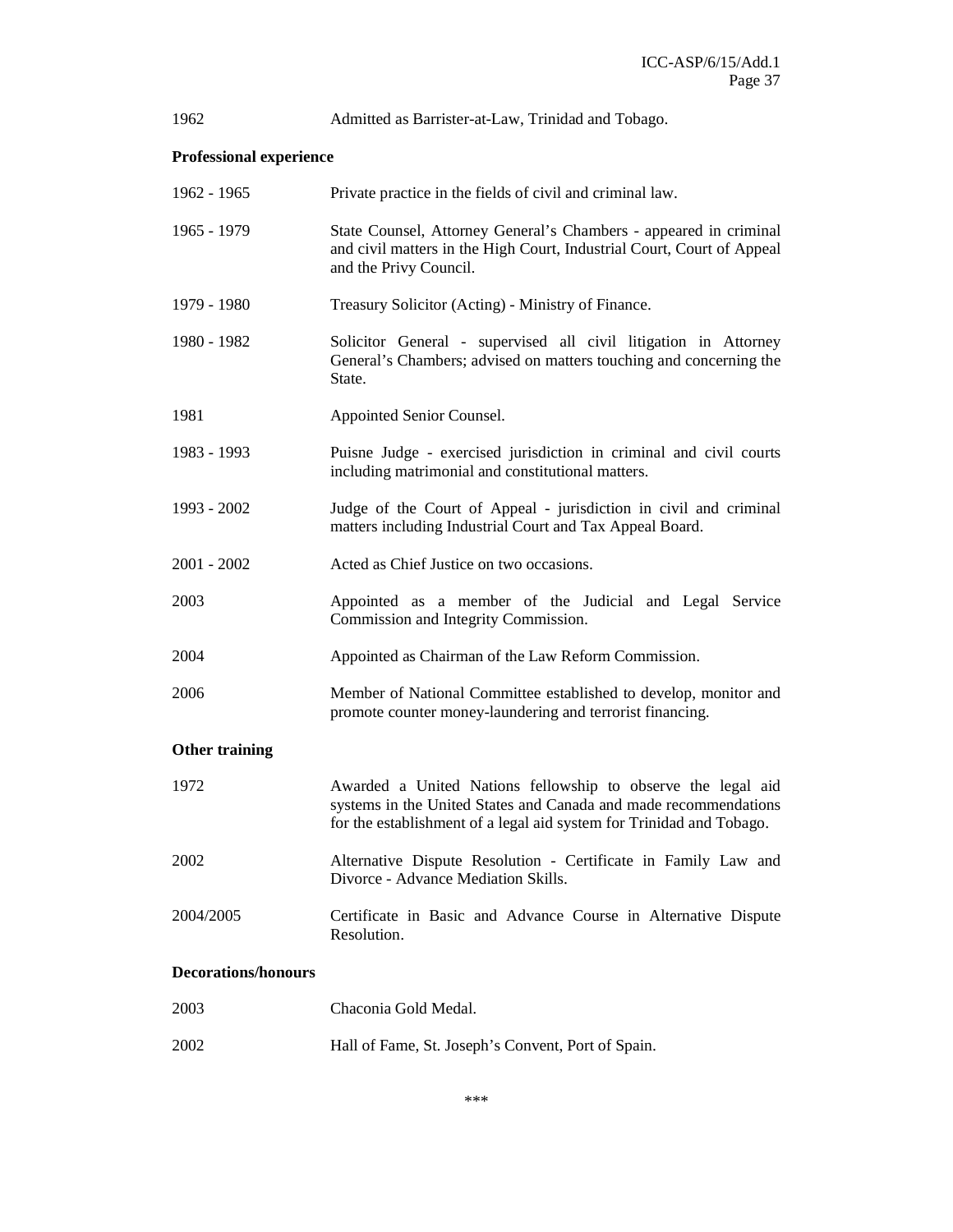### **5. Saiga, Fumiko (Japan)**

[Original: English]

#### **Note verbale**

The Embassy of Japan in the Netherlands presents its compliments to the Secretariat of the Assembly of States Parties to the Rome Statute of the International Criminal Court and, with reference to the latter's Note No. ICC-ASP/6/S/10 dated 1 June 2007, has the honour to inform the latter that the Government of Japan has decided to nominate Ms. Fumiko Saiga**,** Ambassador of Japan in charge of Human Rights and concurrently Member of the Committee on the Elimination of Discrimination Against Women (CEDAW) of the United Nations, as a candidate for Judge of the International Criminal Court in the election that will be held to fill three judicial vacancies at the sixth session of the Assembly scheduled in New York from 30 November to 14 December 2007.

The nomination of Ambassador Saiga as the candidate is made in accordance with article 36, paragraph 4 (a) (i) of the Rome Statute. In addition, the candidate enjoys recommendation by the Japanese national group in the Permanent Court of Arbitration.

Ambassador Saiga is a candidate on list B for the purpose of article 36, paragraph 5 of the Rome Statute and has established competence in relevant areas of international law such as humanitarian law and the law of human rights, and extensive experience in a professional legal capacity which is relevant to the judicial work of the Court, based on her long career as a professional diplomat of Japan. Especially, Ambassador Saiga, through her devoted work at the CEDAW, has excellent knowledge and experiences of gender issues including violence against women. The statement in accordance with article 36, paragraph 4 (a) of the Rome Statute and the curriculum vitae of Ambassador Saiga are attached herewith.

…

\*\*\*

#### **Statement of qualifications**

*Statement submitted in accordance with article 36, paragraph 4 (a) of the Rome Statute of the International Criminal Court and paragraph 6 of resolution ICC-ASP/3/Res.6 relating to the procedure for the nomination and election of judges of the International Criminal Court.* 

(a) Ambassador Fumiko Saiga, the Japanese candidate for Judge of the Court, is a person of high moral character, impartiality and integrity, who possesses the qualifications required in Japan for appointment to the highest judicial offices.

Ambassador Saiga is one of Japan's prominent diplomats with significant expertise in Japan's relations with the United Nations and has been intensively engaged in the process of international rule-making especially in the area of social cooperation through the United Nations. She also had the opportunity to work in Japanese local government, Saitama Prefecture, as its Vice-Governor, and made a great contribution to successfully leading the prefecture to one of the best local governments in terms of its policy on gender equality. As for her diplomatic career, she was successively appointed to important posts such as Consul-General in Seattle (United States of America),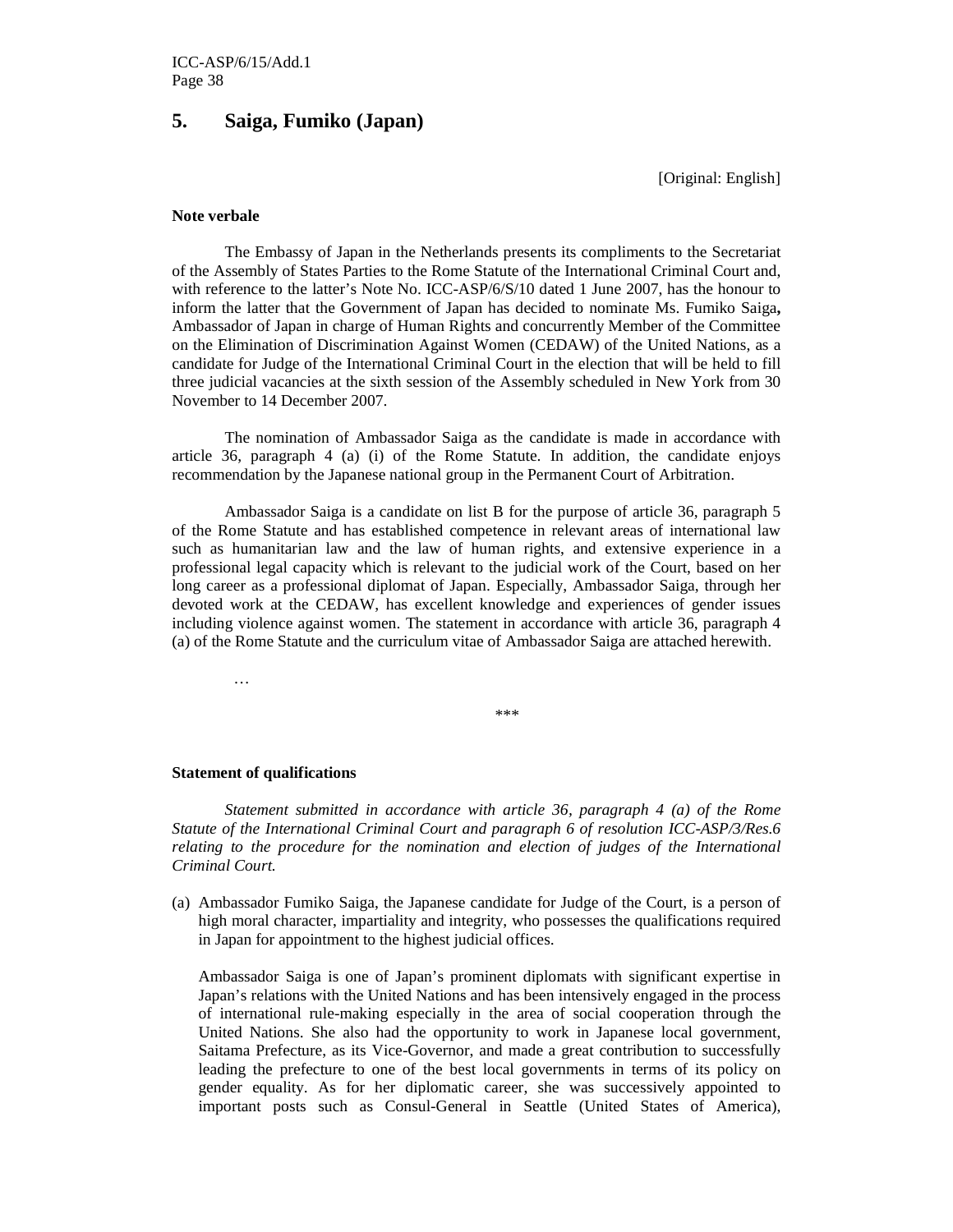Ambassador of the Permanent Mission of Japan to the United Nations and then Ambassador Extraordinary and Plenipotentiary to the Kingdom of Norway as well as the Republic of Iceland. Her exceptional competence and ability were proven through these diplomatic duties she discharged. Taking into account these achievements of Ambassador Saiga, her nomination as Japanese candidate for Judge of the Court was proposed at a Cabinet meeting and decided after careful consideration following the procedure stipulated in article 36, paragraph 4 (a) (i) of the Rome Statute.

(b) Ambassador Saiga is nominated as the Japanese candidate for Judge of the Court for inclusion in list B for the purposes of article 36, paragraph 5, of the Rome Statute.

Ambassador Saiga has been intensively involved in human rights issues, in particular, gender issues, and developed her prominent expertise in this field. She actively took part in the process of ratification of the Convention on the Elimination of All Forms of Discrimination against Women and in deliberations on the Optional Protocol to the Convention. Through her work in this process, she established her competence in relevant areas of international law such as the law of human rights. Based on this achievement, Ambassador Saiga became a member of the CEDAW in 2001. Furthermore, recognized as one of the most prominent and experienced experts on human rights issue in Japan, she was appointed as Japanese Ambassador in charge of human rights. She has been striving thereafter to resolve human rights issues including the North Korea abduction issue in the international community through attending conferences organized by the United Nations and other organizations as well as government-level dialogues on human rights-related issues.

- (c) The information relating to article 36, paragraph 8 (a) of the Rome Statute is as follows:
	- (i) Ambassador Saiga is qualified for appointment to the highest judicial offices in Japan.
	- (ii) Ambassador Saiga is a national of Japan, which is a member of the Asian region.
	- (iii) Ambassador Saiga is female.
- (d) Ambassador Saiga has legal expertise on gender issues including, but not limited to, violence against women through her career as a member of the CEDAW since 2001. The contribution made by Ambassador Saiga to activities of the CEDAW has been well recognized with great satisfaction by the international community and therefore she was re-elected as a member of the CEDAW twice, in 2002 and 2006.
- (e) Ambassador Saiga is a national of Japan and does not possess the nationality of any other State.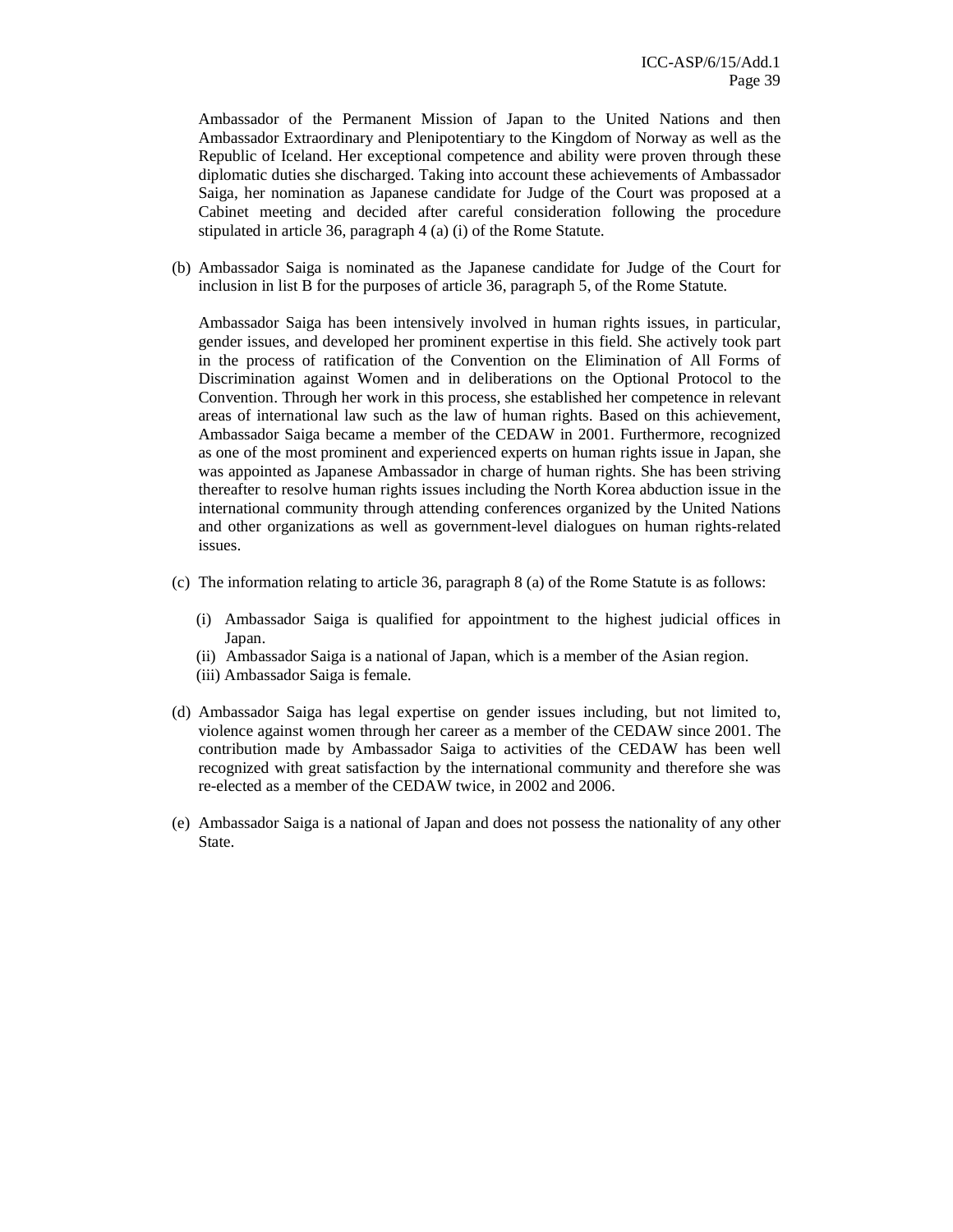#### Letter from the Japanese national group in the Permanent Court of Arbitration

(Translation from Japanese)

The Japanese national group in the Permanent Court of Arbitration has the honour to inform H.E. Taro Aso, Minister for Foreign Affairs of Japan, that the group has decided to nominate Ms. Fumiko Saiga, Ambassador of Japan in charge of Human Rights and concurrently member of the Committee on the Elimination of Discrimination against Women (CEDAW) of the United Nations, as a candidate for Judge of the International Criminal Court in the election that will be held to fill judicial vacancies at the sixth session of the Assembly of States Parties to the Rome Statute of the International Criminal Court in 2007.

6 July 2007

The Japanese national group in the Permanent Court of Arbitration /s/ Judge Toshijiro Nakajima /s/ Judge Soji Yamamoto /s/ Judge Nisuke Ando /s/ Judge Hisashi Owada

H.E. Taro Aso Minister of Foreign Affairs of Japan

\*\*\*

#### **Personal**

| Name:<br>Date of birth:<br>Education: | Fumiko Saiga<br>30 November 1943<br>Department of English Studies, Tokyo University of Foreign Studies<br>(Graduated: March 1966) |
|---------------------------------------|-----------------------------------------------------------------------------------------------------------------------------------|
| <b>Career</b>                         |                                                                                                                                   |
| January 1980                          | International Convention Division, Treaties Bureau.                                                                               |
| June 1983                             | First Secretary, Permanent Mission of Japan to the United Nations.                                                                |
| February 1988                         | Assistant Director, United Nations Policy Division, United Nations<br>Affairs Bureau.                                             |
| March 1988                            | Deputy Director, Social Cooperation Division, United Nations Affairs<br>Bureau.                                                   |
| <b>July 1989</b>                      | Director, Ocean Division, Economic Affairs Bureau.                                                                                |
| August 1992                           | Counsellor, Embassy of Japan in Denmark.                                                                                          |
| March 1996                            | Minister, Permanent Mission of Japan to the United Nations.                                                                       |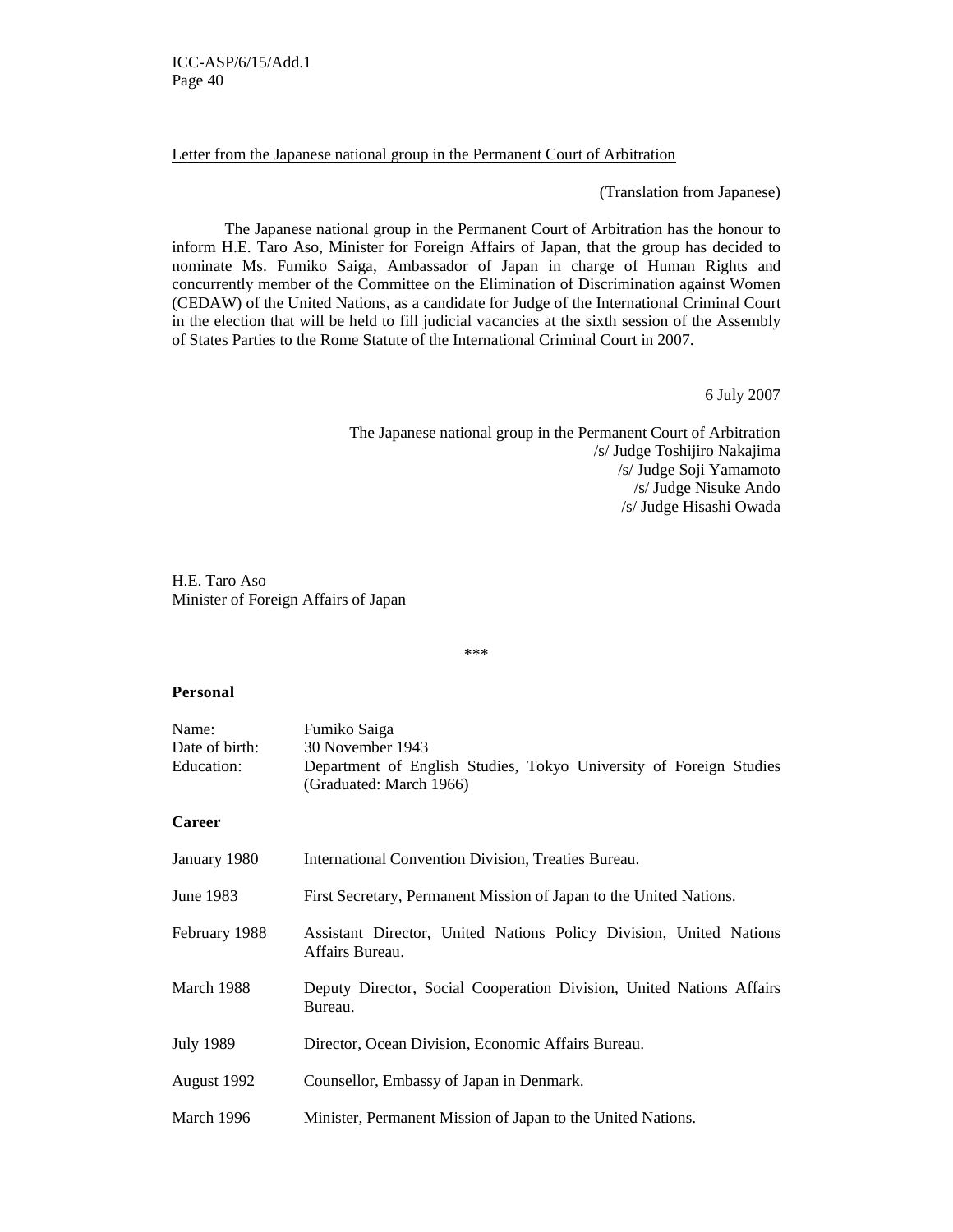- May 1998 Vice Governor of Saitama Prefecture, Japan.
- September 2000 Consul-General of Japan in Seattle.
- July 2002 Ambassador, Permanent Mission of Japan to the United Nations.
- September 2003 April 2007

Ambassador Extraordinary and Plenipotentiary to the Kingdom of Norway.

October 2003 - April 2007 Ambassador Extraordinary and Plenipotentiary to the Republic of Iceland.

December 2005 - present Ambassador in charge of Human Rights.

#### **Work relating to the CEDAW and gender issues**

| January 1980 - June 1983        |                                                                                                                                                                                                                                                                                                                    |  |
|---------------------------------|--------------------------------------------------------------------------------------------------------------------------------------------------------------------------------------------------------------------------------------------------------------------------------------------------------------------|--|
|                                 | In charge of preparation of the ratification by the Government of Japan of<br>the Convention on the Elimination of All Forms of Discrimination<br>against Women, in International Convention Division, Treaties Bureau.                                                                                            |  |
| 1985                            | Attended United Nations Conference on Women, Nairobi, Kenya, and its<br>Preparatory Meetings at the Commission on the Status of Women (CSW)<br>(1984 and 1985).                                                                                                                                                    |  |
| 1988 - 1989                     | As Deputy Director, had responsibility for, among other things, women's<br>affairs including CSW, United Nations Development Fund for Women<br>(UNIFEM) and implementation in Japan of the Convention on the<br>Elimination of All Forms of Discrimination against Women, in<br>cooperation with other ministries. |  |
| 1996 - 1998                     | In charge of the Third Committee, including CSW and the drafting of the<br>Optional Protocol to the Convention on the Elimination of All Forms of<br>Discrimination against Women.                                                                                                                                 |  |
| 1998 - 2000                     | Advisor to the Governor of Saitama Prefecture on gender issues.<br>Advisor, Drafting Committee of the Regulation on Gender Equality in<br>Saitama Prefecture.                                                                                                                                                      |  |
| February 1999 and February 2000 |                                                                                                                                                                                                                                                                                                                    |  |
|                                 | Prepared for adoption in March of the Regulation on Gender Equality in<br>Saitama Prefecture, the first local government to enact such regulation in<br>Japan.                                                                                                                                                     |  |
| November 2001 - present         |                                                                                                                                                                                                                                                                                                                    |  |
|                                 | Member, Committee on the Elimination of Discrimination Against<br>Women (CEDAW).                                                                                                                                                                                                                                   |  |